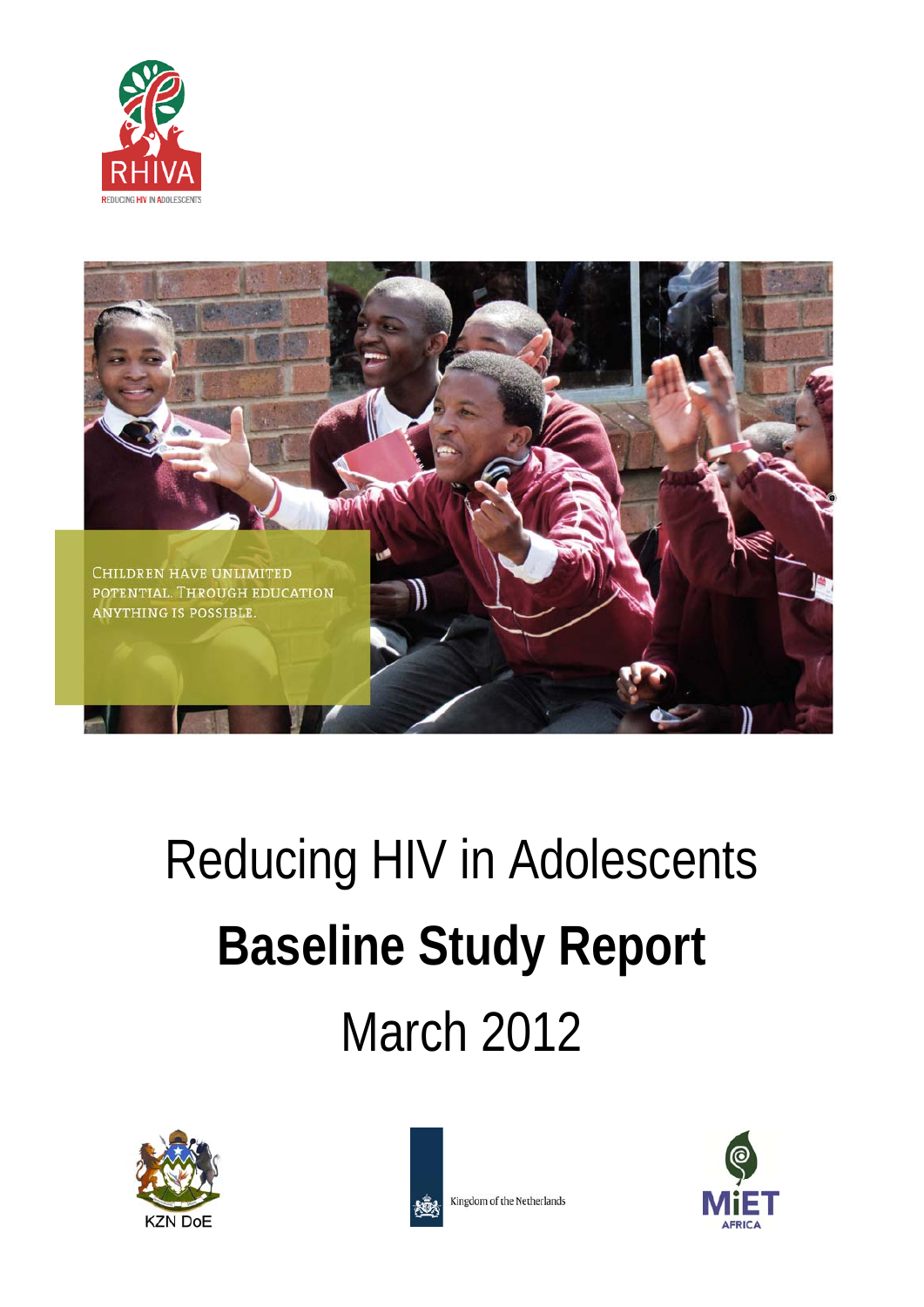## Contents

| 1.   |  |
|------|--|
| 2.   |  |
| 2.1  |  |
| 2.2  |  |
| 2.3  |  |
| 3.   |  |
| 3.1  |  |
| 3.2  |  |
| 3.3  |  |
| 3.4  |  |
| 3.5  |  |
| 4.   |  |
| 4.1  |  |
| 4.2  |  |
| 4.3  |  |
| 4.4  |  |
| 4.5  |  |
| 4.6  |  |
| 4.7  |  |
| 4.8  |  |
| 4.9  |  |
| 4.10 |  |
| 4.11 |  |
| 5.   |  |
| 5.1  |  |
| 5.2  |  |
| 5.1  |  |
| 5.2  |  |
| 5.4  |  |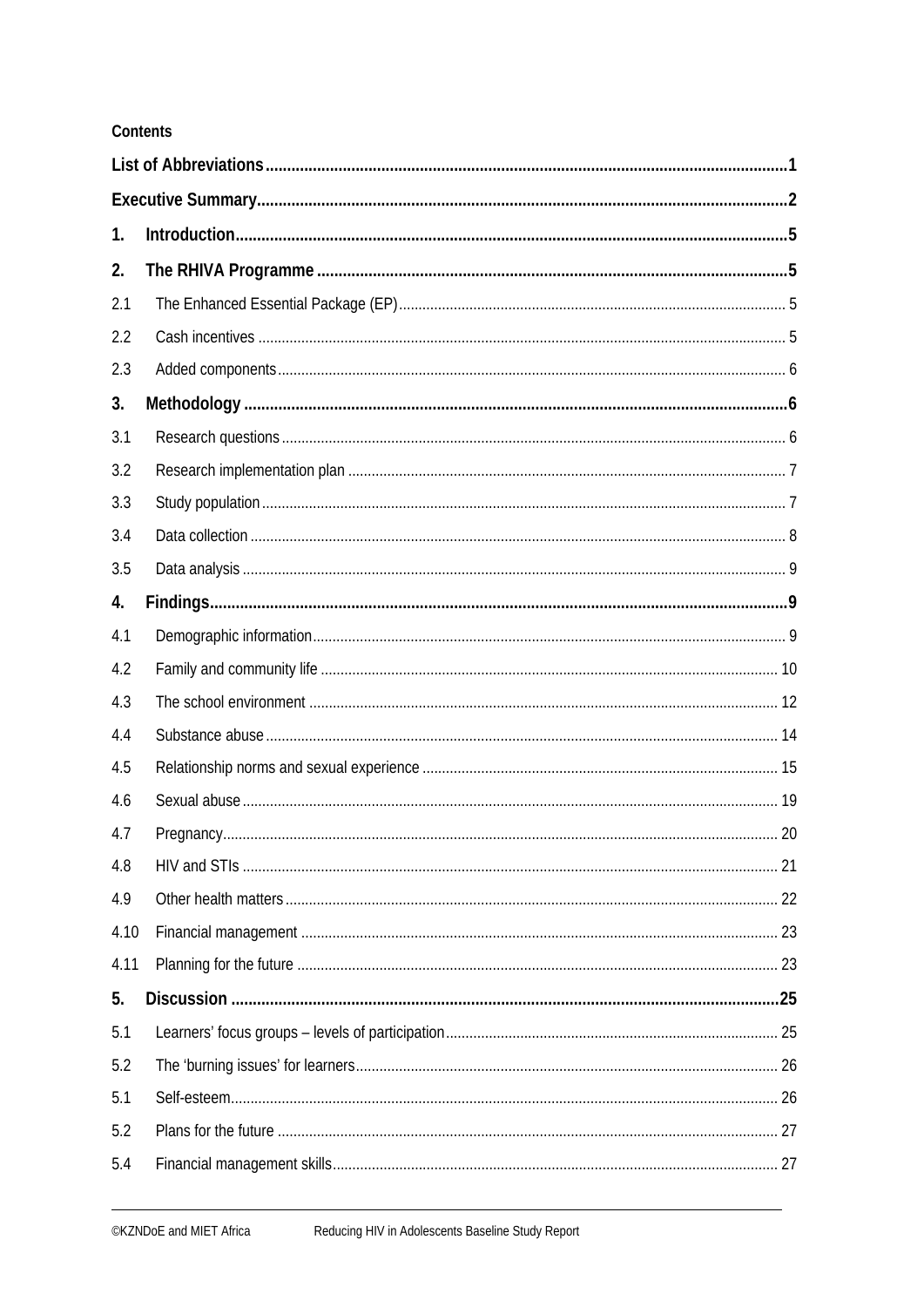| 7.4 |  |
|-----|--|
|     |  |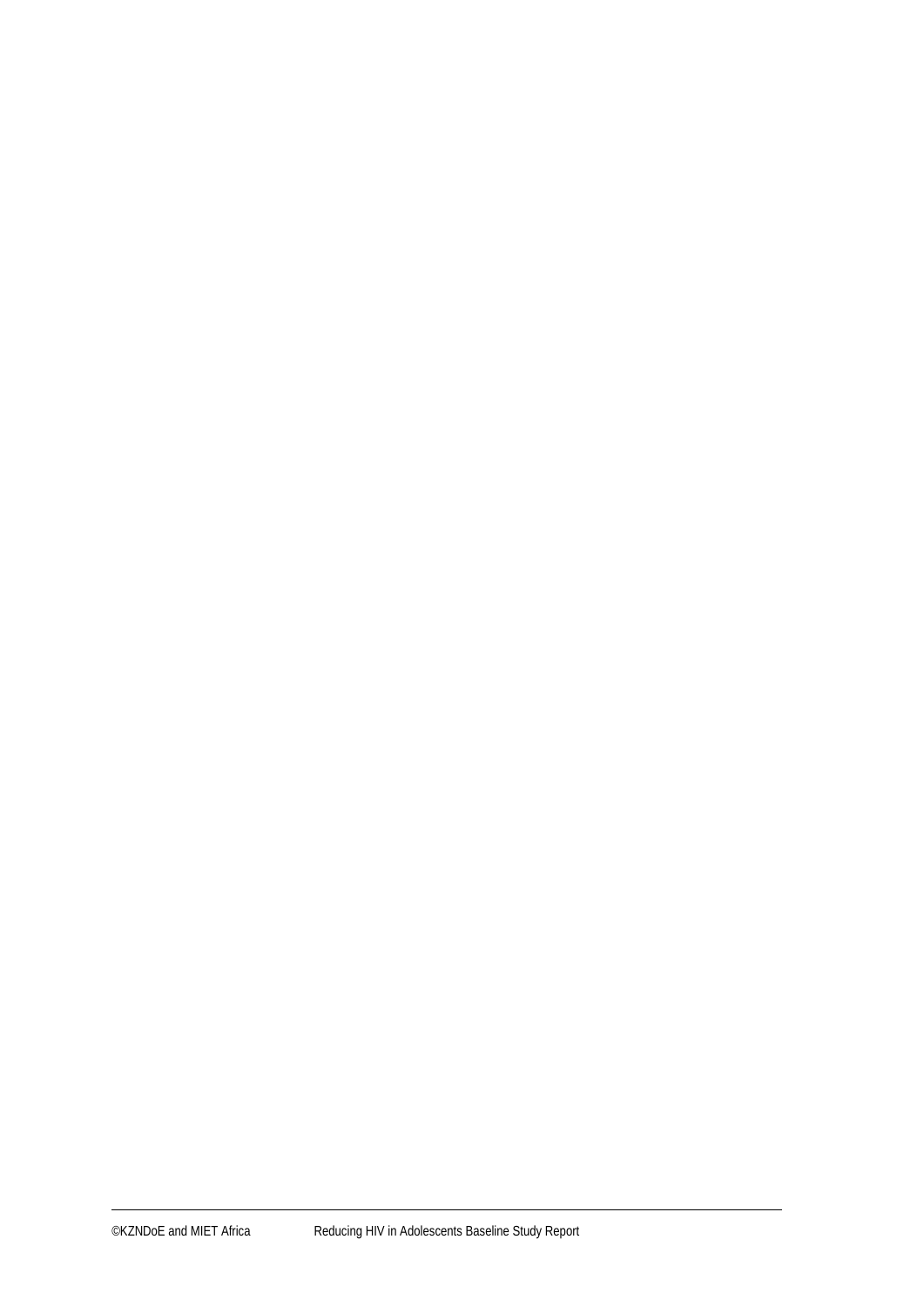# **List of Abbreviations**

| <b>RHIVA</b> | Reducing HIV in Adolescents                |
|--------------|--------------------------------------------|
| EKN          | Embassy for the Kingdom of the Netherlands |
| FP           | <b>Essential Package</b>                   |
| <b>SLP</b>   | Sustainable Livelihood Programme           |
| STI          | Sexually transmitted infection             |
| <b>VCT</b>   | Voluntary counselling and testing          |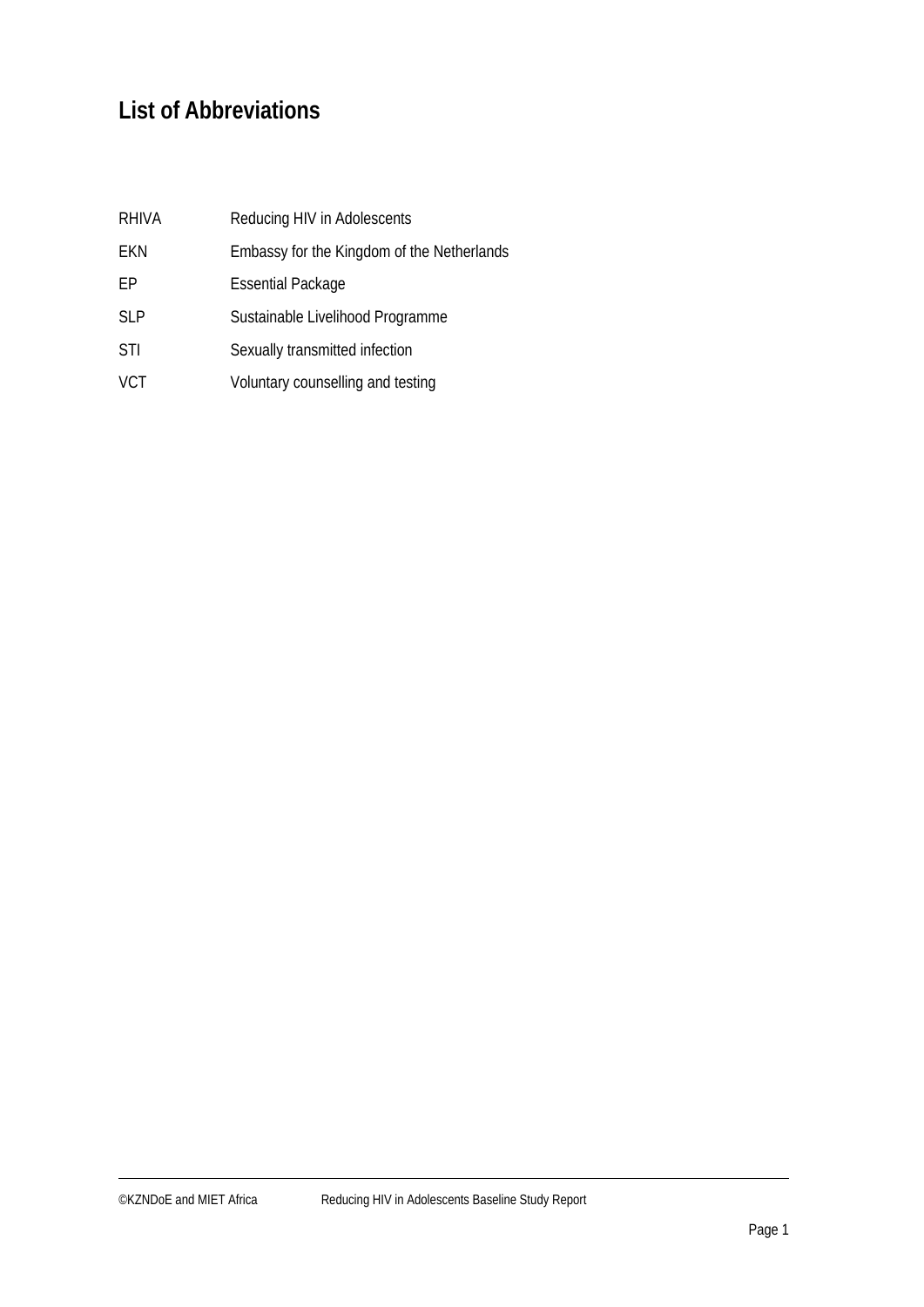# **Executive Summary**

This baseline study is part of an evaluative research project seeking to assess the impact of the Reducing HIV in Adolescents (RHIVA) intervention. It aims to capture the 'pre-operation exposure' conditions for the set of indicators that will be used to assess achievement of the outcomes and impact expressed in the programme's logical framework.

The RHIVA programme is being implemented by the KwaZulu-Natal Department of Education (KZNDoE) in partnership with MIET Africa and is being funded by the Embassy for the Kingdom of the Netherlands (EKN).

The RHIVA programme was developed as a response to the high prevalence rate of HIV and AIDS in the Vulindlela educational district of KwaZulu-Natal, particularly among adolescent girls. The purpose of the programme is to assess the impact of a cash-incentivized, school-based, HIV-prevention intervention on HIV incidence rates among learners enrolled in secondary schools.

This baseline study focused on the 14 programme schools and on a further seven schools for control purposes (4435 male and female learners in Grades 10 and 11). The overarching research question posed in this baseline study was: **What are the learners' perceptions and self-reported behaviours related to sexual health, substance use, school safety, planning for the future and financial management?** 

Quantitative data was collected by means of a survey questionnaire completed by all learner respondents. Qualitative data was gathered through six structured focus group discussions conducted in three schools, two from each research category (RHIVA-intervention, RHIVA-control, and pure-control groups).

The findings align the results of the qualitative information and the quantitative surveys. Results showed that there was no significant variation in results across the intervention, control and pure-control groups, that is, there is remarkable uniformity in reported experiences. Results of the study shed light on several key research questions:

- 1. What level of confidence do learners report in standing up for themselves (i.e. with regard to sex and substance abuse)?
- 2. Do learners have clear plans for the future? If so, what are these and to what extent do they have the resources necessary to realize these plans?
- 3. To what extent do learners recognize the importance of saving money and do they actually save money?
- 4. What are the principal health concerns of learners?

 $\overline{a}$ 

The following summary of results provides ways of understanding these questions:

**Poverty**: Most learners said they came from poor households or poor communities and believed that coming from a poor family negatively impacted their school performance, their social behaviour and their opportunities for the future. Children residing in child-headed households are particularly compromised in their ability to proceed and succeed at school and after, and are more likely to be engaged in inappropriate relationships.

**Parenting**: Many learners said households were often headed and run by elderly grandparents. Some children are without adequate parental control; some children are victims of poor parenting practices. Sexual and physical abuse is present in some homes and is often unreported. Some parents are known to pressure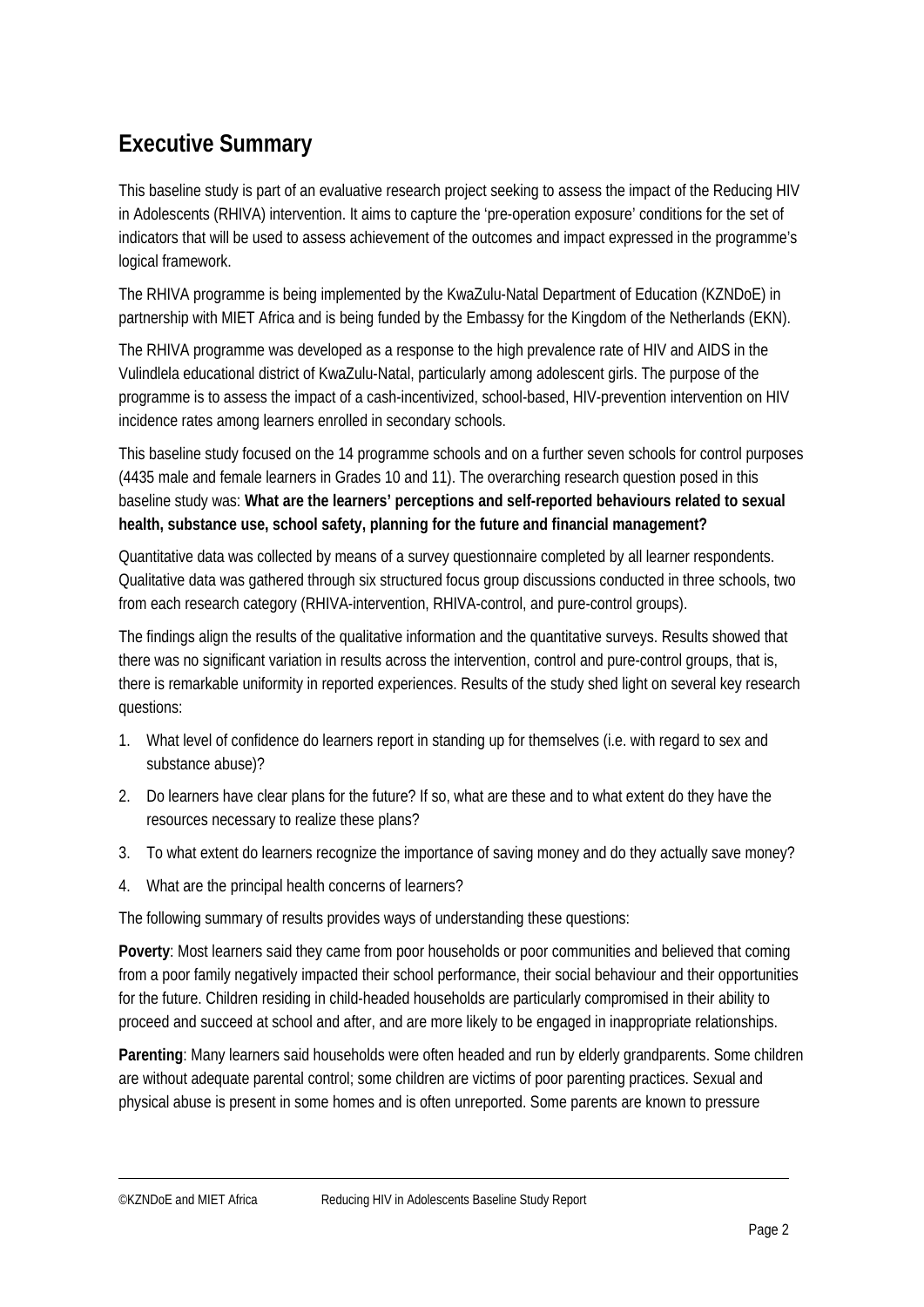children into criminal behaviours, and girls into forced sexual relationships with adults, for financial reward. These things, too, compromise a child's ability to stay in and succeed at school.

**Household income**: There is a relatively high uptake of government grants (pensions and child support grants) in these communities. Unemployment rates exceed the 2011 national unemployment rate by 10.8 percent. Household income is boosted by a range of small-scale, informal means. Drug selling, was found to provide an income stream in parts of these communities.

**Criminal activities**: Learners linked the high rate of crime to the high levels of poverty in their communities. Alcohol and substance abuse, both said to be rife in the study communities, were said to be important factors in the high rate of crime.

**School environment**: Learners expressed concern about the prevailing lack of cheap and safe transportation to school, without which some learners have been known to be led away from school and into anti-social behaviours. The biggest area of concern was school safety. Most learners reported feeling safe at school. Yet many referred to the problem of some learners carrying various kinds of weapons. Most learners stated that toilets were not safe at schools. Not only are they poorly constructed, barely reaching adequate levels of hygiene, but, situated some distance away from other school buildings, they have become a place where learners smoke, drink, deal in and use drugs, show their weapons and engage in other harmful behaviours. All three research groupings in the focus groups reported high levels of substance abuse, with both boys and girls reported to have abused drugs and alcohol. Some teachers have also been known to sell and use drugs at school.

**Relationship norms and practices**: In general, learners said they believed that many of their teenage peers were sexually active, although relatively few said they themselves were. More boys than girls admitted to being sexually active. Some boys admitted to having multiple concurrent relationships. Condoms are not routinely used in sexual encounters. More girls than boys said they were able to say no to sex when under pressure to have sex. Many learners appeared to equate being in love with having sex. Males appear to be dominant in relationships and accounts were received of violence and aggression used in settling disputes over and in relationships. All learners appeared alert to the risks of sexual relationships, including the loss of respect for adults, the potential for pregnancy, skipping school and losing concentration on school work. Inter-generational relationships ('sugar-daddy relationships') were said to be common and extremely damaging to a learner's education. Some teachers have been known to be in such relationships with learners. These relationships, according to learner respondents, generally involve a form of payment or other material benefits and put the learner at risk of abandonment, pregnancy and/or abuse.

**HIV and STIs**: The majority of learners are aware of the spread of STIs including HIV. Most said that HIV testing was not common at schools. However, around two-thirds of learners said they had been tested at least once, with RHIVA-intervention learners showing higher rates of testing than other groups. This they attributed to the start of the RHIVA intervention.

**Mental health**: All learners appeared to be sensitized to the mental health problems associated with low selfesteem. While most said they feel confident and able to stand up for themselves, most acknowledged the difficulty of asserting themselves in the peer group, especially with more aggressive learners.

**Financial management**: All learners said they recognized the importance of saving money. However, few have money saved and what little money is available to them is frequently spent on quick consumables, including airtime, clothes, and, in some cases, alcohol and drugs.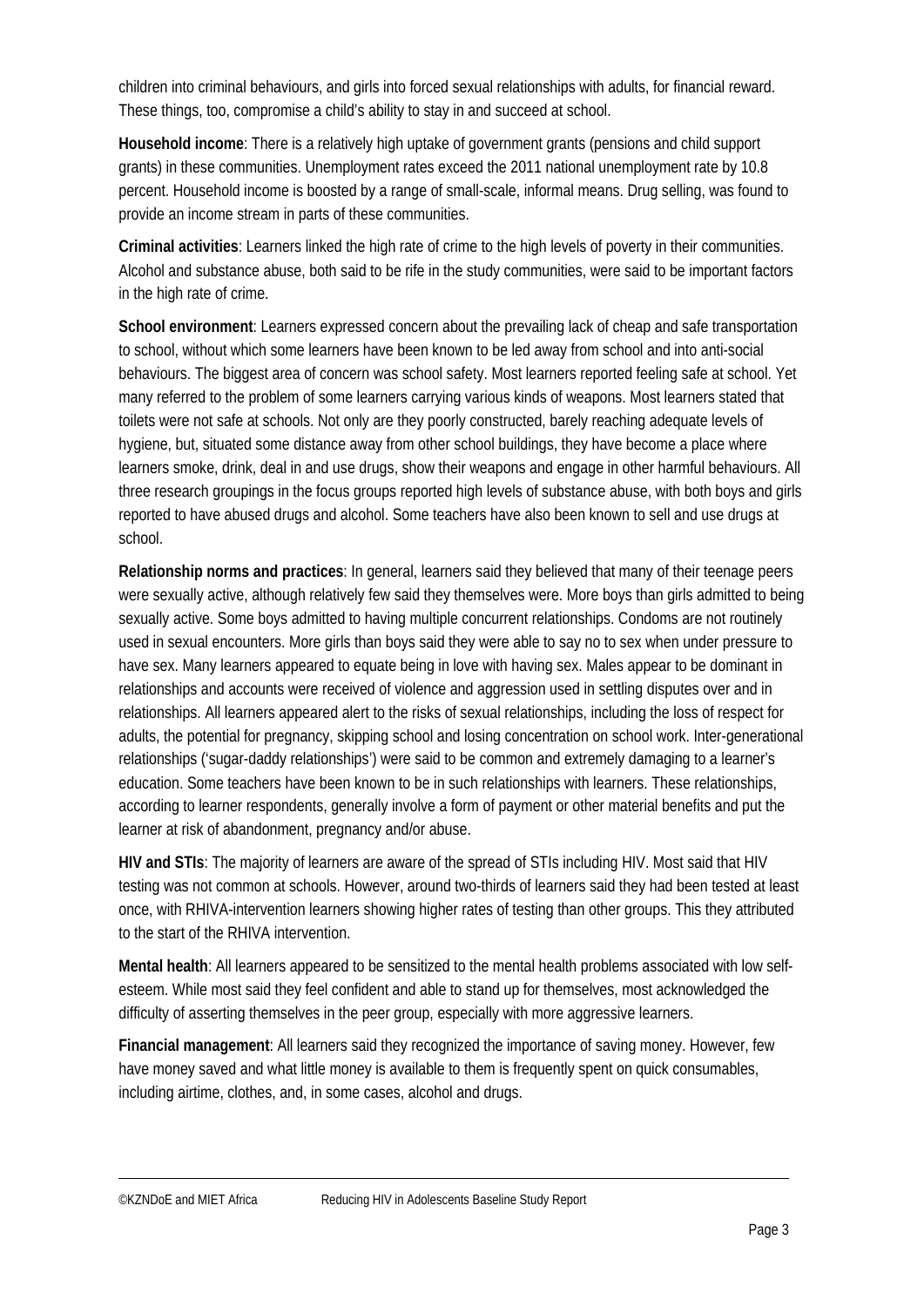**Future planning**: All learners said they had a plan for their future and a desire to become someone important in society. Most believed that bursaries would be available to them for further study after matric. However, many said they would try to find a job after school. There was a noticeable difference in learners' stated plans for the future and what they said learners often do after matric, that is, stay at home or seek low-paying jobs. What appear to be missing are practical, goal-planning processes that would provide enough support for learners to pursue and progress on an intended career path.

The baseline study process revealed several **'burning issues'** according to learners:

- Learner use and abuse of drugs and alcohol, with boys and girls disputing their levels of engagement
- Sexual relationships with teachers, with the concern expressed that these go unpunished whereas many schools observe strict rules about such relationships between learners
- Sources of income and the role of prostitution in the household economy
- Abuse of various types happening in some homes.

Discussion leaders identified the following topics as arousing the least discussion (potentially the most pressing of all):

- Plans for the future and career options
- HIV testing and related health concerns.

The study report concludes with suggestions for a refinement of the key research questions with the aim of enhancing the impact evaluation of the RHIVA programme.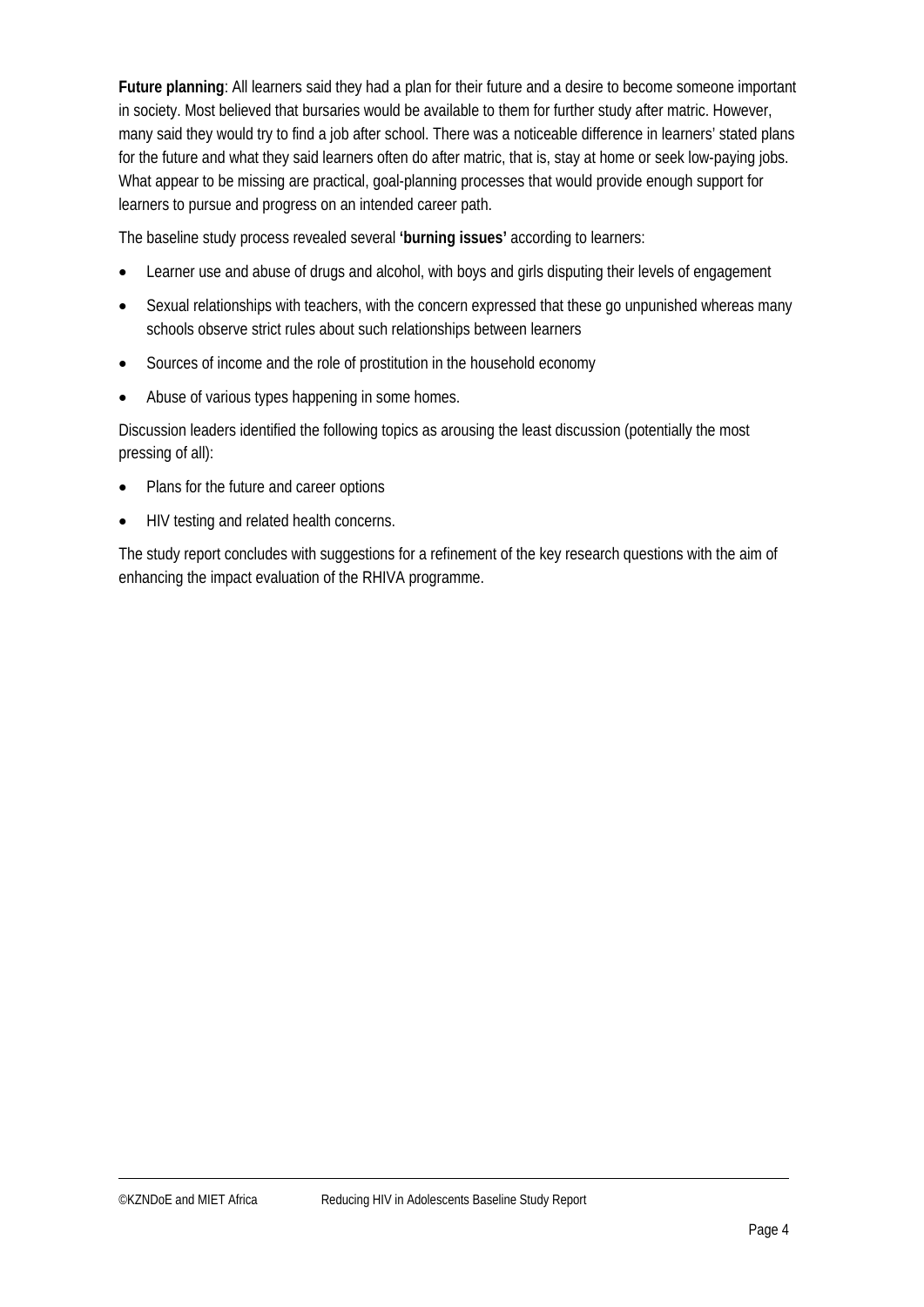# **1. Introduction**

This baseline study is part of an evaluative research project seeking to assess the impact of the Reducing HIV in Adolescents (RHIVA) intervention.

It aims to capture the 'pre-operation exposure' conditions for the set of indicators that will be used to assess achievement of the outcomes and impact expressed in the programme's logical framework. This information will be extremely useful when compared with the conditions of the same indicators post-programme implementation.

The baseline study therefore forms the basis for a 'before and after' assessment that evaluates the effects of the RHIVA programme. The baseline data establishes pre-operation conditions for outcome and impact indicators to establish whether change at the outcome level has in fact occurred.

# **2. The RHIVA Programme**

The Reducing HIV in Adolescents (RHIVA) programme is being implemented by the KwaZulu-Natal Department of Education in partnership with MIET Africa, and is being funded by the Embassy for the Kingdom of the Netherlands (EKN).

The RHIVA Programme was developed as a response to the high prevalence of HIV and AIDS in the Vulindlela educational district of KwaZulu-Natal, particularly among adolescent girls. The purpose of the programme is to assess the impact of a cash-incentivized, school-based, HIV-prevention intervention on HIV incidence rates among learners enrolled in secondary schools. RHIVA will be implemented in the 14 project schools from the end of 2010 to the end of 2012.

# **2.1 THE ENHANCED ESSENTIAL PACKAGE (EP)**

As part of the intervention, educators from schools in both the intervention and control groups receive training on the Department of Education's standardized Enhanced Essential Package (EP), which includes a sevenmodule package comprising:

- Adapted chapters 1–5 and 7 of *Education for All: A guide to building schools as inclusive centres of learning, care and support* with additional focus emphasizing HIV and AIDS
- Material on HIV prevention and sexual reproductive health to be incorporated into the Life Skills programme
- Information on local resources and sites where condoms, VCT and circumcisions can be accessed
- Informational materials, such as posters, pamphlets and AIDS hotline details.

# **2.2 CASH INCENTIVES**

 $\overline{a}$ 

Participating learners in the intervention schools also receive cash incentives paid on achievement of the following milestones: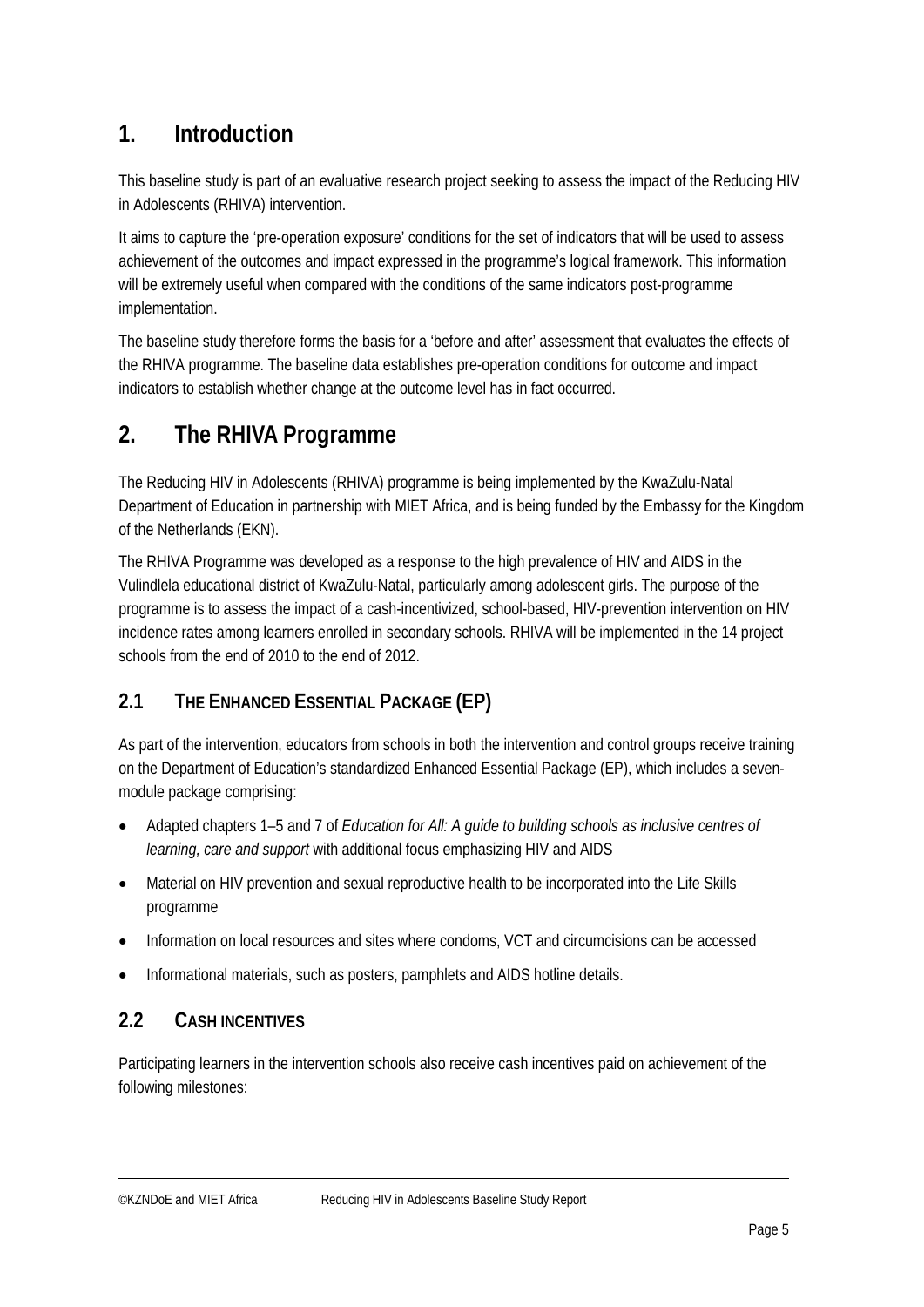#### **2.2.1 Academic progression:**

 An incentive paid to learners who pass (with an average mark of at least 50%) their June and November examinations (R150 half-yearly).

## **2.2.2 Participation in a sustainable livelihood programme (***My Life! My Future!***):**

- An incentive paid to learners based on attendance (80%) (R50 per quarter)
- An incentive paid to learners upon completion of a portfolio, which includes a community audit report, business plan and evidence of having implemented a project (R200 yearly).

## **2.2.3 Knowing their HIV status:**

 An incentive paid to learners who voluntarily undergo an HIV test to find out their status (R200 once annually).

These incentives serve as a catalyst for engaging young learners in healthy lifestyle behaviours.

# **2.3 ADDED COMPONENTS**

Learners also receive the following components to ensure that the environment is conducive to their achieving the milestones:

- On-site teacher support to ensure a supportive environment for academic achievement by learners
- Financial management training through the Sustainable Livelihoods Programme (SLP)
- A family-based intervention to support desired behaviour.

# **3. Methodology**

The focus of the baseline study was on 21 high schools in Vulindlela educational district of KwaZulu-Natal, where the programme is being implemented. Seven of these schools are project intervention schools, where learners receive cash incentives in addition to the other RHIVA components. Seven schools are 'control', where learners do not receive cash incentives but do participate in the other programme components. And the final seven schools are 'pure-control' and are not involved with the RHIVA programme at all.

# **3.1 RESEARCH QUESTIONS**

 $\overline{a}$ 

The overarching research question posed in this baseline study was:

## **What are the learners' perceptions and self-reported behaviours related to sexual health, substance use, school safety, planning for the future and financial management?**

Key research questions were framed to help examine several aspects of self-reported learner perceptions and behaviour:

- 1. **Self-esteem**: What level of confidence do learners report in standing up for themselves?
- 2. **Plans for the future**: Do learners have clear plans for the future and the motivation to seek and commit to new opportunities?
- 3. **Financial management skills**: To what extent do learners recognize the importance of saving money?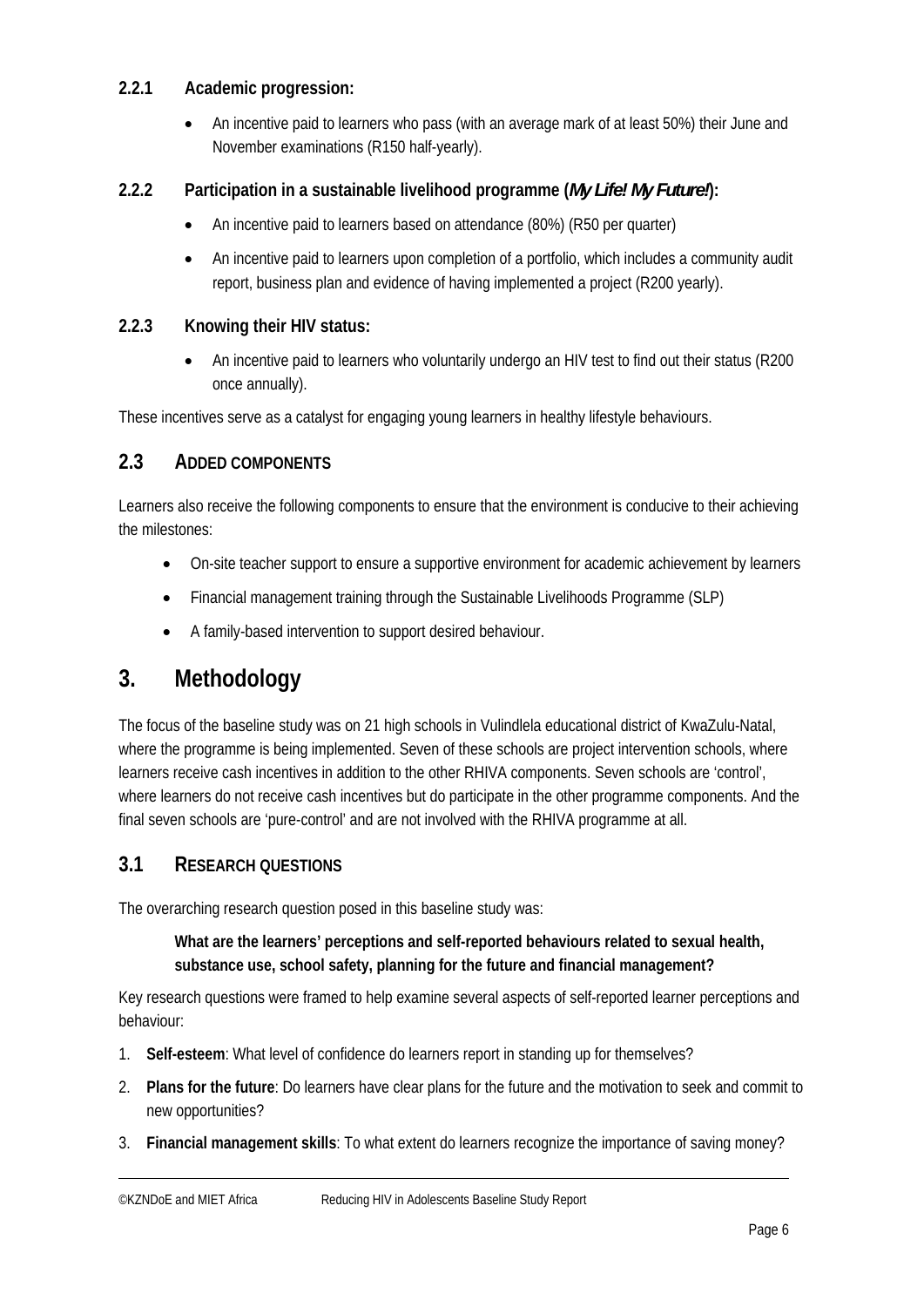- 4. **Health understanding and behaviour**: What are the main issues in sexual and reproductive health?
- 5. **School safety**: Do learners feel safe at school?
- 6. **Entrepreneurial skills and behaviours**: How do learners source and spend money?

# **3.2 RESEARCH IMPLEMENTATION PLAN**

The baseline questionnaire and focus group discussion guides were finalized in September-October 2010. Questionnaires and focus group discussions were then implemented between the end of 2010 and the beginning of 2011. It was not possible to complete all baseline activities at the end of 2010 due to the commencement of exams. Thus, learners were in Grades 9 and 10 in 2010, and then were in Grades 10 and 11 in 2011.

Analysis and writing up of data began in 2011 and was completed during the first quarter of 2012.

# **3.3 STUDY POPULATION**

The baseline study population comprised approximately 4000 learners in Grades 9 and 10 (at the end of 2010), in 14 secondary schools in the Vulindlela district. The following table contains a list of schools, enrolment figures and percentages of learners who participated in the baseline study.

|                       | School                            | <b>Total enrolment</b> | Number of baseline learners | Percentage of enrolment (%) |  |  |  |  |  |  |  |
|-----------------------|-----------------------------------|------------------------|-----------------------------|-----------------------------|--|--|--|--|--|--|--|
|                       | <b>RHIVA-INTERVENTION SCHOOLS</b> |                        |                             |                             |  |  |  |  |  |  |  |
| $\mathbf{1}$          | Shakyabantu                       | 159                    | 107                         | 67%                         |  |  |  |  |  |  |  |
| $\overline{2}$        | Ingqwangele                       | 181                    | 126                         | 70%                         |  |  |  |  |  |  |  |
| $\overline{3}$        | Matomela<br>279                   |                        | 175                         | 63%                         |  |  |  |  |  |  |  |
| $\overline{4}$        | Bhekuximba                        | 314                    | 177                         | 56%                         |  |  |  |  |  |  |  |
| 5                     | KwaMncane                         | 343                    | 199                         | 58%                         |  |  |  |  |  |  |  |
| 6                     | Siyanda                           | 410                    | 168                         | 41%                         |  |  |  |  |  |  |  |
| $\overline{7}$        | Huba                              | 269                    | 211                         | 78%                         |  |  |  |  |  |  |  |
|                       | <b>Totals</b>                     | 1955                   | 1163                        | 60%                         |  |  |  |  |  |  |  |
| RHIVA-CONTROL SCHOOLS |                                   |                        |                             |                             |  |  |  |  |  |  |  |
| 1                     | Asande                            | 140                    | 141                         | 100%                        |  |  |  |  |  |  |  |
| $\overline{2}$        | Siyazama                          | 199                    | 123                         | 62%                         |  |  |  |  |  |  |  |

| Table 1: Schools participating in baseline study |  |  |  |
|--------------------------------------------------|--|--|--|
|--------------------------------------------------|--|--|--|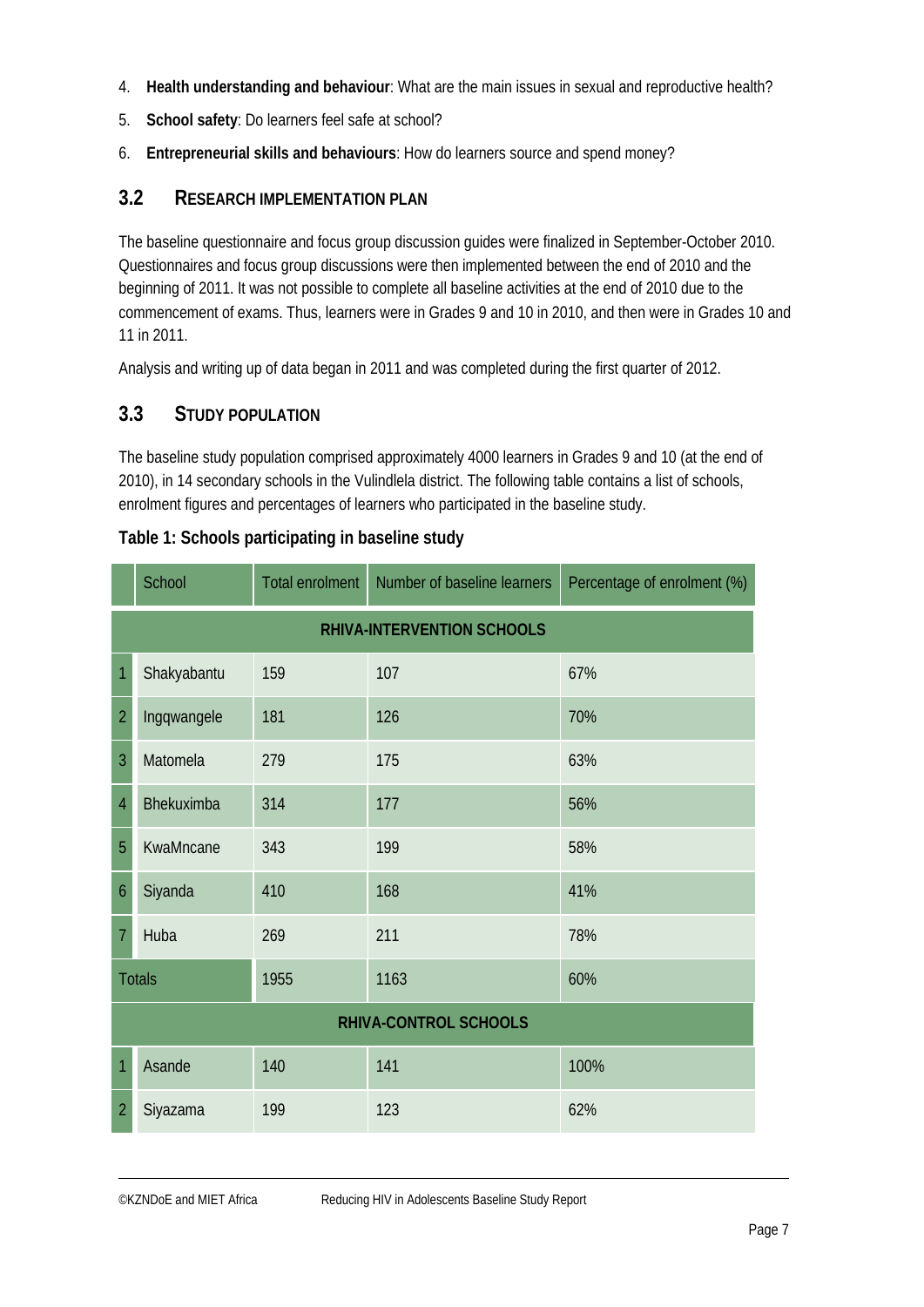| $\overline{3}$      | Langalakhe                  | 293  | 165  | 56% |  |  |  |  |
|---------------------|-----------------------------|------|------|-----|--|--|--|--|
| $\overline{4}$      | Mconjwana                   | 324  | 211  | 65% |  |  |  |  |
| 5                   | Imvumulo                    | 327  | 209  | 64% |  |  |  |  |
| $\boldsymbol{6}$    | Ngcedomhlophe               | 377  | 314  | 83% |  |  |  |  |
| $\overline{7}$      | Sikhululiwe                 | 249  | 193  | 78% |  |  |  |  |
|                     | <b>Totals</b>               | 1909 | 1356 | 71% |  |  |  |  |
|                     | <b>PURE-CONTROL SCHOOLS</b> |      |      |     |  |  |  |  |
| $\mathbf{1}$        | Indala                      | 600  | 543  | 91% |  |  |  |  |
| $\overline{2}$      | Congco                      | 139  | 117  | 85% |  |  |  |  |
| $\overline{3}$      | Mazwendoda                  | 185  | 132  | 72% |  |  |  |  |
| $\overline{4}$      | Emzamweni                   | 450  | 387  | 86% |  |  |  |  |
| 5                   | Umlungisi                   | 248  | 226  | 92% |  |  |  |  |
| $\boldsymbol{6}$    | Phayiphini                  | 350  | 301  | 86% |  |  |  |  |
| $\overline{7}$      | Kuhlekonke<br>255           |      | 217  | 85% |  |  |  |  |
|                     | Totals:                     | 2227 | 1916 | 86% |  |  |  |  |
| <b>Grand total:</b> |                             | 6091 | 4435 | 73% |  |  |  |  |

# **3.4 DATA COLLECTION**

**Quantitative data** was collected between November 2010 and February 2011 in 21 schools. Of these schools, seven were RHIVA-intervention schools, seven were RHIVA-control schools, and seven were pure-control (non-RHIVA) schools.

The chief data-collection instrument was a questionnaire (Annexure 7.1). This was completed by 4435 male and female learners in Grades 9 and 10 (at the end of 2010).

Questionnaires were completed by the learners in English, with the guidance of a Zulu-speaking fieldworker, who explained each question to learners as they filled it out in the classroom setting.

**Qualitative data** was gathered through 12 focus group discussions that were conducted in six schools (two RHIVA-intervention schools, two RHIVA-control schools and two pure-control schools).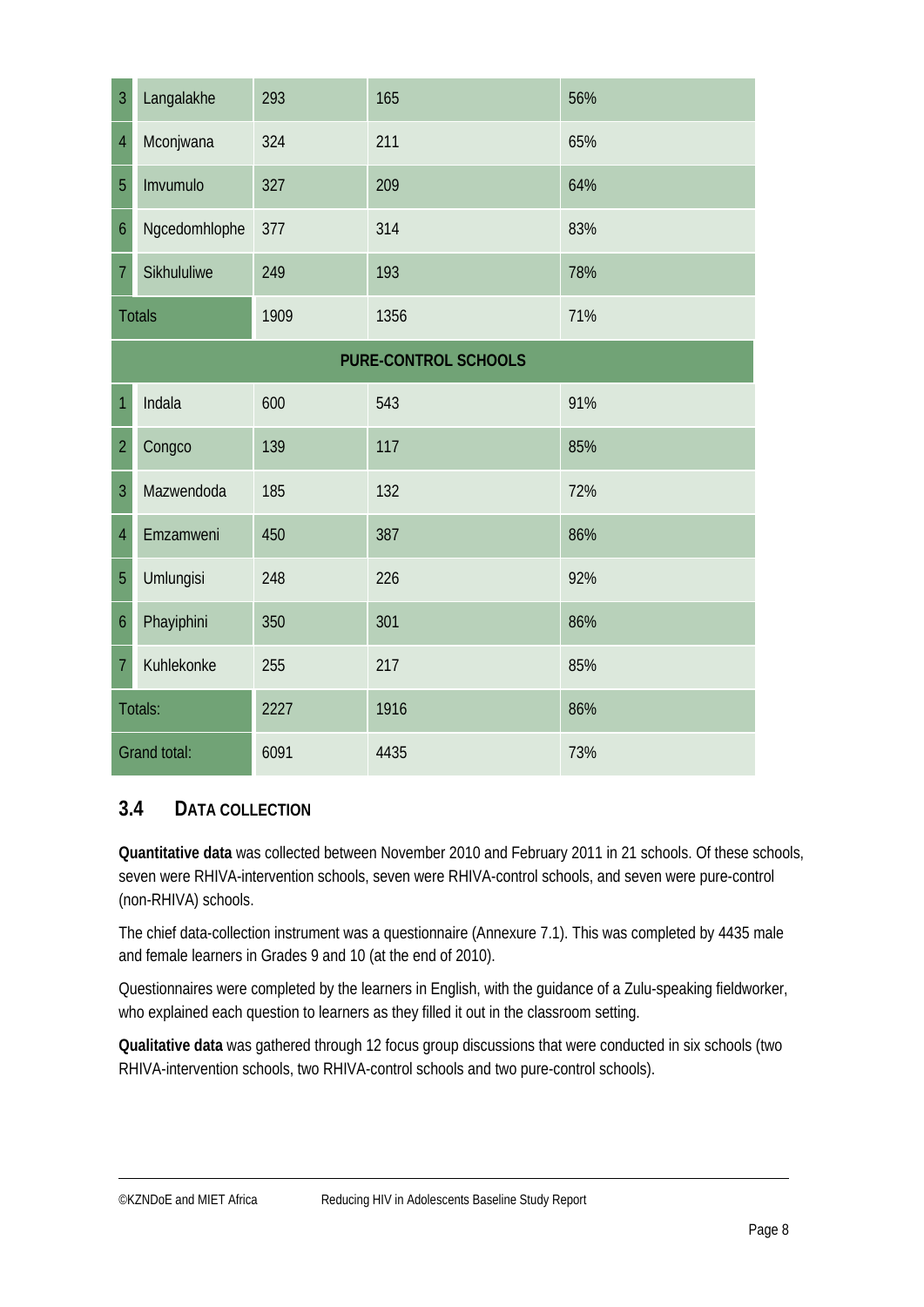At each school there were two discussion groups: one for Grade 10 and one for Grade 11 (as of the beginning of 2011). Each group contained 14 randomly selected learners, with even numbers of male and female (n.28) learners.

An instrument was designed to help facilitators guide the discussion process and record the proceedings (Annexure 7.2). The discussions were conducted in Zulu.

Facilitators received training in running the focus group meetings. Part of the training included ensuring the confidential and anonymous nature of the process, completing a consent process with learners, allowing learners to question the process, and leading the discussion with clearly phrased questions and discussion probes.

# **3.5 DATA ANALYSIS**

**Quantitative information** gathered through the questionnaires was captured and processed in a Microsoft Access database, then analysed using STATA software.

**Qualitative information** yielded through focus group discussions was recorded. Discussion findings were summarized and translated into English by the facilitators.

# **4. Findings**

 $\overline{a}$ 

# **4.1 DEMOGRAPHIC INFORMATION**

A total of 4435 learners were sampled in the baseline research. In all research groups, male (49.1%) and female (50.9%) learners were represented more or less equally. The following table gives a breakdown of gender representation in each of the research groups:

| Table 2: Gender breakdown by schools' status |
|----------------------------------------------|
|----------------------------------------------|

|        | Pure-control | <b>RHIVA-control</b> | RHIVA-<br>intervention |       |
|--------|--------------|----------------------|------------------------|-------|
|        |              | 2                    | $\overline{3}$         | Total |
|        | %            | %                    | %                      | %     |
| Male   | 50.6         | 46.1                 | 50.1                   | 49.1  |
| Female | 49.4         | 53.9                 | 49.9                   | 50.9  |
| Total  | 100          | 100                  | 100                    | 100   |

As of 2011 when the data was collected, the Grade 10 and 11 learners enrolled with RHIVA ranged in age from 13 to 25. The average age of learners was 16.7 years old. In 12 of the 14 RHIVA schools the average age of females was lower than that of males, indicating that on average males are older than females in the project schools.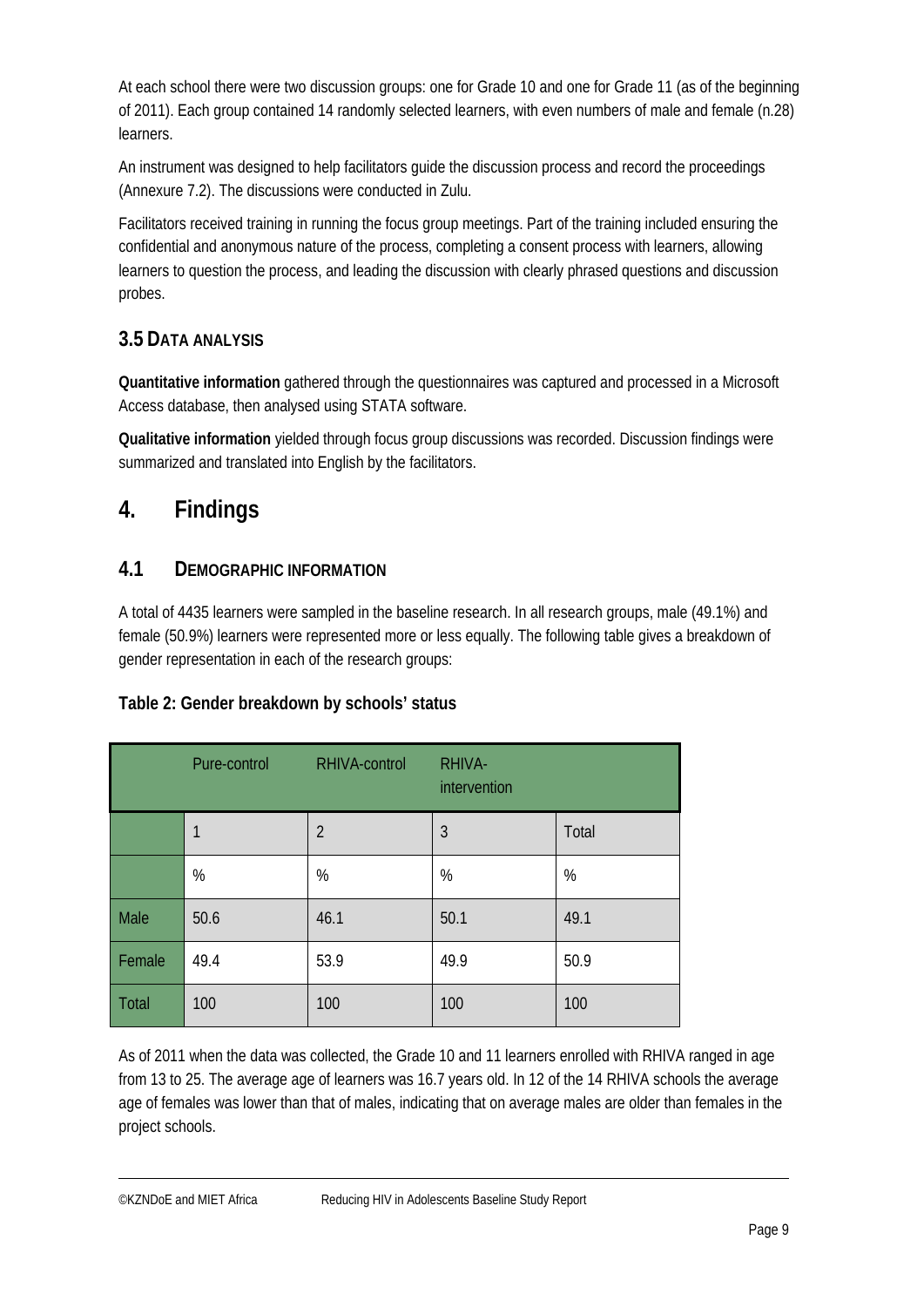# **4.2 FAMILY AND COMMUNITY LIFE**

#### **Household poverty**

Learners gathered in focus groups were invited to talk about their homes and social environments.

Across all research groups, learners spoke of coming from poor households and of conditions of dire poverty in their communities. There was no appreciable difference in emphasis across the three research groupings, namely the RHIVA-intervention focus groups, the RHIVA-control focus groups and the pure-control focus groups.

Some individuals in the focus groups mentioned that there was some variation in the socio-economic circumstances of households with some families being comfortably situated, some being less well off and others being extremely poor.

All learners said that poverty negatively affected learners' school performance, compromised their opportunities for further study, and led many youths into unhelpful and unhealthy social behaviours. Survey data revealed that an average of 75.5 percent of learners across all research groups believed that there was no money available in the household to enable them to further their studies after matric. An average of 66.3 percent of all learners surveyed believed that they needed to get a job after matric. More of these learners fell into the RHIVA-intervention group (71.9%) and fewer into the pure-control group (64.3%). The table below illustrates this trend, which is true for both boys and girls. In all three groupings, male learners were more likely than female learners to say that they needed to get a job after matric.

|           | Pure-control |        |       | <b>RHIVA-control</b> |        |       | <b>RHIVA-intervention</b> |        |       | Total |
|-----------|--------------|--------|-------|----------------------|--------|-------|---------------------------|--------|-------|-------|
|           | Male         | Female | Total | Male                 | Female | Total | Male                      | Female | Total |       |
| <b>No</b> | 34.1         | 37.5   | 35.7  | 30.1                 | 40.7   | 35.8  | 25.9                      | 29.9   | 28.1  | 33.7  |
| Yes       | 65.9         | 62.5   | 64.3  | 69.9                 | 59.3   | 64.2  | 74.1                      | 70.1   | 71.9  | 66.3  |

## **Table 3: Must get a job after matric (%)**

All learners associated high levels of poverty with household overcrowding, an unchanged HIV-infection rate, unemployment and crime. Learners spoke of poverty negatively affecting academic performance. One learner from a Grade 10 focus group from the pure-control schools said:

*'Some have to look after their sick mothers and [lose time to] focus on their school work. Others are abused at home and end up leaving home and resort to prostitution in order to survive. It is mostly girls who are affected by this phenomenon of prostitution while boys usually resort to theft.'* 

All focus group discussions mentioned a high rate of school drop-out and a lack of opportunities for those who do succeed to take their studies further. It was also reported that there was a stigma attached to being from a poor family (Grade 11 RHIVA-intervention and pure-control discussion groups). Being on a school feeding scheme, for example, carried a stigma. Learners in these focus group discussion said that it was believed that all those partaking of the feeding programme were 'betraying their poor household backgrounds'.

While learners spoke of behaviour controls in communities, with adults not tolerating improper behaviour from young people, it was felt that boys and girls from poor backgrounds were particularly vulnerable. One learner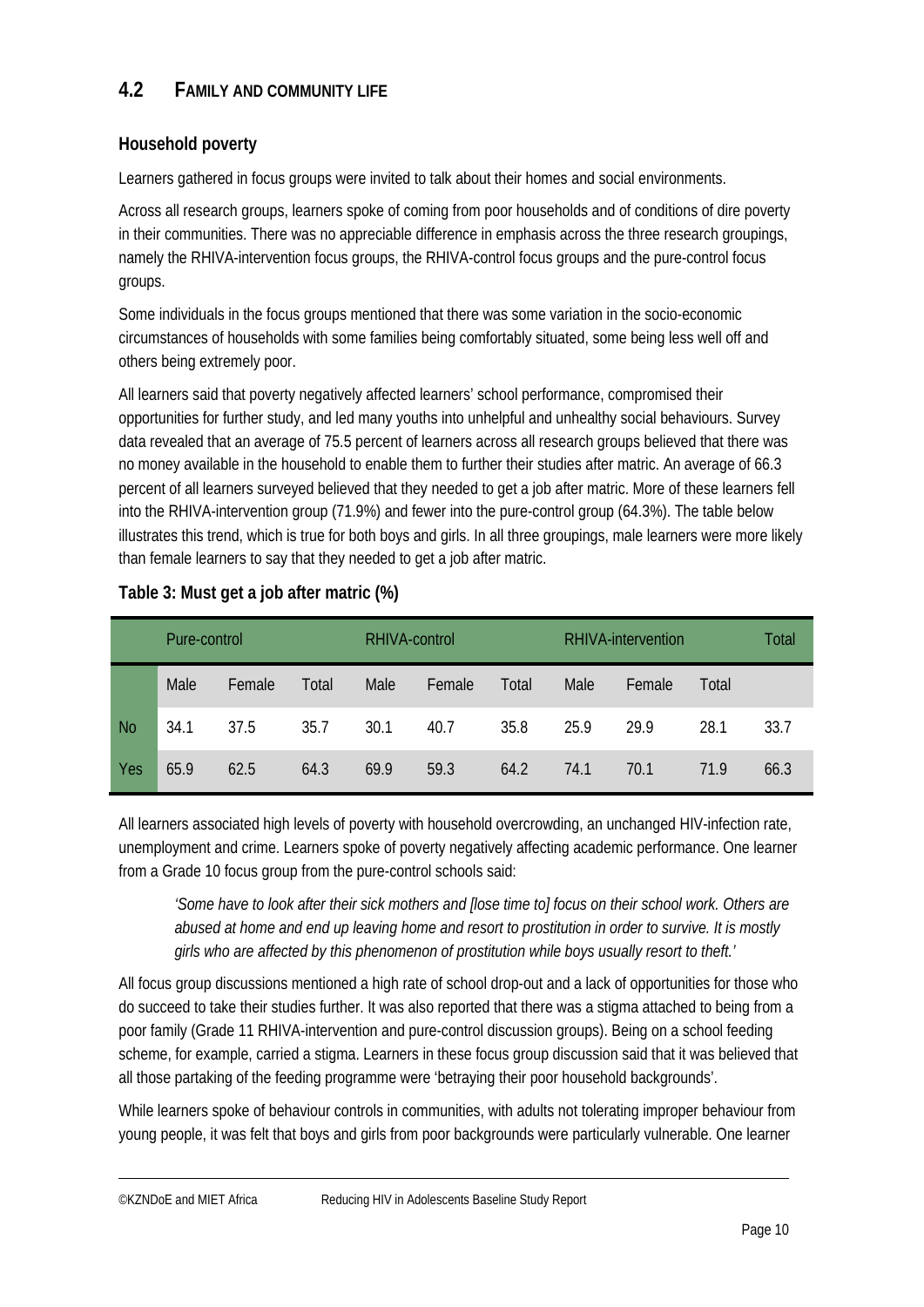in a Grade 10 pure-control group said that 'girls usually spend most of their time in taverns and end up being raped'.

The prevalence of child-headed households was also identified by all learner focus groups as compromising educational outcomes. Learners in a pure-control focus group attributed poor educational performance to learners who 'behave inappropriately and disrespectfully, such as deciding to reside with their boyfriends'. Likewise, learners in a RHIVA-intervention focus group discussion associated poor behaviour with orphaning: 'Some learners behave in aggressive manner from anger of being orphaned, and as a result, they engage in risky activities, such as engaging in relationships with HIV-infected adults.'

Many families are reportedly headed and run by elderly grandparents. Learners in the RHIVA-control focus group referred to the frequent need for children to care for sick and dying members of the household. Learners in the pure-control groups referred to the disruption to family life resulting from the death of parents. These factors were thought to contribute to poor educational outcomes.

Learners referred to abuse in the home, saying that this (incest, sexual and physical abuse) was often not reported and caused learners 'to be depressed and perform poorly at school'. Sexual abuse at home, according to a Grade 11 pure-control focus group, is a common occurrence, which is kept secret in family circles. This view was also expressed in two RHIVA-intervention discussion groups, with one group referring to abusive step-parenting practices which may be prevalent and are usually unreported. Other forms of parental abuse were said to affect 'some learners who are forced into crime by parents who threaten them, and say there is no other way to live except by doing crime', and others who were forced into sexual relationships with adults for financial reward.

## **Sources of income in communities**

Learners in all school focus groups said that government grants (pensions and child support grants) formed the dominant streams of income in their home community. Research results showed that around 69.3 percent of learners surveyed said they knew of someone at home who received a grant. Around 11.5 percent of respondents said they were unsure if their home was supported by any government subvention.

Survey data showed that, across each research group, an average of 36.5 percent of households comprised one or more adults who were not working. This figure exceeds Statistics SA's July 2011 national unemployment estimate of 25.7 percent1.

A range of employment income sources was cited in the learner focus group discussions, including:

- small-scale entrepreneurship endeavours (hairdressing, selling roadside foodstuffs, breeding chickens, collecting firewood, crafts, tuck shops, brewing traditional beer, selling alcohol in taverns, recycling metals and bottles, and small-scale commercial agriculture)
- uptake of local government infrastructure delivery opportunities (road maintenance ('*gobiqolo*'), fencing)
- some formal employment opportunities (domestic work, farm work)
- some informal, extra-legal economic activities (selling stolen goods, theft and resale of electricity cables, selling drugs, child prostitution).

 $\overline{a}$ 

.<br>-

<sup>1</sup> http://mg.co.za/article/2011-07-28-unemployment-rate-rises-to-257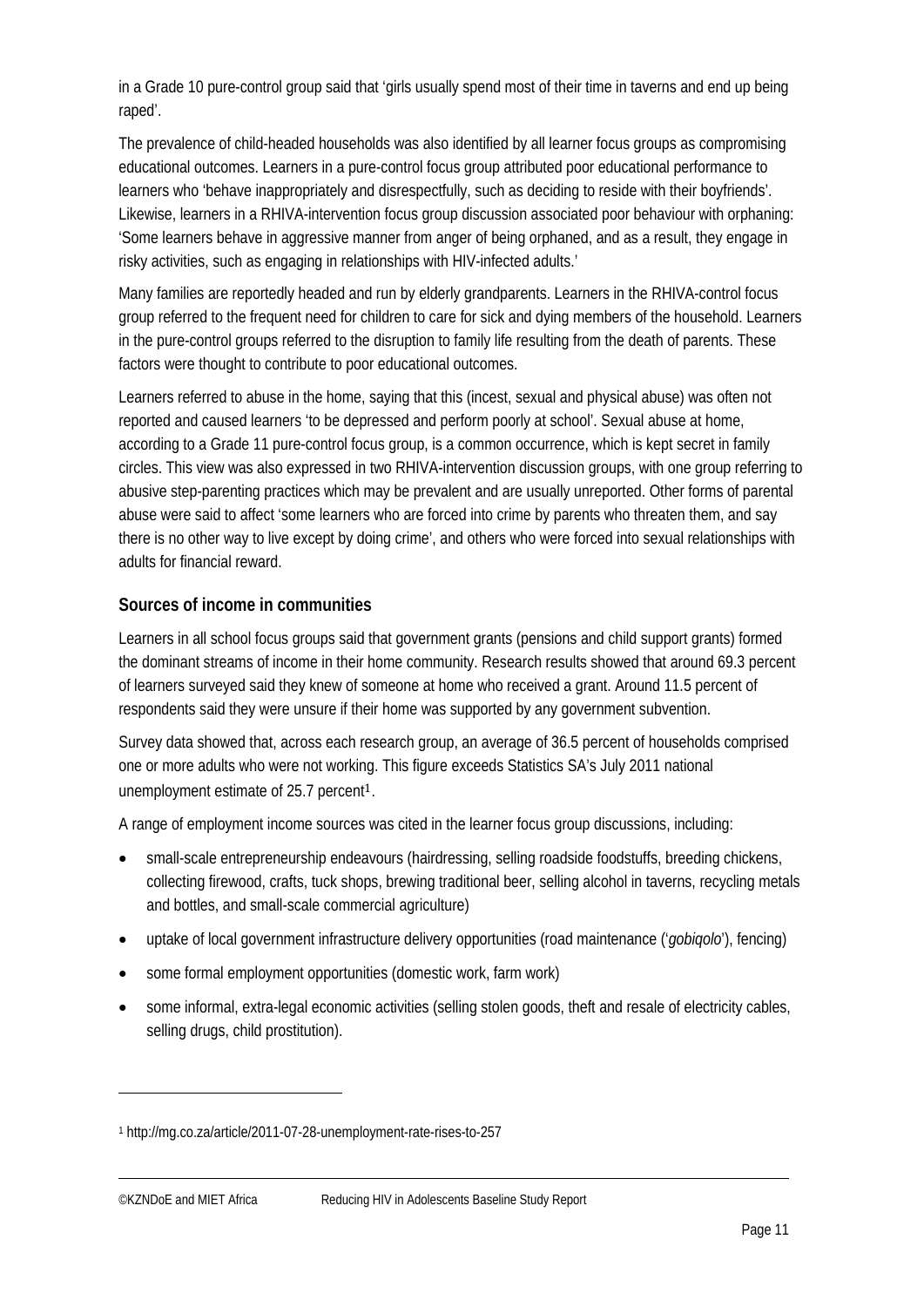The RHIVA-control focus group offered the information that drug-selling generates more income than all other activities. There is a big market for drugs and a drug cartel, posing as a garden maintenance project, operates unhindered. Girls taking on 'sugar daddies' (and, to a lesser extent, boys taking on 'sugar mommies') was also cited by all focus groups as a viable economic activity. This is discussed further under 4.5 below.

Of concern, an average of 5.4 percent of learners participating in the survey said they were the main income earner in the home (4.2% girls, 6.5% boys). This could be a reflection of a child believing that a government childcare grant is the only source of income in a household. No direct data was sought for evidence of child labour practices in these school communities. An average of 34.9 percent of children said they handed over all the money they get to the household. The RHIVA-intervention group showed the largest percentage of respondents for whom this was the case (40.4%), while pure-control group showed the smallest percentage (30.4%).

# **Community infrastructure**

Whereas learners in the RHIVA-intervention focus group referred to the lack of proper housing and infrastructure in communities, learners in the other focus groups concentrated their discussions on access to healthcare and clean water in communities. Clinics were said to be 'far away' by all groups. This has implications for girls, it was said, who do not get the medical attention they need in cases of rape and sexual abuse. In a RHIVA-control group, learners said:

*'In the community, development is very slow. There is only one clinic providing basic health care to a very large population, roads are in a terrible condition, there is no electricity and clean water, unlike in other neighbouring villages.'* 

For learners in the RHIVA-intervention group, the perception exists that the government is not keeping up with its promises of service delivery to communities.

# **Community crime and violence**

Learners in all focus groups discussed at length the nature and causes of crime in their communities. They were able to identify particular hotspots in communities (roads, tuck shops) and attributed the high rate of crime to poverty. Daytime was said to be more peaceful; most criminal activities occur after dark.

Important factors in criminal activities were said to be alcohol and substance abuse, both of which learners feel are rife in their communities. Reference was made by a RHIVA-control focus group to the use of a drug called '*whoonga*' to fuel criminal activities. Others referred to gang-related activities and conflicts between sub-groups in communities ('faction fighting'). One group felt that gender played a part in criminal activities in that male domination over and ownership of women lead to inter-group rivalry and conflict. Hunger and poverty, however, were perceived to be the main driving influences of the high levels of crime and violence in these communities.

# **4.3 THE SCHOOL ENVIRONMENT**

# **Transportation**

 $\overline{a}$ 

Learners in all focus groups said that transportation to school presented a major challenge. Learners in the pure-control focus groups were more vocal than others about the way poor communities are affected by the lack of affordable and regular transport systems. They referred to the long distances and costs involved in taking public transport to school. For some learners, the distance to school means some have to rent rooms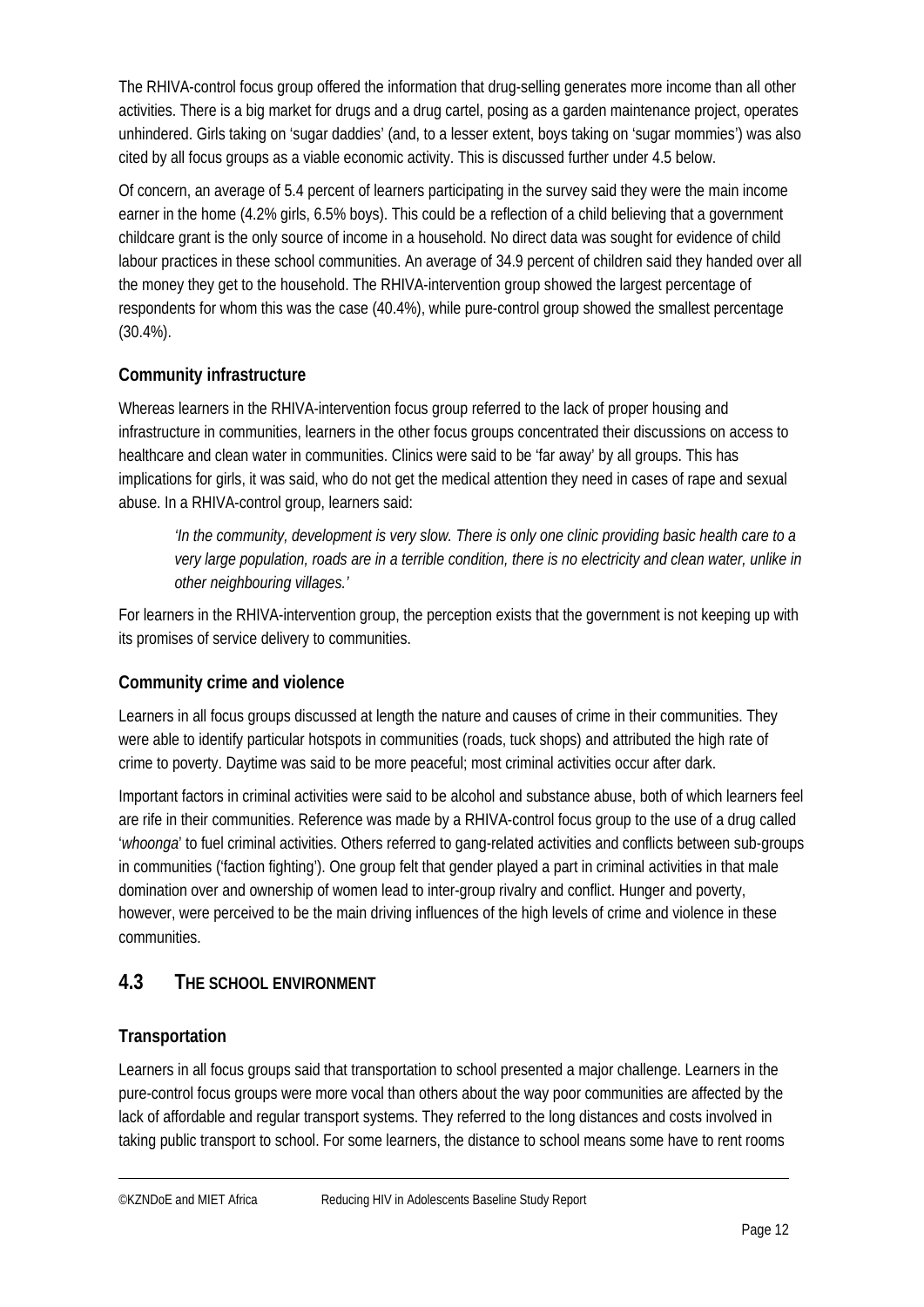nearer to the school (pure-control focus group, Grade 10). Not having easy and cheap access to transportation was said to be a factor in the tendency for learners to 'misbehave'. According to a Grade 11 pure-control focus group discussion, 'Lack of transport to get learners to school on time causes learners to be in unintended relationships in order just to be transported.'

## **Uniforms**

The RHIVA-intervention and RHIVA-control groups stated that the state of a learner's school uniform conveys signs of poverty in the home. As such, school uniforms have become associated with social stigma. Some learners mentioned that they would skip classes rather than come to school without the full school uniform, in good condition.

## **School safety**

All focus groups said that the school yards, classrooms, passages and surrounds are, by and large, safe for learners. Survey data does not fully bear out the confidence with which learners declared that their schools were safe places. An average of 48.3 percent of learners said they felt safe at school. On average, 24.2 percent of learners said they were not sure if they felt safe at school. These averages are similarly reflected in a breakdown of this data by gender, as illustrated in the following table:

|           | Pure-control |        |       | RHIVA-control |        |       | RHIVA-intervention |        |       | Total |
|-----------|--------------|--------|-------|---------------|--------|-------|--------------------|--------|-------|-------|
|           | Male         | Female | Total | Male          | Female | Total | Male               | Female | Total |       |
| <b>No</b> | 37.1         | 32.8   | 35.1  | 21.2          | 14.9   | 17.8  | 28.3               | 23.7   | 26.1  | 27.4  |
| Yes       | 39.2         | 41.4   | 39.3  | 57.4          | 61.1   | 59.4  | 48.8               | 49.6   | 49.1  | 48.3  |
| Unsure    | 23.7         | 26     | 24.9  | 21.5          | 23.9   | 22.8  | 22.9               | 26.7   | 24.8  | 24.2  |

# **Table 4: Learners feel safe at school (%)**

Pure-control school learners were most likely to report that they did not feel safe at school, whereas RHIVAcontrol learners were the least likely to report this. In all three groupings, males were more likely than females to feel unsafe at school.

When school gates are left open and unmonitored, many learners said they felt less safe. Incidents of trespassers entering the school premises were reported in the focus groups. Two RHIVA-intervention focus groups reported stabbing incidents at school. Reports of learners carrying weapons came from all three research groups. Both boy and girl learners have been known to carry spray guns, knives, firecrackers and home-made guns (*oqhwasha*). A Grade 11 RHIVA-intervention focus group suggested that girls could be very violent and aggressive, especially when suspecting other girls of cheating with their boyfriends. The school was viewed as 'a battleground', especially when dangerous weapons were used.

All learners in focus groups stated that the toilets at schools were not safe. Survey data shows that the majority of learners (73.4%) feel unsafe using school toilets. This is true for boys (75.3%) and girls (71.4%), as reflected in the following table. Learners in pure control schools were least likely to feel safe using school toilets, whereas the findings were similar between RHIVA-control and -intervention schools.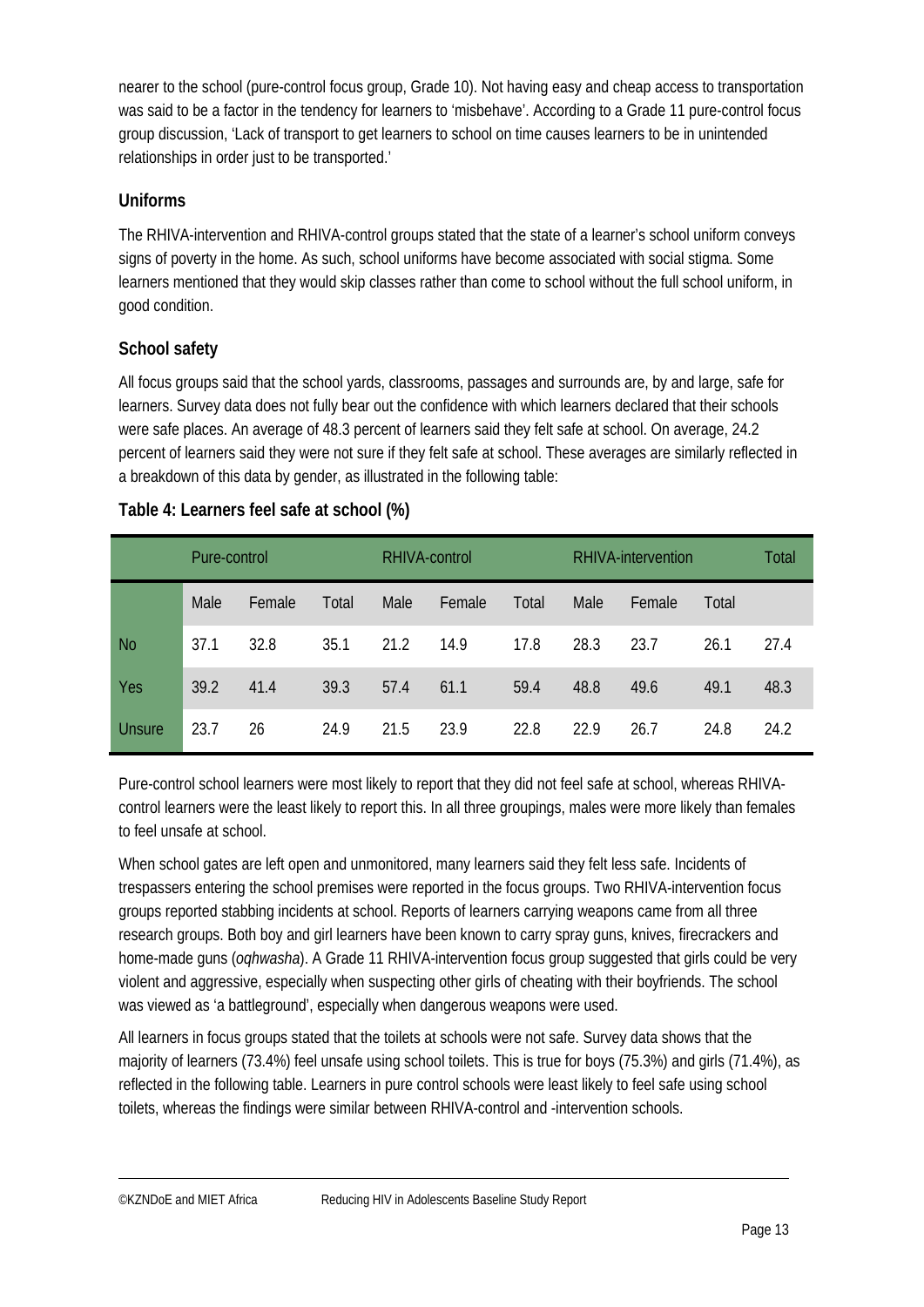| Table 5: Learners feel safe using school toilets (%) |  |
|------------------------------------------------------|--|
|------------------------------------------------------|--|

|           | Pure-control |        |       | <b>RHIVA-control</b> |        |       | <b>RHIVA-intervention</b> |        |       | Total |
|-----------|--------------|--------|-------|----------------------|--------|-------|---------------------------|--------|-------|-------|
|           | Male         | Female | Total | Male                 | Female | Total | Male                      | Female | Total |       |
| <b>No</b> | 81.2         | 75.8   | 78.6  | 69.5                 | 69.2   | 69.4  | 66.9                      | 66.9   | 69.2  | 73.4  |
| Yes       | 18.8         | 24.2   | 21.4  | 30.5                 | 30.8   | 30.6  | 28.9                      | 33.1   | 30.8  | 26.6  |

According to learners in all focus groups, school toilets are frequently structurally unstable, have no doors and are not designed to promote hygiene, privacy, dignity and the separation of the sexes. School toilets are often some distance from other school buildings, in secluded spots, and are unmonitored by school staff members. All focus groups said that some learners have a habit of smoking cigarettes and taking other drugs in school toilets. Learners from a pure-control focus group said learners have been known to show off their weapons in secluded places like school toilets. Intruders were reported to have hidden in school toilets. According to learners in a RHIVA-control focus group, outsiders would sneak into toilets:

*'Stabbings also occur as there are outsiders who sneak in and wait in the toilets for the adversaries in order to pay revenge for quarrels that happen outside the school premises.'* 

A further concern noted by a Grade 10 pure-control discussion group was the location of food preparation and serving facilities next door to unhygienic toilets. 

## **4.4 SUBSTANCE ABUSE**

 $\overline{a}$ 

All three research groupings in the focus groups reported high levels of substance abuse, with both boys and girls reported to have abused drugs and alcohol. Learners reported that boys were more likely to use drugs. In a Grade 10 pure-control focus group, male learners claimed it was not a problem, whereas females said it was a problem. Similarly, both boys and girls have been known to engage in smoking and drinking. In the RHIVAcontrol group, one report was made of school festivities being cancelled because of the high consumption of alcohol at these events. Learners felt that alcohol and substance abuse leads to aberrant social and sexual behaviour. Drugs cause learners to be violent and abusive towards their partners.

Drugs were reportedly used in school toilets, as suggested above, and some learners have been known to attend classes under the influence. Learners who were active alcohol and drug users were more likely to skip classes and their behaviour negatively affects the lives of other learners, causing disruption and making it difficult for them to focus on their studies. Some of the comments made by learners about the effects on others of substance abuse include:

*'We are exposed to risk by being near drug-intoxicated learners because their actions are unpredictable.'* 

*'It is a problem when drug dealers and buyers disrupt the school day.'* 

*'Second-hand smoke makes it difficult for other learners to focus.'* 

*'You cannot expect proper behaviour from a learner who uses drugs, that is why we feel unsafe to use to toilets.'*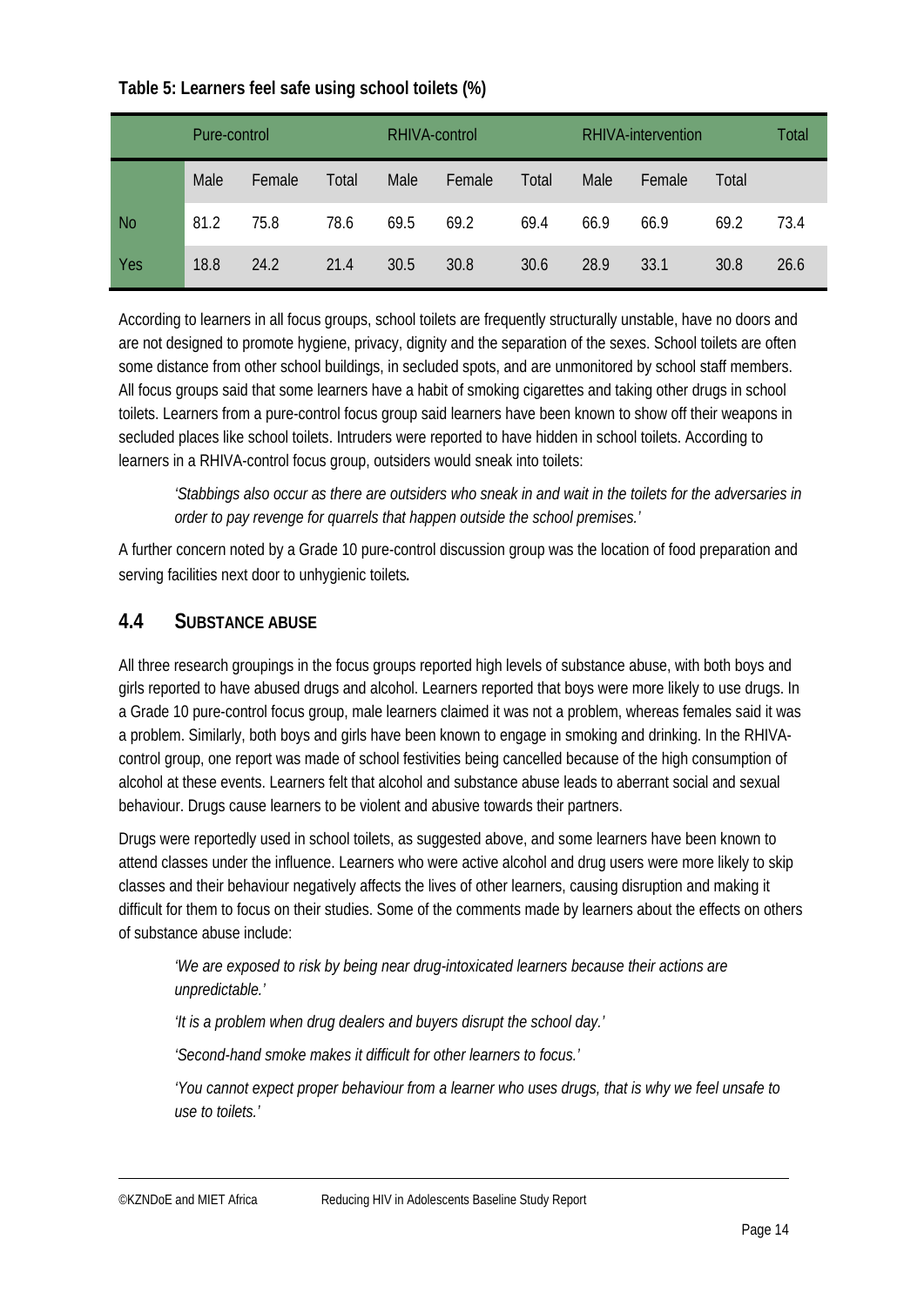Learners in all three groupings were vocal in advancing their understanding of the problem. Worryingly, learners in the RHIVA-control focus group discussion estimated that 99.9% of learners in schools are involved in substance abuse. This high figure is somewhat endorsed by the survey results in which an average of 89.1 percent of learner respondents said that learners at school do use drugs and alcohol. Girls were more likely to say this was true than were boys, as reflected in the following table:

|           | Pure-control         |        |       | <b>RHIVA-control</b> |        |       | RHIVA-intervention | Total  |       |      |
|-----------|----------------------|--------|-------|----------------------|--------|-------|--------------------|--------|-------|------|
|           | Male                 | Female | Total | Male                 | Female | Total | Male               | Female | Total | M/F  |
| <b>No</b> | 14.4                 | 7.5    | 10.9  | 13.1                 | 10.7   | 11.8  | 10.4               | 9.4    | 9.8   | 10.9 |
| Yes       | 85.6<br>92.5<br>89.1 |        | 86.9  | 89.3                 | 88.2   | 89.6  | 90.6               | 90.2   | 89.1  |      |

## **Table 6: Learners who use drugs/alcohol (%)**

The abuse of drugs and alcohol is linked to the poor standard of living, according to learners in the purecontrol focus group discussions. Learners in all groups said that drug abuse peaks at exam time and during school festivities, leading to bad behaviour.

Learners in Grade 10 and 11 pure-control focus groups provided a wealth of information about the procurement of alcohol and drugs. Dagga (marijuana), costing R2.00, is commonly available. Other substances used include Ecstasy (usually costing R3.00, but as much as R135.00 during December) benzene, *whoonga*, 'space muffins', '*kubhe*', glue, '*umgwinyo*' and another substance known colloquially as 'Nigerian mud'. Girls are said to prefer 'Cuban' and snuff cigarettes. Boys are said to prefer smoking dagga and *isibhawubhawu* (use of apples and water bottles to smoke dagga). Females are used to transport the drugs as they are 'the unusual suspects', according to the Grade 10 group. The Grade 11 focus group said that the availability of these drugs is usually signalled on sellers' houses by the different colours of 'All Star tekkies' (track shoes) hanging on electricity lines, each colour representing a particular substance available.

Learners in the RHIVA-intervention group made reference to the role played by teachers. While learner abusers frequently 'disrespect teachers and disrupt lessons', educators are believed also to abuse substances.

*'Teachers both sell and use drugs and they sometimes teach lessons while being intoxicated by alcohol. They also provide learners with alcohol during school festivities.'* 

*'When educators confiscate alcohol, learners can see that the bottle is lower because educators drink it.'* 

# **4.5 RELATIONSHIP NORMS AND SEXUAL EXPERIENCE**

Learners in all focus group discussions were outspoken in their views on the sexual activities of teenagers. Learners in the pure-control focus groups suggested that most teenagers are sexually active. In the RHIVAintervention focus groups, it was suggested that teenagers are frequently in multiple concurrent relationships.

Survey results show that 55 percent of female learners believe that *none* of their own friends are sexually active; 34.1 percent of male learners believe this to be true of their own friends. On the other hand, 15.7 percent of female learners believe that *all* of their friends have been sexually active; 19.9 percent of male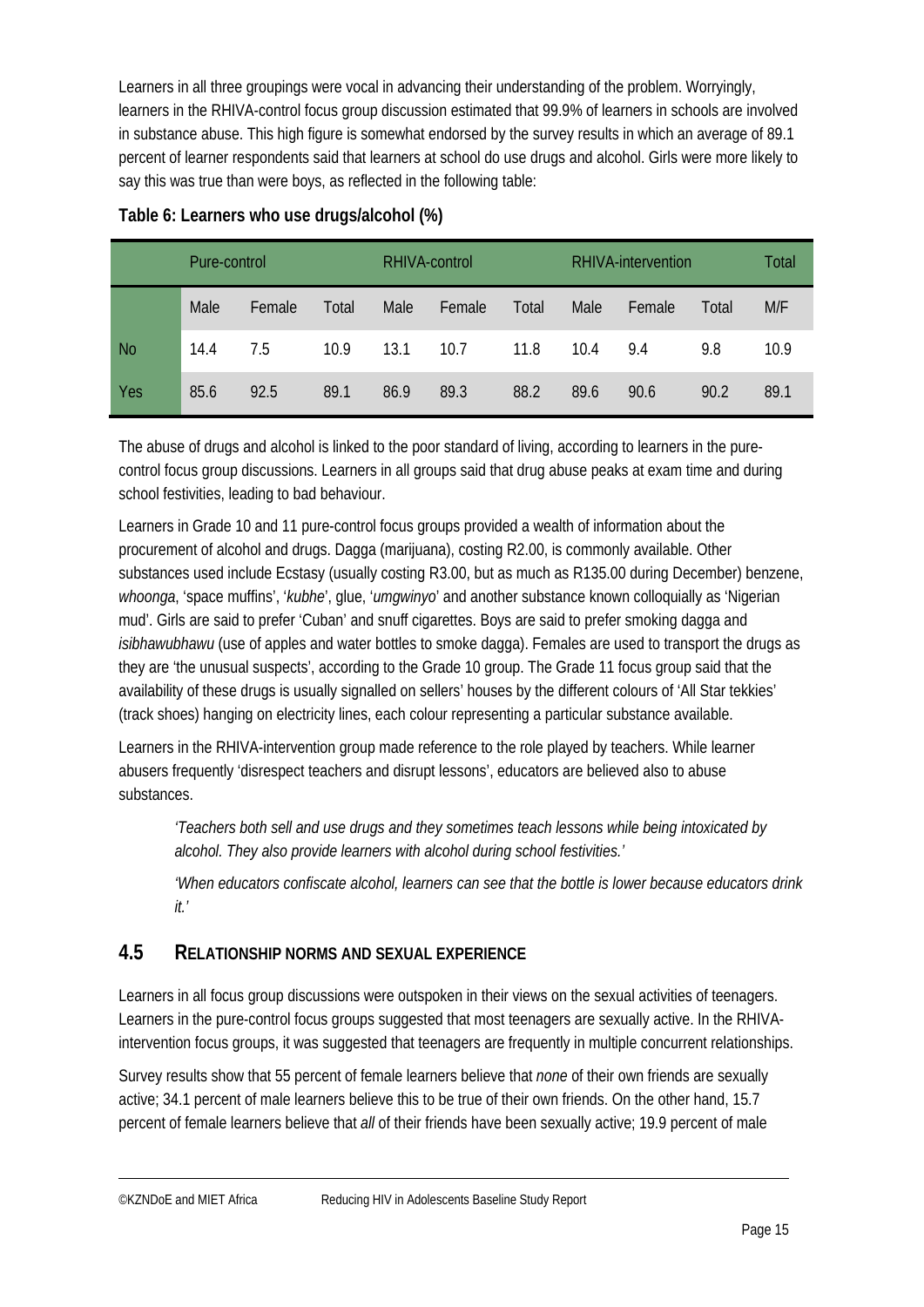learners believe this to be true of their own friends. The following table presents findings of learners' perceptions of how many of their friends have been sexually active. It conveys an uneven picture – more learners (20.8%) in the pure-control groups said they believed *all* their friends to be sexually active; more learners (35.2%) in the RHIVA-intervention groups believed that *some of* their friends have been sexually active. What seems to be the case is that, informally, most learners declare that the numbers of sexually active learners in general is high. Yet, asked their perceptions of whether their own friends have been sexually active, a more variable picture emerged.

|                 | Pure-control |        |       |      | <b>RHIVA-control</b> |       |      | <b>RHIVA-intervention</b> |       |      |  |
|-----------------|--------------|--------|-------|------|----------------------|-------|------|---------------------------|-------|------|--|
|                 | Male         | Female | Total | Male | Female               | Total | Male | Female                    | Total |      |  |
| None of<br>them | 28.6         | 51.7   | 39.9  | 40.8 | 58.3                 | 50.2  | 32.9 | 55.1                      | 43.8  | 44.1 |  |
| Some of<br>them | 31.8         | 26.9   | 29.4  | 32   | 27.1                 | 29.4  | 37.2 | 33.1                      | 35.2  | 30.9 |  |
| Most of<br>them | 12.6         | 7      | 9.9   | 11.7 | 5.5                  | 8.3   | 12.6 | 6.2                       | 9.5   | 9.3  |  |
| All of them     | 27           | 14.3   | 20.8  | 15.5 | 9.1                  | 12    | 17.3 | 5.6                       | 11.5  | 15.7 |  |

## **Table 7: Learners' friends who have had sex (%)**

All learners suggested that male and female learners hold different views on the matter. In the RHIVAintervention focus group, learners said that males in communities try to seduce girls when they are under the influence of drugs and alcohol. Most girls said they would not agree to engage in sex when influenced to do so; it is a matter of protecting their pride.

Girls in the RHIVA-control focus group discussions said they were not ready for sex. Some learners said they don't have sex. One male learner, known to be of the 'naughty ones', was ridiculed for this. Whereas girls in this group said they would only have sex with someone with whom they are in a relationship, boys said it would depend on the girl's conduct whether they have sex with her.

Yet most survey respondents (72.6%) said they had not themselves had sex. In all research groups, more boys than girls said they had had sex. More learners in the pure-control schools (31.6%) reported being sexually active than in the RHIVA-intervention (26.9%) and RHIVA-control schools (22.5%).

| Table 8: Learners who had had sex themselves (%) |  |
|--------------------------------------------------|--|
|--------------------------------------------------|--|

|           |      | Pure-control |       |      | RHIVA-control |       | RHIVA-intervention | Total              |       |      |
|-----------|------|--------------|-------|------|---------------|-------|--------------------|--------------------|-------|------|
|           | Male | Female       | Total | Male | Female        | Total | Male               | Female             | Total | M/F  |
| <b>No</b> | 56.9 | 78.7         | 68.4  | 73.8 | 80.4          | 77.5  | 66                 | 79.3               | 73.1  | 72.6 |
| Yes       | 43.1 | 21.3<br>31.6 |       | 26.2 | 19.6<br>22.5  |       |                    | 34<br>20.7<br>26.9 |       |      |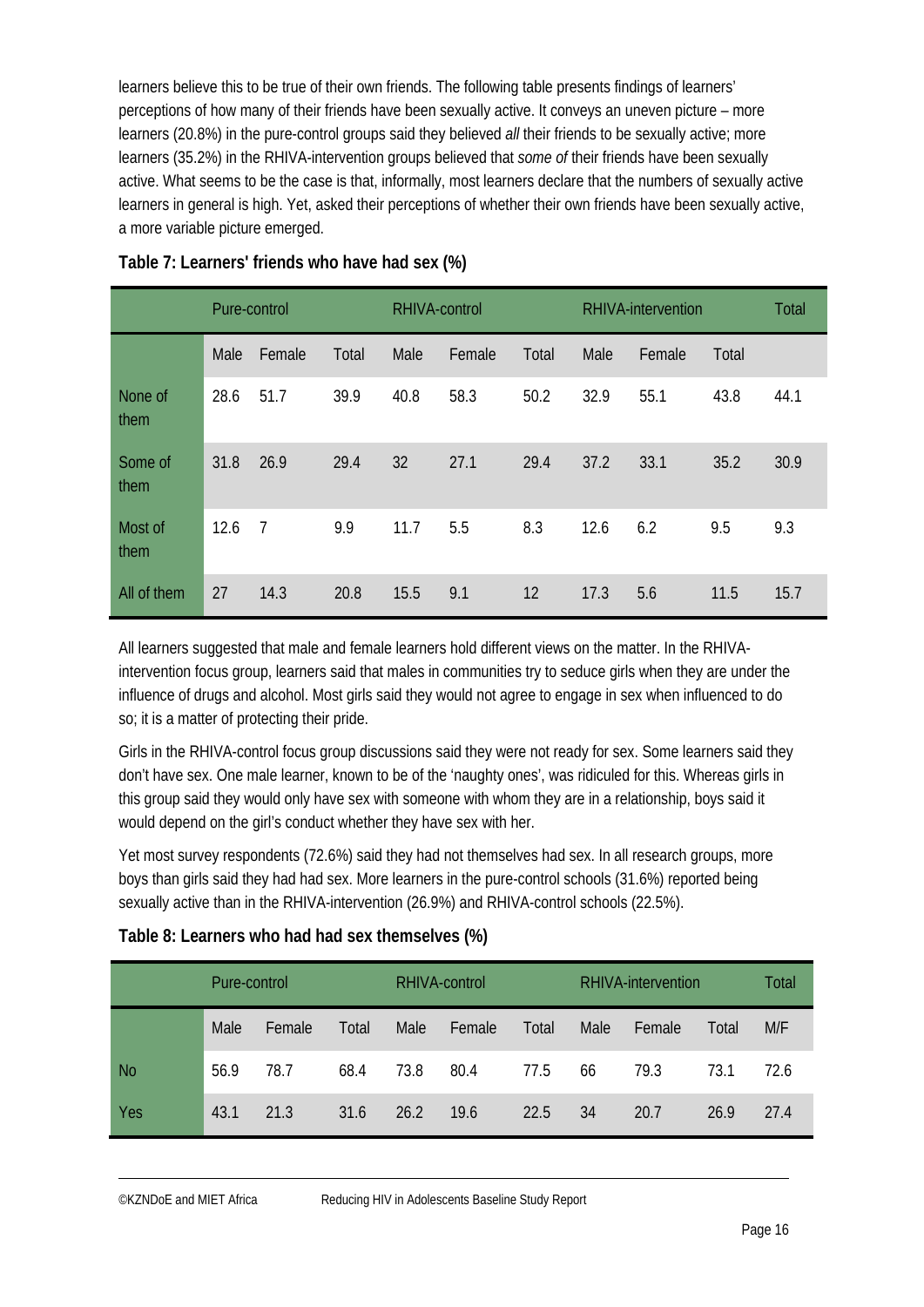Of those who said they had had sex, an average of 86.1 percent of respondents said they had had sex only once. An average of 13.9 percent said they had had sex more than once.

Of those who stated that they had had sex, an average of 23.9 percent of respondents said they had had just one partner; 8.9% of respondents said they had had two or three partners; 7.4 percent of respondents said they had had more than three partners.

Girls in the Grade 11 pure-control focus group highlighted the importance of trust in a potentially sexual relationship. They said that there should be mutual agreement. Some said that if they were with a handsome male, they felt safer 'because he doesn't look sick'. Some said that males should be the ones to request sex. If a female does this, her behaviour is viewed as 'scandalous'.

If learners are in agreed relationships, the accepted norms of behaviour can include kissing, 'holding', and exchanging gifts, with some learners staying behind after school to be together. All focus group learners suggested that love equates with sex in some way. A male learner in the RHIVA-intervention focus group said that 'without sex, there is no love', and a male learner in the RHIVA-control focus group said that 'love means having sex'. One learner from a pure-control focus group said: 'In our area it is commonly believed that you cannot be in a relationship and not have sex.'

Males appear to control the relationships. In both the RHIVA-intervention and RHIVA-control research groups, males were said to deal with lovers' disputes aggressively. Both groups said that male partners beat their female partners if they suspect them of 'cheating'. One report from a Grade 11 RHIVA-intervention group illustrated this phenomenon thus:

*'On Valentine's Day, one boy bought a flower for another boy's girlfriend. When the boyfriend heard about this he was angry and beat up the girl in front of the class.'* 

Learners in a Grade 11 RHIVA-intervention focus group discussion referred to a form of witchcraft used by boys competing for the 'love of girls'. Such practices could result in sicknesses like 'drop' and '*ilumbo*', a sexrelated form of witchcraft.

Survey results show that around 19.1 percent of all respondents felt they could NOT say no if a partner wanted sex and she/he didn't. An average of 9.2 percent of girls said this is true; an average of 27.9 percent of boys said that this was true. Survey results revealed also that boys and girls think differently on whether or not you must have sex to prove your love. An average of 87.6 percent of female respondents said they did NOT believe you should have sex to prove your love; on the other hand, an average of 59.9 percent of male respondents felt the same way.

Most respondents (65.2%) thought that their friends used condoms when they had sex. For those learners who said they were sexually active (48.9% of respondents), 11.6 percent said they never used condoms, 17.8% percent said they sometimes used condoms, and 19.4% said they always used condoms.

|              | Pure-control            |      |                         | <b>RHIVA-control</b> |    |      | <b>RHIVA-intervention</b> | Total |      |      |
|--------------|-------------------------|------|-------------------------|----------------------|----|------|---------------------------|-------|------|------|
|              | Male<br>Total<br>Female |      | Male<br>Total<br>Female |                      |    | Male | Female                    | Total | M/F  |      |
| <b>Never</b> | 12.8                    | 11.1 | 12.3                    | 11                   | 11 | 11   | 11.7                      | -11   | 11.2 | 11.6 |
| Sometimes    | 28<br>13.6<br>20.8      |      | 18.3<br>11.3<br>14.5    |                      |    | 20.6 | 17.8                      |       |      |      |

## **Table 9: How often sexually-active learners use condoms (%)**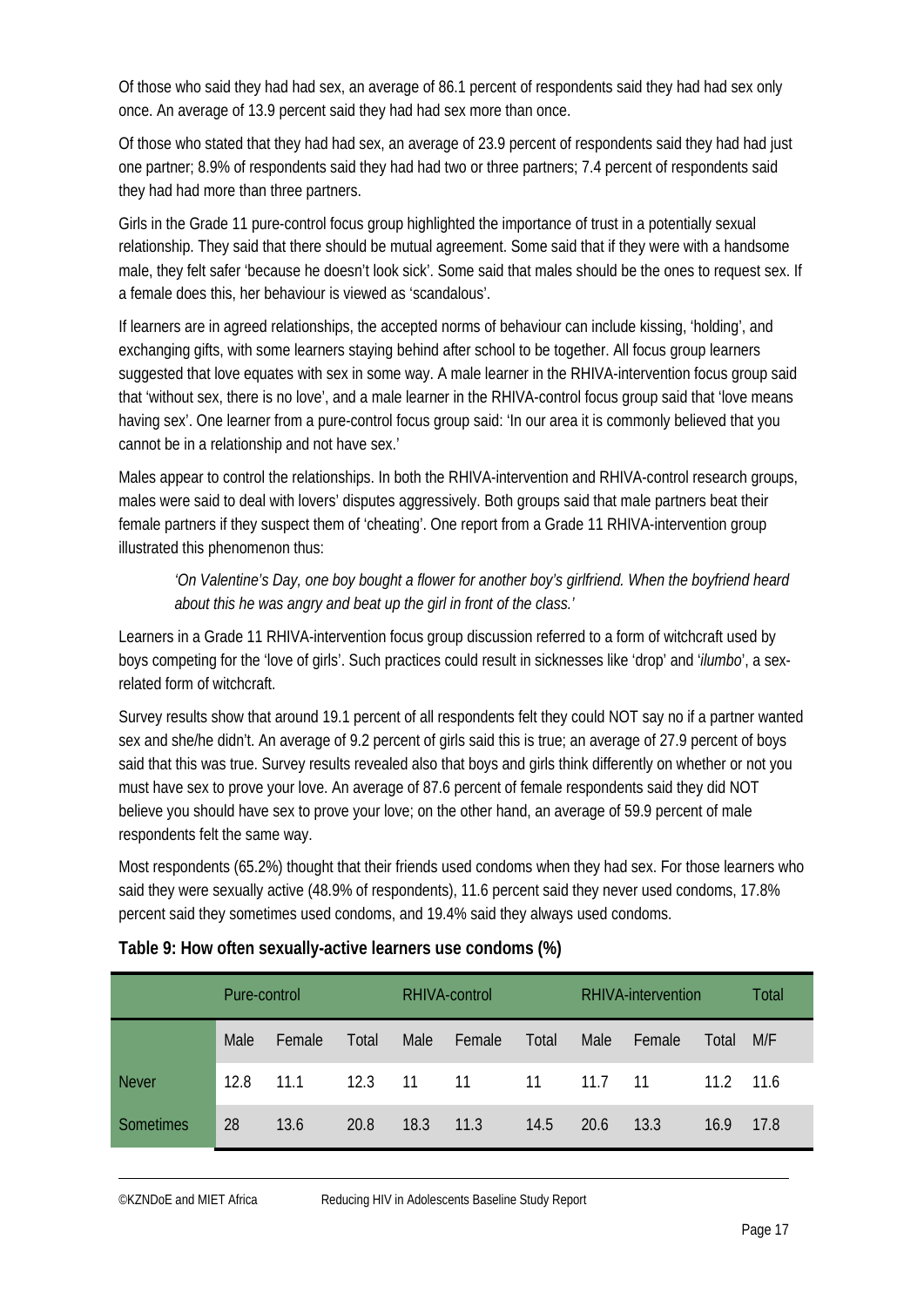| Always 29.1 13.3 21.3 22.4 13.5 17.6 27.1 9.9 18.6 19.4 |  |  |  |  |  |
|---------------------------------------------------------|--|--|--|--|--|
|                                                         |  |  |  |  |  |

All learners were alert to the implications of having sexual relationships while they are still at school. Some of the risks suggested include: a loss of respect for adults, the potential for pregnancy, skipping school, and losing concentration and focus on studies, thereby compromising academic performance. Kissing and cuddling in public is socially unacceptable, especially in the presence of adults. This theme emerged from the Grade 10 pure-control groups, one of which reported:

*'There is a place called Jola Park where lovers meet and do all sorts of 'love' things. Some of these learners who are involved have been reported to the traditional leaders and punishment meted out, but others still continue. After school these learners often walk two-by-two, and sometimes they kiss in public.'* 

*'Some girls accept any request for sex and these are called "amakat"' (pussy cats). Similarly, there are boys who specialise in having sex with those pussy cats who accepted every request for sex and these boys are known as "izimbodla" (wild cats).'* 

Most learners in focus groups demonstrated an awareness of how sexual norms across age groups change. A male learner in the RHIVA-control group said:

*'If it is someone I desire to have sex with – [an] older lover – then I can agree [to have sex] but if it's someone I am not in a relationship with, and mostly a girl learner, I would disagree.'* 

Another said:

 *'If it's a mini skirt then I would agree, but if it's a long skirt, I wouldn't agree.'* 

#### **Sugar daddies**

 $\overline{a}$ 

All focus groups raised the issue of 'sugar daddies' and suggested that the phenomenon was widely prevalent, mostly motivated by poverty. Survey results showed that most respondents (82.6%) did not think it was acceptable to have sex with someone fifteen years older than themselves. More girls than boys agreed with this statement, as reflected in the following table:

**Table 10: Learners who believe it is ok to have sex with someone fifteen years older than them (%)** 

|           | Pure-control |                 |      | <b>RHIVA-control</b> |        |       | RHIVA-intervention | Total  |       |      |
|-----------|--------------|-----------------|------|----------------------|--------|-------|--------------------|--------|-------|------|
|           | Male         | Total<br>Female |      | Male                 | Female | Total |                    | Female | Total | M/F  |
| <b>No</b> | 74.9         | 88.5            | 81.6 | 80.8                 | 88.7   | 85.1  | 76                 | 86.3   | 81.2  | 82.6 |
| Yes       | 14.2         | 3.3<br>8.8      |      | 7.9<br>1.8           |        | 4.6   | 10.5               | 2.1    | 6.3   | 6.8  |

Two focus groups in the RHIVA-intervention research group identified taxi drivers as sugar daddies.

Learners across the research groups were outspoken about the problems associated with girls being sexually involved with older men. Their principal concerns were that girls are exposed to HIV infection and possible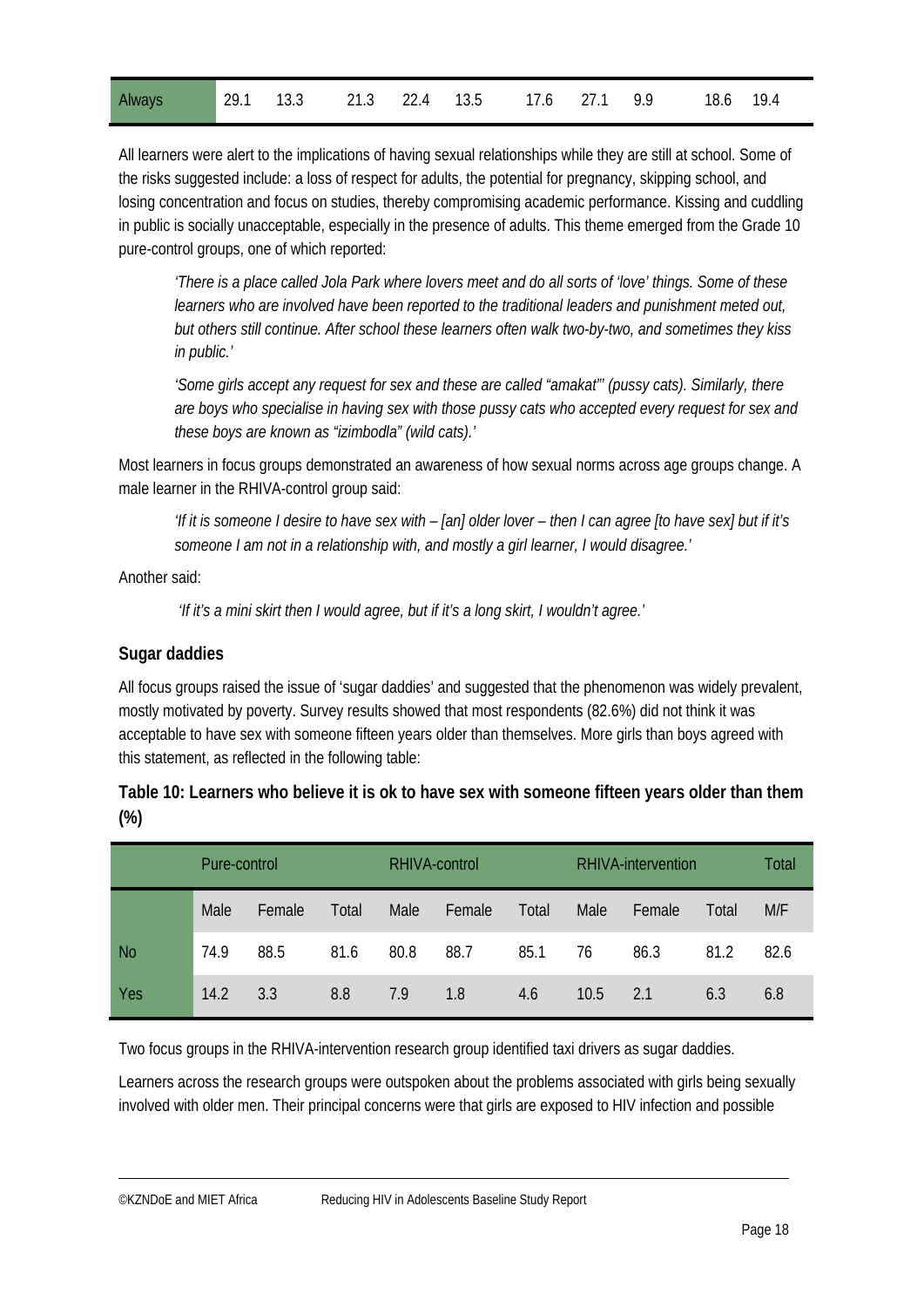pregnancy. Having money gives girls various economic benefits, which enable them to afford alcohol. They are more likely to drop out of school and to lose focus on their studies.

Learners' views and stories demonstrated that the issue of sugar daddies looms large in their lives. Some felt that orphaning is a cause of individuals becoming sexually involved with adults. In one group (Grade 11 RHIVA-intervention), the opinion was expressed that 'some learners behave in an aggressive manner from anger of being orphaned, and as a result, they [participate] in risky activities such as engaging in relationships with HIV-infected adults'. In one such group, the following personal testimony was given:

*'Please do not judge me once you hear my story ... My friend is 16 years old and her boyfriend is 51 years old. One day her boyfriend came with his 48-year-old friend to see us. This 48-year-old enticed me into a relationship with him and I accepted. All I can say is that being in a relationship with an older man is not good at all, because older people know too much and are controlling.'* 

Testimonies from the focus groups reveal that the sugar-daddy relationship is deeply one-sided, allowing the adult abuser a great deal of say and power in the relationship.

*'Relationships with adults are one-sided with adults always telling young girls what to do and the girls obliging because they want money to survive.'* 

*'While some sugar daddies tell you what to do and prevent you from attending school, some are encouraging and motivating learners to study so that they can have a brighter future. For instance, when you are in a relationship with a doctor, you become motivated to be one in the future.'* 

*'Some of the girls come back after having been dropped by their adult friends and having given birth, and find themselves behind their peers and they drop out again.'* 

Sugar-daddy relationships are also understood to be deeply exploitative. One person in a Grade 11 RHIVAintervention focus group said that sugar daddies have the attitude that, 'If you "eat" my money, then I must "eat" you'. Learners involved in such relationships easily become disposable.

*'Girls get pregnant and their boyfriends abandon them as they have their families to worry about. They are exposed to HIV as they do not practise safe sex. Boys involved with older women are more likely to contract HIV, as such relationships also involve many partners.'* 

Sugar-daddy relationships are also detrimental to a learner's education, with learners losing focus on their studies and skipping school. One opinion expressed by a Grade 11 pure-control focus group, was that teachers could be acting as sugar daddies themselves. In fact, this practice was raised in this group as the main health concern. The majority (84%) of survey respondents said it was not acceptable to have sex with a teacher, with more girls (94.9%) agreeing than boys (62.6%).

Most worrying was a view expressed in a pure-control focus group, that, at times, some parents act in complicity with sugar daddies, encouraging their children to have relationships with older partners who are employed and can offer financial assistance.

# **4.6 SEXUAL ABUSE**

 $\overline{a}$ 

Whereas learners in RHIVA-control focus groups said sexual abuse was not prevalent at their schools, learners in the RHIVA-intervention and pure-control schools said that sexual abuse does take place at school. The attitudes of male and female learners, as expressed in the focus group discussions, appear to be at variance. For girls in the RHIVA-intervention focus group schools, sexual abuse is a problem. According to boys, it is not a problem. Survey results show that around a third of learners, both boys and girls, think that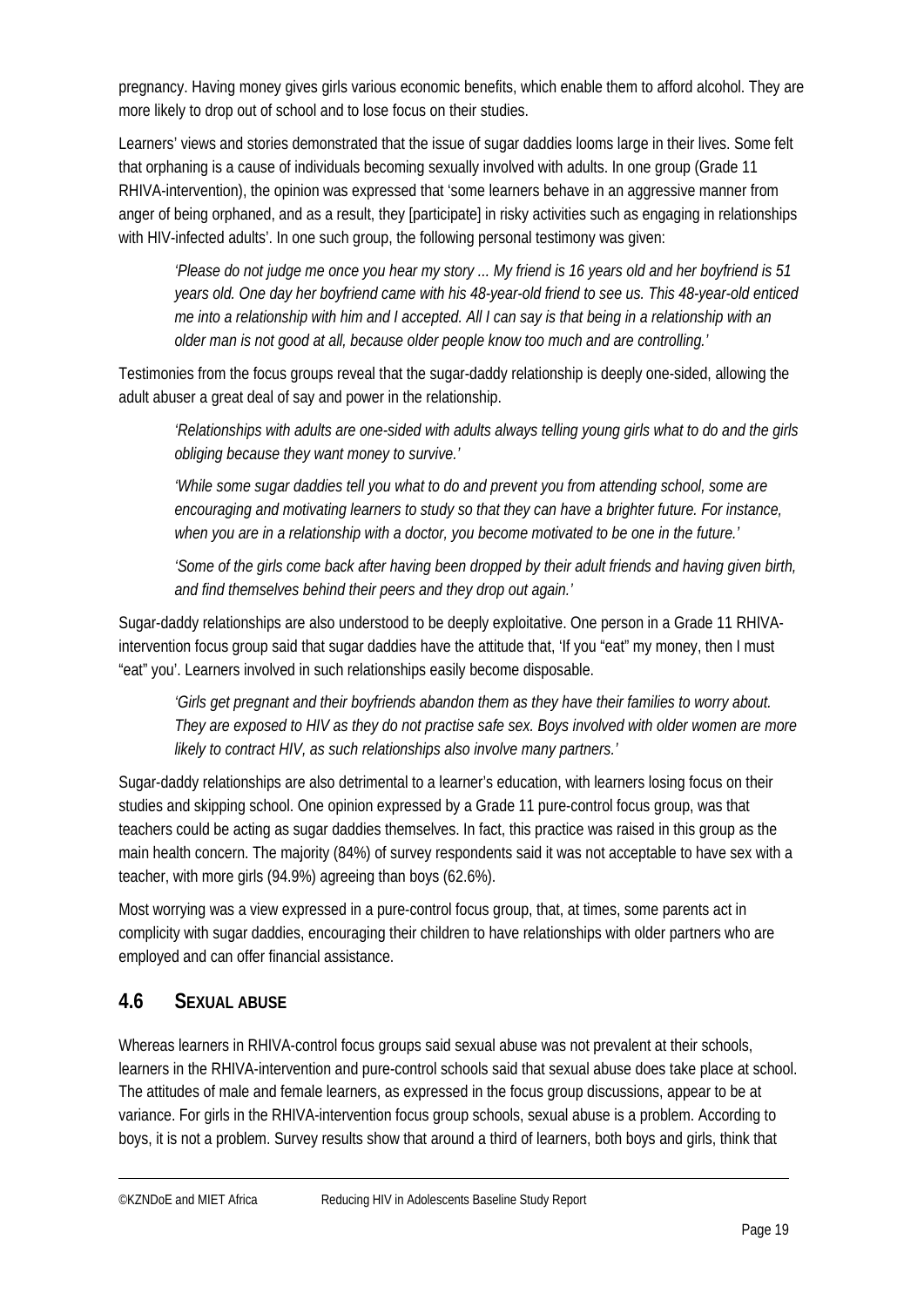sexual abuse is prevalent and occurring at their school. Learners in RHIVA-intervention schools were most likely to think sexual abuse occurred in their school, and learners in RHIVA-control schools were least likely to think this was the case.

|           | Pure-control |        |       | <b>RHIVA-control</b> |        |       | RHIVA-intervention | <b>Total</b> |       |      |
|-----------|--------------|--------|-------|----------------------|--------|-------|--------------------|--------------|-------|------|
|           | Male         | Female | Total | Male                 | Female | Total | Male               | Female       | Total | M/F  |
| <b>No</b> | 67.1         | 64.8   | 66.4  | 73.6                 | 77.9   | 75.9  | 58.4               | 56.5         | 57.7  | 66.6 |
| Yes       | 32.9         | 35.2   | 33.6  | 26.4                 | 22.1   | 24.1  | 41.6               | 43.5         | 42.3  | 33.4 |

**Table 11: Learners' belief that sexual abuse occurs at school (%)** 

Survey results suggest that, overwhelmingly, learners do not think it is acceptable for anyone to force sex on another person. The following table illustrates these sentiments, expressed by boys and girls alike:

|           | Pure-control |        |       | <b>RHIVA-control</b> |        |       | RHIVA-intervention | Total  |       |      |
|-----------|--------------|--------|-------|----------------------|--------|-------|--------------------|--------|-------|------|
|           | Male         | Female | Total | Male                 | Female | Total | Male               | Female | Total | M/F  |
| <b>No</b> | 92.2         | 97.8   | 95    | 91.5                 | 96.8   | 94.4  | 92.7               | 95.4   | 93.9  | 94.5 |
| Yes       | 4.8          | 0.5    | 2.7   | 4.3                  | 1.2    | 2.7   | 3.3                | 0.7    | 2.1   | 2.5  |

**Table 12: Learners' belief that forced sex is acceptable (%)** 

Learners described sexual abuse as being forced into activities of a sexual nature – forced kissing, forced touching and fondling ('*ukumpansa*'), voyeurism, sexual flashing and sexually explicit language – which take place inside the classroom and elsewhere on the school premises, notably in the toilets. Reports were given by the RHIVA-intervention and RHIVA-control groups of girl learners being beaten into agreeing to have sexual intercourse. One example of rape was given during a RHIVA-intervention focus group discussion, the perpetrator being an educator. In this case, 'all acknowledged that the teacher was in a relationship with the learner', but not all saw this as abuse.

Learners in the pure-control focus groups suggested that sexual abuse of women and girls goes unreported in communities 'because they mostly occur between partners, therefore making it complicated to report'.

# **4.7 PREGNANCY**

 $\overline{a}$ 

Learners in all focus groups spoke of a high rate of teenage pregnancy in their school communities. Survey results show that, on average, 85.4 percent of learners know another learner who has been pregnant or had a baby during the last two years. The majority of learners (90.4%) also stated that teenage pregnancy was a problem at their school.

In focus groups, all learners (across all three research groupings) attributed this, in part, to the availability of the child support grant (R270.00 per month) and the relative ease with which abortions are available. Learners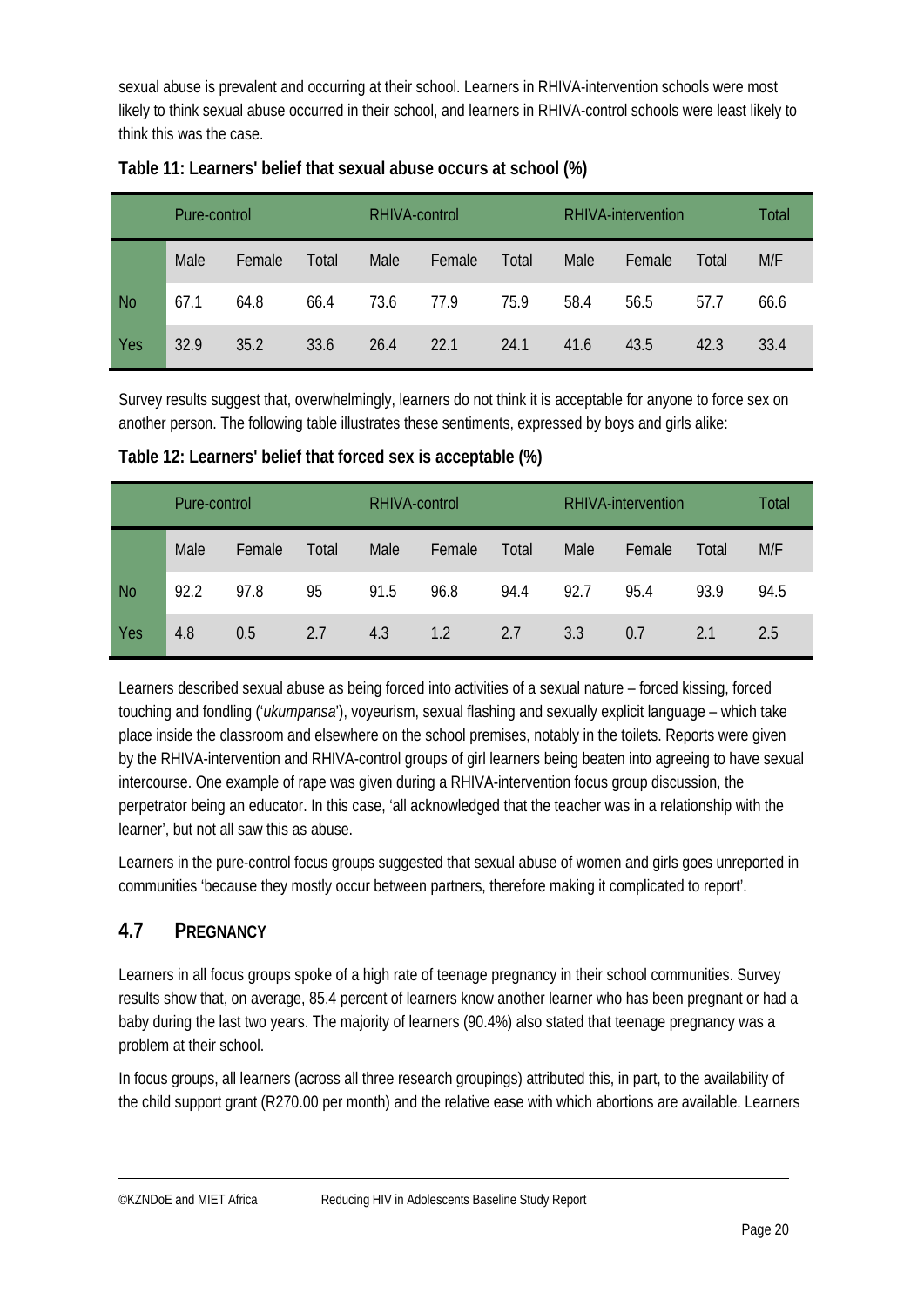also expressed the view that teen pregnancies cause school dropout, even though pregnant learners are legally protected by the education legislation in this country.

*'Relationships (according to some learners, with older partners) result in unplanned pregnancy and dropping out of school by girls. Teenage pregnancy has increased due to unprotected sexual practices by learners.'* 

# **4.8 HIV AND STIS**

According to survey results, most learners (85.4%) said they knew what a sexually transmitted infection (STI) was. The majority (86.2%) of learners were able to correctly link the spread of STIs with having unprotected sex. Around 11.6% of learners said they didn't know what an STI was, with more boys than girls appearing ignorant, as shown in the following table:

|                                   | Pure-control |                |       | <b>RHIVA-control</b> |             |       | <b>RHIVA-intervention</b> | <b>Total</b> |       |      |
|-----------------------------------|--------------|----------------|-------|----------------------|-------------|-------|---------------------------|--------------|-------|------|
|                                   | Male         | Female         | Total | Male                 | Female      | Total | Male                      | Female       | Total | M/F  |
| I don't know                      | 12.5         | $\overline{7}$ | 9.7   | 13.2                 | 12.9        | 13    | 17.4                      | 9            | 13.1  | 11.6 |
| Shaking hands                     | $\mathbf{1}$ | 0.2            | 0.6   | 0.5                  | 0.1         | 0.3   | 0.5                       | 0.2          | 0.3   | 0.5  |
| Coughing                          | 2.8          | 1.1            | 1.9   | 1                    | 0.7         | 0.8   | 1.8                       | 0.5          | 1.1   | 1.4  |
| Having sex<br>without a<br>condom | 83.5         | 91.5           | 87.5  | 85                   | 86.3        | 85.7  | 79.9                      | 89.6         | 84.9  | 86.2 |
| Going outside<br>in the cold      | 0.3          | 0.2            | 0.3   | 0.3                  | $\mathbf 0$ | 0.1   | 0.4                       | 0.7          | 0.5   | 0.3  |

#### **Table 13: Learners' knowledge of the spread of STIs (%)**

Across the board, learners said that HIV testing was not that common at schools. However, around two-thirds of learners stated that they had tested for HIV at least once. Learners in the RHIVA-intervention and RHIVAcontrol schools showed higher rates of HIV testing than learners in the pure-control group, as reflected in the following table. These results are most likely due to the fact that the baseline was conducted slightly after the start of RHIVA and the introduction of HIV testing at schools.

## **Table 14: Number of times learners have tested for HIV (%)**

|              | Pure-control |                        |      |                                 | <b>RHIVA-control</b> |       | <b>RHIVA-intervention</b> | Total  |       |     |
|--------------|--------------|------------------------|------|---------------------------------|----------------------|-------|---------------------------|--------|-------|-----|
|              | Male         | <b>Total</b><br>Female |      | Male                            | Female               | Total | Male                      | Female | Total | M/F |
| <b>Never</b> | 51.6         | 43.1                   | 47.3 | 35,3                            | 20.9                 | 27.5  | 28.2                      | 10.9   | 19.5  |     |
| Once         | 29.5         | 29.3<br>29.2           |      | 41.7<br>39.7<br>37 <sup>9</sup> |                      |       | 39<br>43.4<br>41.2        |        |       |     |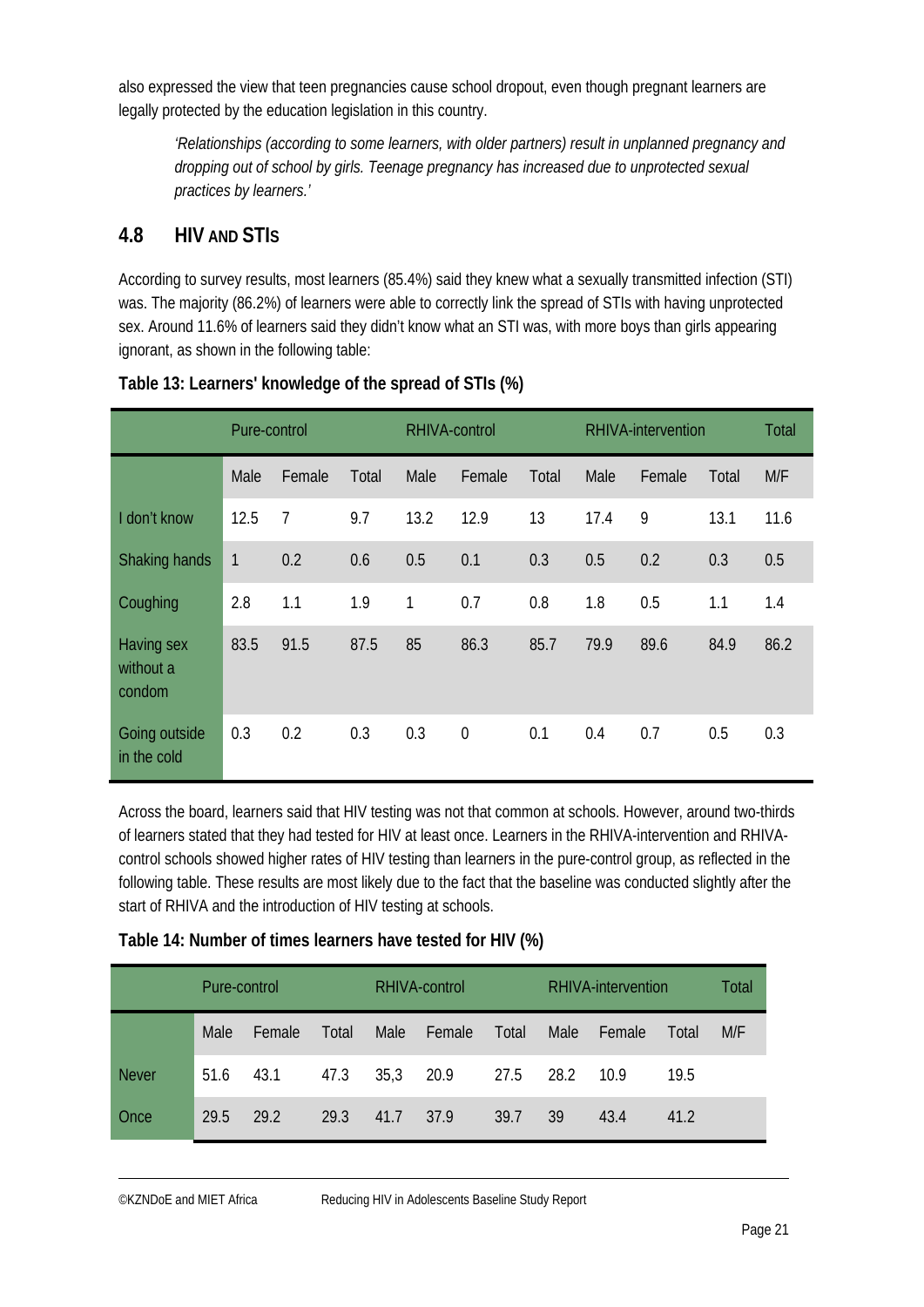| More than 18.9 27.7 23.4 23 41.2 32.7 32.9 45.7 39.3 |  |  |  |  |  |
|------------------------------------------------------|--|--|--|--|--|
| once                                                 |  |  |  |  |  |

LoveLife (in the RHIVA-control school context) encourages learners to test, and since the start of RHIVA and 'New Start', the monetary incentives have changed the culture of testing in the intervention schools. Tests in these schools are conducted once a year. As expected, there are issues around VCT, with some learners not wanting to know their status and refusing to be tested. There are also persistent myths about the spread of HIV. In a Grade 10 pure-control school focus group, learners spoke of boys believing themselves to be immune to HIV because they are circumcised.

#### *'Circumcision was being done in the community and this was coupled with HIV/AIDS testing. In our experience, no circumcised person has ever contacted HIV.'*

Learners also provided ideas for suggested interventions including: awareness-raising talks in schools, the provision of condoms, and regular VCT visits from the Department of Health. Learners in the RHIVAintervention focus groups suggested that parents could play a significant role in monitoring learners' behaviour. Parents should be role models in their conduct. Schools also have a role to play. It was suggested that by banning the 'pass-out system', girls could be prevented from leaving school to have sex with adults. Learners in these focus groups also suggested that sports activities should be promoted and sports facilities provided.

Learners in the Grade 10 pure-control groups felt that schools should promote sexual abstinence. Virginity testing encourages learners to abstain from sex, it was argued. Schools should strengthen their security systems and 'separate sexually active learners from those who are still virgins, and also facilitate virginity testing at school to identify those learners who are sexually active'. It was also suggested in this focus group that initiatives to promote awareness and testing should be encouraged and that 'everybody must check their HIV status every three months and those found to be infected must be expelled from school'.

# **4.9 OTHER HEALTH MATTERS**

 $\overline{a}$ 

Learners in all focus groups itemized several factors that potentially threaten their overall health and wellbeing. Chief among these concerns was the unhygienic conditions of toilets. Toilets, as already discussed, are not a place of safety for learners. Learners in all of the focus groups referred to toilets being used to brandish weapons, use drugs, engage in improper sexual activities, smoke cigarettes and take drugs.

The pure-control focus group learners associated poor academic performance with hunger. One said:

*'We have learners who sleep in class and it is evident that they are hungry and teachers do not care about this situation. Nobody listens to us. As you are here at school, it is the first time that we have people to talk to, people who are listening to our story.'* 

By and large, learners consider themselves to be healthy. However, learners in the Grade 11 RHIVA-control focus groups suggested that untidy and littered school premises were a problem, as was the poor supply of clean drinking water at schools.

Interestingly, no learners highlighted HIV and AIDS as a major health concern. Learners in the RHIVA-control focus groups said:

*'Some young people are not afraid of HIV and do not condomize. They are careless because condoms are available free of charge.'*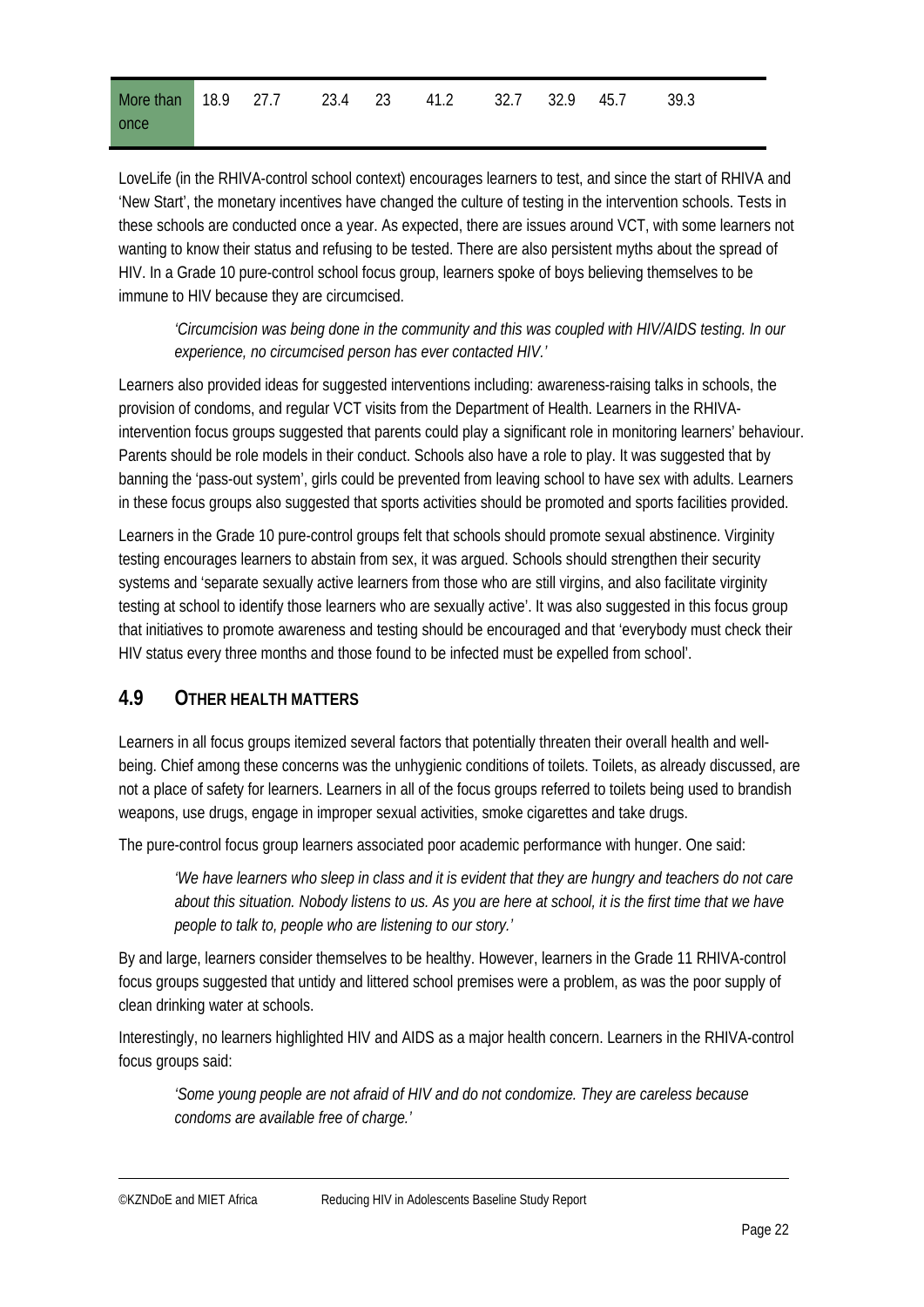## **Mental health**

All learners in the focus groups said that, in general, boys and girls have good self-esteem and an ability to stand up for themselves. Many noted, however, that boys have to withstand more peer pressure than girls and it is difficult to assert themselves with more aggressive peers. As one learner noted:

*'Standing up for yourself is difficult because as a young person you are mostly tempted by what you see other popular learners at school do.'* 

One comment from the RHIVA-control group suggested that aggressive teens may, in fact, be carrying weapons. Standing up for oneself is seen, however, as a means of improving conditions at home and upholding the values of the family. All learners expressed the need to feel confident and decisive in life.

Feeling peer pressure, learners in the Grade 11 pure-control focus group discussion said it was easier to refuse to become involved in corrupt practices than it was to refuse to go along with friends at, for example, parties and festive occasions when alcohol would be consumed.

Depression and suicide were raised by learners in the RHIVA-intervention and RHIVA-control focus groups as being related to the stress of poor performance and its impact upon the family.

# **4.10 FINANCIAL MANAGEMENT**

Across the board, learners in all focus groups said they recognized the importance of saving money. This was confirmed in the survey results, which show that 98.4 percent of all learners agree that it is important to save money. They reported that this lesson has been imparted to them by parents, teachers, grandparents and older siblings. A learner in a Grade 10 pure-control focus group discussion said:

*'One can see how desperate the situation is at home and learn from it and contribute to salvaging the situation by using the money that has been saved.'* 

The majority (78.4%) of learners, however, have no money saved up. Pressures to spend money when they have it are experienced by all learners. Some in the RHIVA-intervention focus group said their short-term 'appetites' (for airtime and entertainment, for example) prevented them from saving in the long term. For some, the appetite extends to drugs. One learner in the RHIVA-control group said:

*'It is impractical to save money because on Fridays, I have to spend it either on drugs or on alcohol with my friends.'* 

There was agreement among learners that it is possible to save money through a stokvel (rotational group saving scheme) and through available saving facilities at banks and the post office. Learners also said they used plastic cool drink bottles to save money. Some learners have bank accounts (RHIVA-intervention learners particularly, because these had been opened when learners enrolled in the programme). Outside of the RHIVA-intervention groups, learners said that they couldn't save money they didn't have in the first place.

# **4.11 PLANNING FOR THE FUTURE**

 $\overline{a}$ 

All learners referred to the importance of having a vision for the future, achieving a good matric pass and securing employment. The learner survey showed that around 95.8 percent of learners (female: 97%; male: 94.5%) said they had a plan for the future. Again, the great majority of learners (96.9% – female: 97.8%; male: 95.9%) said they planned to become an important person in society.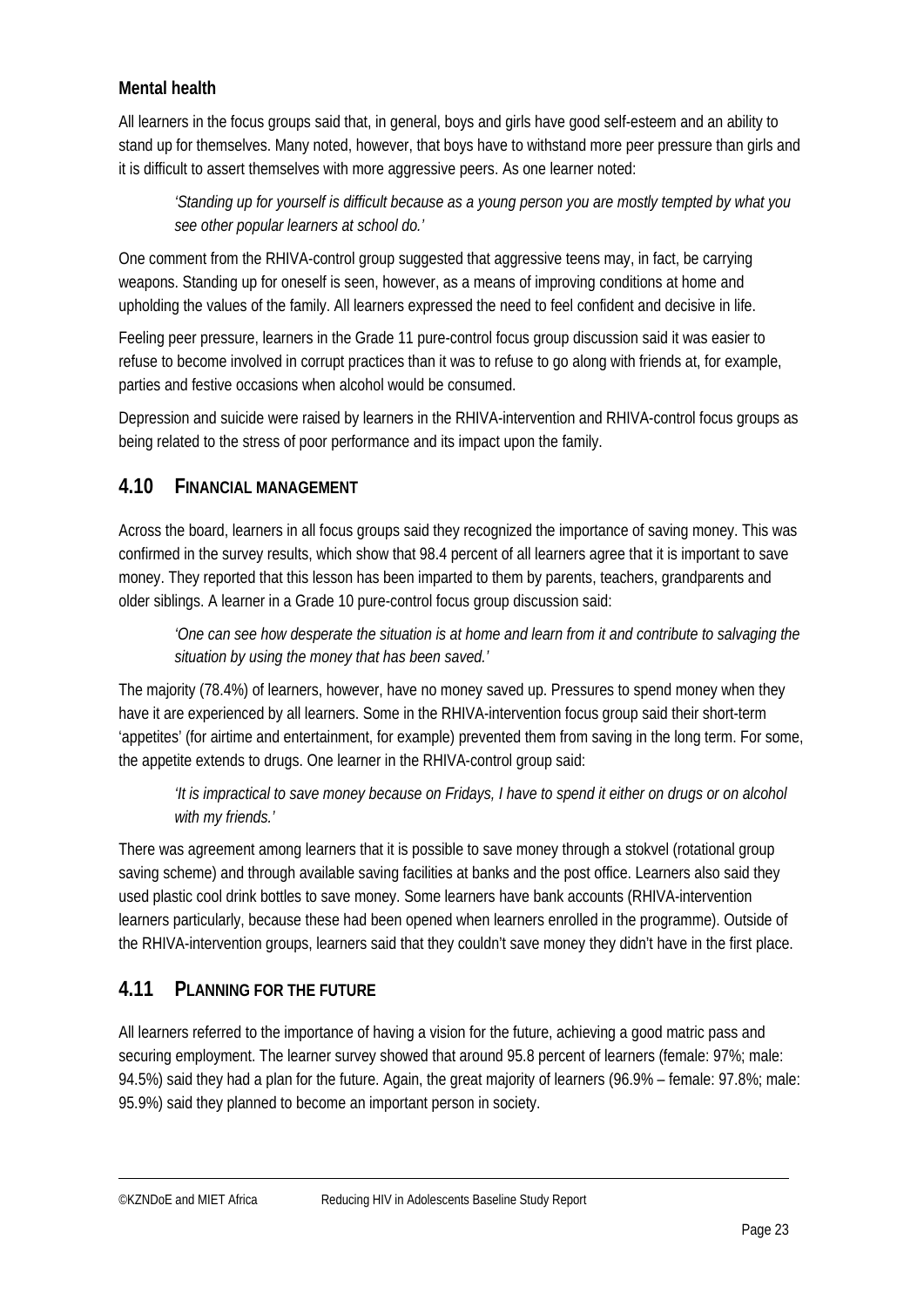Encouragement to pursue dreams of a successful life is given vigorously by teachers and parents. According to Grade 10 learners in a pure-control focus group discussion, teachers inculcate a competitive spirit among learners by using Top Ten competitions when it comes to school performance. During school assemblies, they said, teachers instil in the learners that 'whatever you do, you are doing it for your own future'. Learners in the Grade 10 and 11 RHIVA-intervention and RHIVA-control groups referred to a R5.00 incentive offered by some teachers when learners get answers right. The RHIVA-control group also referred to corporal punishment as a 'positive' incentivizing device:

*'Sometimes they (teachers) beat us with pipes and these pipes motivate us to work harder and thus succeed.'* 

The same learners said that they had seen those who don't succeed go on to vandalize the school.

Learners in the pure-control groups said they are motivated by their parents, who tell them they should do better than themselves. They should not have children early. One contributor to the RHIVA-intervention discussion group said s/he was motivated by seeing symbols of wealth:

*'There is one teacher who has my dream car. Even when I feel like giving up, when I see his car, I get motivated to continue because I want to own a car like that one day.'* 

Grade 11 learners in the pure-control focus groups said that other motivational sources in their lives were the radio (Ukhozi FM) and preaching in local churches.

Regarding perceived opportunities available to learners, most hope to be able to secure employment after matric. Learners in the RHIVA-intervention group made reference to the availability of bursaries and the importance of continuing education. Learners in the RHIVA-control group and the Grade 11 pure-control discussion group referred to career guidance and obtaining information from the internet. The discussion leader in this latter focus group observed that it was apparent that learners at the school, through initiatives of their own, have opportunities for a better education and make use of opportunities such as visits to the university and visits from careers guidance counsellors.

There was a noticeable difference in learner's stated plans for the future and what they said learners often do after matric.

Across all focus group, vocational and professional dreams are many and varied.

**I want to become:** a chartered accountant, a doctor, a traffic officer, a lawyer, a social worker, a wealthy business person, a psychologist, a nurse, a journalist, a farmer, a sound engineer, a shop owner, a taxi owner, an engineer, a police officer, part of the family business (RHIVA-intervention).

**I want to become:** an environmentalist, a journalist, a soccer player, a singer, a teacher, a police officer, a social worker, a pilot, a DJ, a lawyer, a prison warden, a receptionist, a business owner, a land surveyor, a traffic officer, a soldier, an office manager, a paramedic, a store manager, a TV presenter, an engineer, a tour guide, a nurse, a musician, an accountant (RHIVA-control).

**I want to become:** a teacher, a driver, an IT specialist, a social worker, an engineer, a soldier, a social worker, a journalist, a scientist, a lawyer, an accountant, a bank teller, a DJ, a paramedic, a doctor, a climatologist, a police officer, a traffic officer, a sexologist, a manager (pure-control).

Learners in all focus groups said that, in reality, many learners 'stay at home' after school. They accept lowpaying jobs when these are available. In a Grade 11 pure-control focus group, low-paying jobs were specified as security guarding, waste disposal, police reservist, farm worker, building worker and road maintenance worker ('*gobiqolo*'). Many males become taxi assistants ('*osicabha*').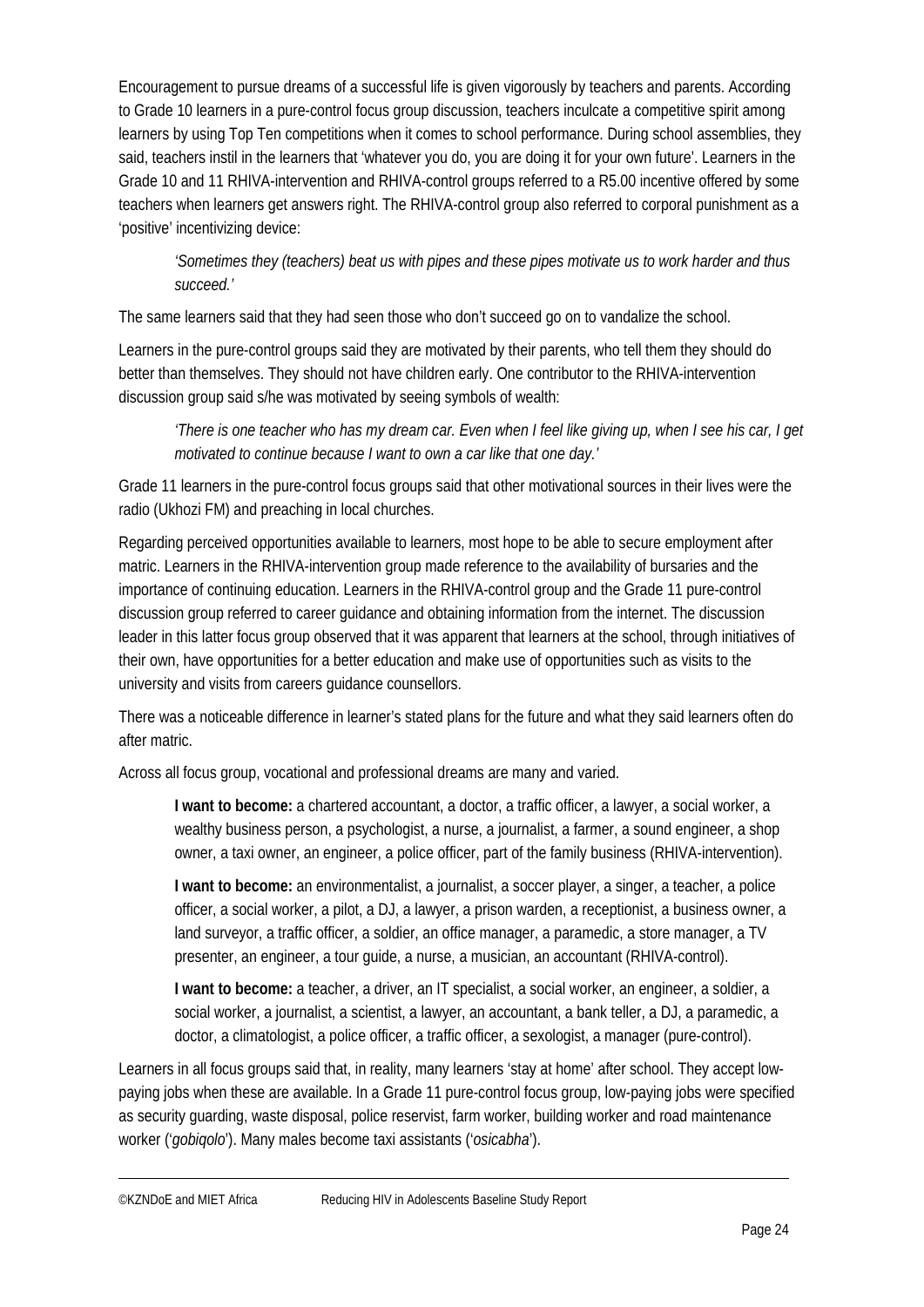All groups referred to the tendency for despondent, out-of-work, post-school learners to become involved in crime (housebreaking, robbery, theft, selling stolen goods) and in substance abuse.

Although some reference was made to furthering one's studies at an FET college after school, this did not appear high on the list of likely possibilities for what learners do when they leave school. Learners in a Grade 11 RHIVA-intervention focus group discussion said they thought bursaries were the main avenue of accessing funds for higher education. The same group, however, gave a bleak portrait of what most learners end up doing after matric:

*'Most girls stay at home with their love partners, usually 'osicabha'. Others stay at home without furthering their studies or looking for a job. Others are considered lucky because they get married soon after completing matric.'* 

# **5. Discussion**

The findings above align the results of the qualitative information gathered through focus group discussions and a quantitative survey of the three respondent categories of learners (RHIVA-intervention, RHIVA-control and pure-control).

The results of the quantitative survey show a remarkable degree of consistency and uniformity in self-reported behaviours of learners across the three research categories. The same could be said of the results of the qualitative information available. Although focus group discussions were held in different schools and led by two trained facilitators, the themes emerging from them showed a remarkable consistency in emphasis and, to a large extent, in urgency also.

The overarching research question posed in this baseline study was: **What are the learners' perceptions and self-reported behaviours related to sexual health, substance use, school safety, planning for the future and financial management?** This research aimed to answer this question by examining the main themes in the perceptions and self-reported behaviours of learner respondents. To present these themes, this report has preserved, in many cases, learners' voices as a way of illustrating the survey information and putting a human face to the statistics emanating from the sizeable quantitative enquiry.

This section distils these important themes. It also attempts to answer some of the key research questions.

# **5.1 LEARNER FOCUS GROUPS – LEVELS OF PARTICIPATION**

Reports from discussion leaders suggested that, for the most part, learners seemed free to speak openly in the groups, seemed trusting of the discussion process and of each other, seemed interested, and participated actively. Evidently, very few topics made learners feel uncomfortable.

Boys and girls participated equally and vigorously, albeit, at times, in spirited disagreement with each other. One discussion leader noted: 'Whenever one gender group was said to be involved in an issue that may be embarrassing, they would defend themselves without actually denying involvement.' Two of the areas where this seemed to be pertinent were: learner involvement in alcohol and drug abuse and learner involvement in sexual activities.

A trusting and safe discussion process clearly contributed to the sharing of a wealth of information about the use of alcohol and drugs. It also secured full participation from all learners. No group of learners appeared eclipsed by another. This is a testimony to the skilfulness with which discussion leaders facilitated the group processes.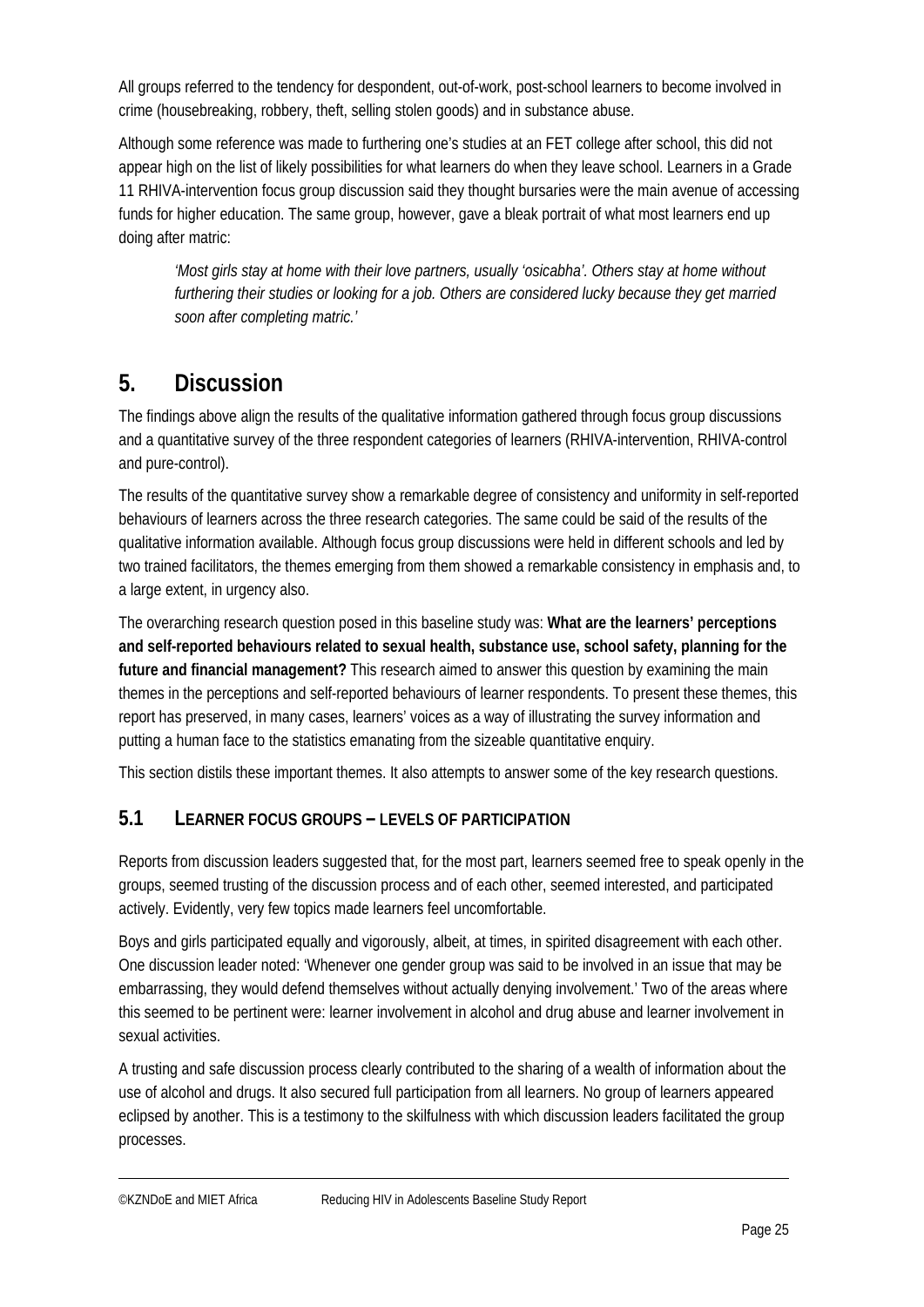# **5.2 THE 'BURNING ISSUES' FOR LEARNERS**

Discussion leaders identified the following 'high-temperature topics':

- Learner use and abuse of drugs and alcohol, with boys and girls disputing their levels of engagement
- Sexual relationships with teachers, with the concern expressed that these go unpunished, whereas many schools observe strict rules about such relationships between learners
- Sources of income and the role of prostitution in the household economy
- Abuse of various types happening in some homes.

Discussion leaders identified the following topics as arousing the least discussion:

- Plans for the future and career options
- HIV testing and related health concerns.

The 'high-temperature' topics appeared to be those that elicited the most vigorous debate between male and female learners. In some cases, discussion leaders reported boys and girls flinging accusations and counteraccusations at each other. Leaders reported some success in assisting groups to come to some consensus on the views they expressed. Consensus usually involved a group qualifying arguments (for example, girls arguing that, while they indulged in alcohol consumption, they did so 'responsibly', that is, off the school premises).

Discussion leaders also reported that the 'high-temperature' topics were those around which there may be a strong element of secrecy. Abusive practices (including sexual abuse in the home and sexual abuse involving teachers) and household socio-economic status (including child prostitution from the home and harmful parenting practices) appeared to be present, but unreported, and, to some extent, covered up in school communities.

It could be argued that those topics arousing little discussion (future careers and HIV testing) have inverted significance in the lives of learners. While they appeared to be of little concern to learners, they may in fact carry some residual and unacknowledged anxiety for learners. Researchers and programme implementers may do well in the future to be alert to these potential areas of anxiety.

# **5.3 SELF-ESTEEM**

 $\overline{a}$ 

What level of confidence do learners report in standing up for themselves (i.e. with regard to sex and substance abuse)?

As shown above (4.9) learners said they felt confident about expressing themselves and standing up for themselves. This was also demonstrated visibly in the focus group discussions. It is of concern, however, that some learners said there are those who assert themselves by aggressive means, for example in carrying and concealing weapons at home and at school. Yet assertiveness is felt by most learners to be a necessary and positive way of upholding the values of the family, progressing at school and improving conditions at home.

All learners demonstrated an understanding of the negative consequences of bowing to peer pressure – failing to resist succumbing to drugs and alcohol consumption, failing to resist forced and otherwise inappropriate sexual advances. The majority of learners said they could say no to a sexual proposition. More girls than boys said they could say no if a partner wanted sex and she/he didn't. Yet individual respondents perceive that many learners are engaging in inappropriate sexual relationships. Many respondents expressed concern that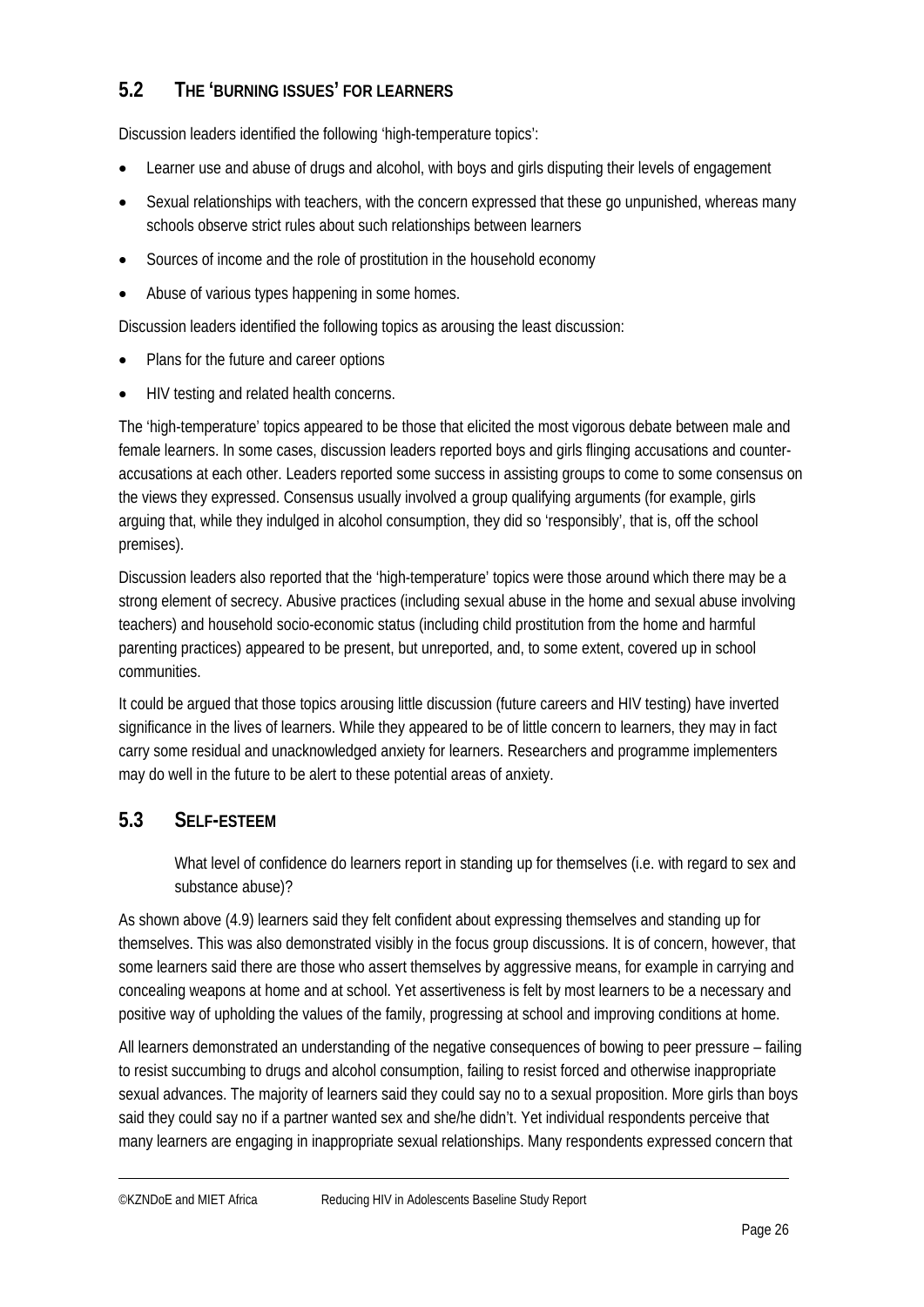learners, girls in particular, are forced into unequal and unlawful sexual relationships with older partners. In these relationships, older (or paying) partners hold the balance of power. As a result, affected learners suffer blows to their sense of self-esteem and this has an impact on all areas of their lives, particularly on their educational advancement at school.

# **5.4 PLANS FOR THE FUTURE**

Do learners have clear plans for the future? If so, what are these and to what extent do they have the resources necessary to realize these plans?

As demonstrated in 4.11, most learners expressed an ambitious and somewhat idealized view of their plans for the future. Most hope or expect to become important people in life. In aiming for success, they are backed strongly by parents and teachers who sometimes offer achievement incentives for doing well. Interestingly, it was in a pure-control research group that the most coherent methods and means of pursuing career goals were demonstrated. The **majority** of learners said they come from families and households that do not have the resources for them to pursue post-matric career goals. Instead, learners rely rather loosely on their belief that bursaries for further study and training are available. What appear to be missing are practical, goalplanning processes that would provide enough support for learners to pursue and progress on an intended career path.

No discussion was forthcoming from groups about the quality of their education and the integrity of the matriculation certificate. These are serious and important factors relating to how the education system in South Africa succeeds and fails in setting children up for their career futures. Most respondents noted that, in reality, learners who have finished school seek low-paying jobs. Otherwise, they stay at home. Many learners saw that school-leavers often become embroiled in criminal activities as a way of dealing with socio-economic deprivation and the apparent absence of opportunity.

The potential for these learners to pursue vocational paths is therefore compromised.

# **5.5 FINANCIAL MANAGEMENT SKILLS**

To what extent do learners recognize the importance of saving money and do they actually save money?

As discussed in 4.10, most learners recognize the importance of saving money. In this, they are counselled and guided significantly by teachers and parents. However, very few (around 20%) learners have money saved. Respondents were not explicit about their sources of income. No information was received of learners doing paid piece-work or receiving pocket money. Some reference was made to small monetary incentives for doing well at school. Reference was also made to child prostitution as a means of raising a household's or individual's income, and to the buying and selling of drugs. While these practices are clearly evident from the testimonies of learners, this study has not been able to assess their scale.

Sums of money received by learners are, more often than not, funnelled into satisfying their short-term 'appetites' (for airtime, clothes, and, in some cases, drugs and alcohol). Without formal streams of income, it is difficult for learners to plan and budget their money; it is extremely difficult for them to save money.

# **5.6 UNDERSTANDING OF HEALTH, AND BEHAVIOUR RELATED TO THIS UNDERSTANDING**

What are the principal health concerns of learners?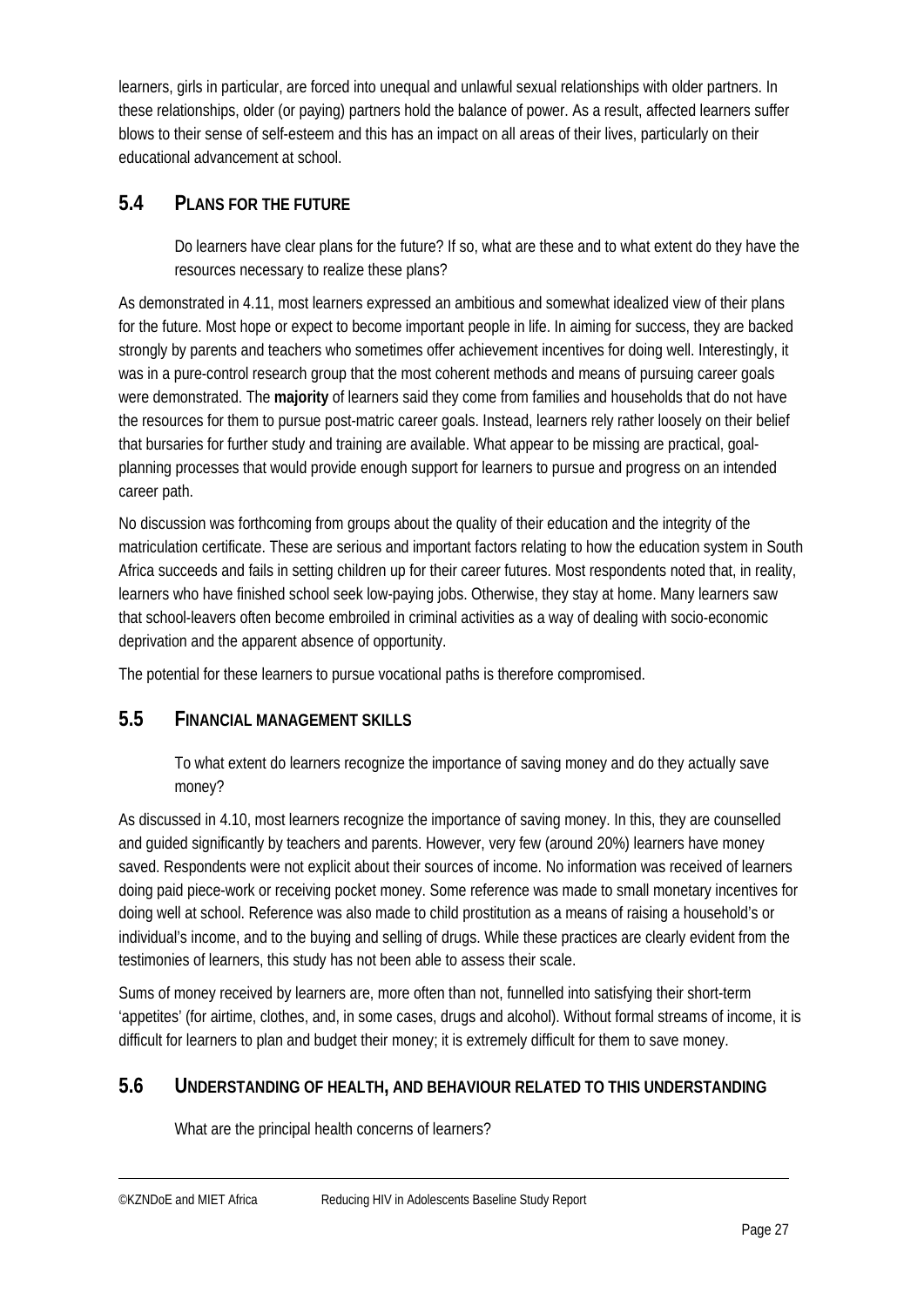As described in Section 4, there are several major health concerns that preoccupy learners. The first is the **safety and cleanliness of toilet facilities** at schools. Both girls and boys (around 75%) reported that toilets were not safe, did not promote hygiene, privacy, dignity and the separation of the sexes. Because they are often at a distance from the main school buildings and sometimes in secluded places, school toilets are places where learners engage in anti-social behaviour (drug-taking, drinking, smoking), including showing off weapons.

**Sexual abuse** of learners is another major concern. Information from both the surveys and the focus group discussions showed repeatedly that learners are concerned about the issue of 'sugar daddies', affecting girls mainly, though not exclusively. Learners expressed great anxiety about teachers being sexually involved with learners and about this practice going unpunished. Teachers are not the only adults known to be engaging in inappropriate sexual relationships with learners. Taxi drivers were also identified, as were numerous other adults, some of them even fathers of learners themselves. Sexual abuse in the home was also said to be serious and prevalent. However, this practice is said to be well concealed and unreported.

**Learner pregnancy** was also a source of concern for learners. The majority stated that it was a problem in their schools and knew of at least one learner who had been pregnant or had borne a child in the previous two years. Related to this was the issue of abortion. It is to be noted that learners widely believe that the availability of a child support grant stimulates and, to some extent, condones the high levels of teenage pregnancy. It is also significant that pregnancies were largely associated with learners having sexual relationships with adults.

As noted earlier, the issues of **HIV testing** and related health concerns were met with some reticence from learners. The topics did not appear to excite much enthusiasm in the focus group discussions. As discussed in 4.8, most learners are aware of STIs and the importance of testing for HIV. Learners are able to recite the ABC (abstain, be faithful and condomize) as a strategy they use to prevent contracting an STI.

Although learners said that HIV testing was not common at schools, around one-third of respondents stated that they had tested at least once. Learners in the RHIVA-intervention schools showed higher rates of testing than others. (Whereas 19.5 percent of RHIVA-intervention learners said they had never been tested, 43.1 percent of pure-control group learners and 27.5 percent of RHIVA-control group learners said they had never been tested.) RHIVA-intervention respondents linked the higher rates of testing to the monetary incentive. However, it seems evident that some myths and stigma continue to attend the matter of HIV testing in all schools.

Grade 10 RHIVA-intervention focus group learners said they thought HIV testing would make their school HIVfree. Those that were HIV-positive would be taking their medication according to doctor's instructions. To achieve this, they said, learners should be educated and motivated to abstain from sex. This is a positive signal that even at this early stage of implementation, the RHIVA programme may be influencing the culture of testing in the RHIVA-intervention schools.

While learners were eager to discuss the sexual activities of teenagers, a somewhat uneven picture emerged on the self-reported **sexual experience of learners**. Whereas some learners felt that MOST of their peers were sexually active, others reported that less than half of their friends had been exposed to sex, and most survey respondents said they had not themselves had sex. Yet more boys than girls were said to be sexually active and often to be in numerous concurrent relationships. As described in 4.5, most learners believed their sexually-active friends to use condoms. However, relatively few self-reporting, sexually-active learners said they routinely used condoms themselves. Bearing in mind that facilitators reported that this was an area of heated debate for boys and girls in all focus groups, it is likely that participants moulded their views as discussion progressed and allowed themselves to be influenced by group consensus. It is clear that the focus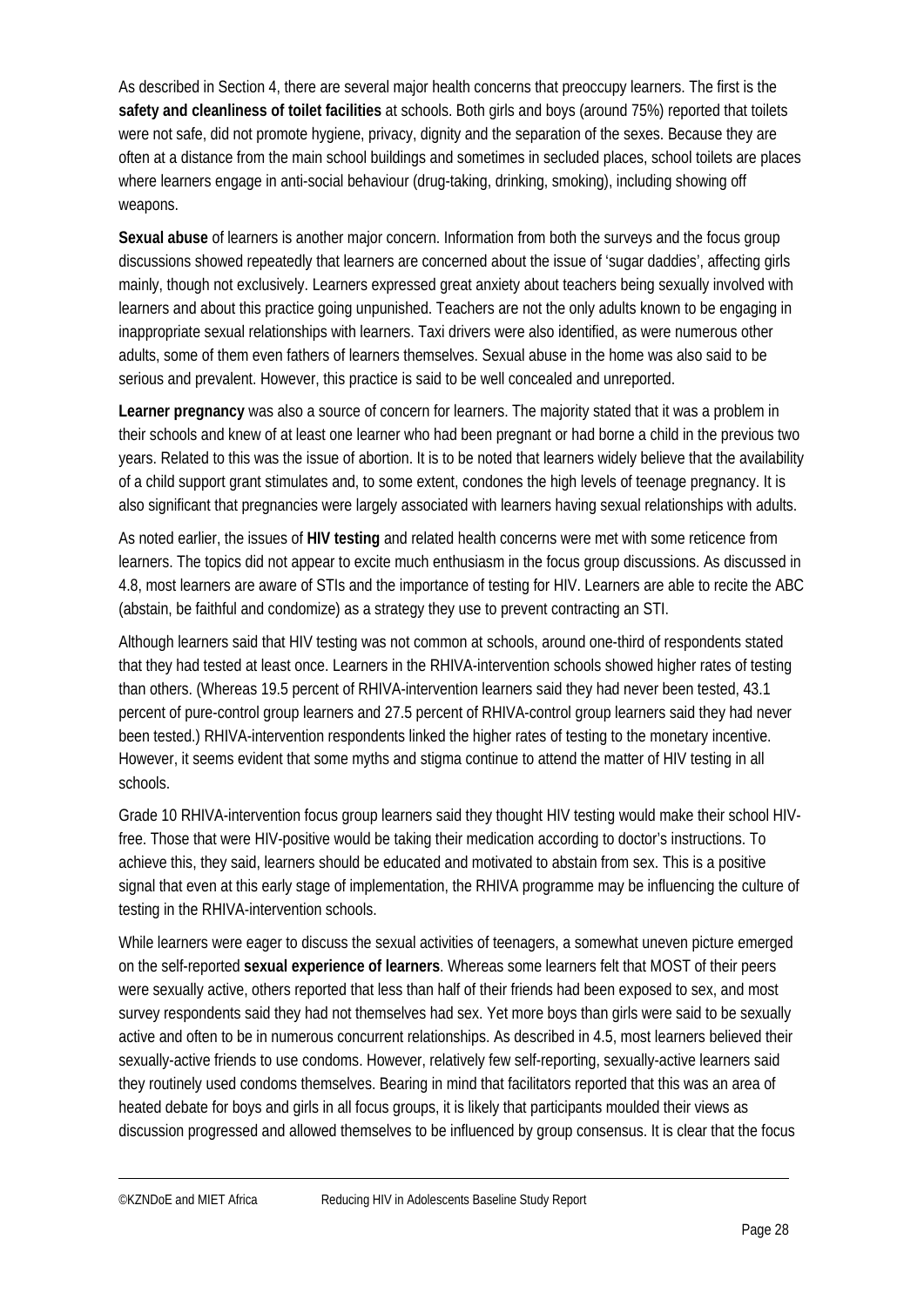group discussion can have very positive outcomes in this respect. It allows learners to exchange views, and to moderate their views as they get to know more about each other.

# **6. Conclusions**

This baseline study was conducted in the earliest phases of implementation of the RHIVA programme, with Grade 10 and 11 learners in 14 Vulindlela schools. To achieve a picture of learners' perceptions and selfreported behaviours related to sexual health, substance use, school safety, financial management and planning for the future, the baseline was expanded to include 3272 Grade 10 and 11 learners from 14 further schools (RHIVA-control and pure-control). Survey results showed no appreciable statistical variation in most of the questions canvassed.

This study forms the basis of ongoing **evaluation** of the RHIVA programme. The desired outcomes of the programme are for learners to:

- Improve their self-esteem
- Gain a more positive view of the future and set goals for the future
- Gain the ability to identify new opportunities and the commitment and drive to pursue them
- Improve their basic financial management skills
- Improve their understanding of their health
- Gain basic entrepreneurial skills
- Improve their knowledge and understanding of community resources.

Arising from this baseline, the following key questions can be used to inform the ongoing RHIVA evaluation process:

- How do learners now rate their sense of self-esteem? Can they provide concrete evidence of how a stronger self-esteem has contributed to improved educational outcomes? Can they provide examples of where a stronger self-esteem has contributed to their saying no to harmful behaviour, abuse and negative peer pressure?
- How do learners see the future? Can learners demonstrate the exposure to practical goal-setting and planning processes?
- Can learners identify life and career opportunities in a realistic, yet positive way? Can learners motivate strongly for their life and career aspirations?
- Can learners demonstrate basic financial budgeting and planning skills?
- Can learners demonstrate rights-based problem-solving strategies for dealing with their main health concerns? These concerns were identified in the baseline study as:
	- o School safety, in particular, toilets safety
	- o Sexual abuse, in particular, inappropriate, unlawful sexual behaviour between adults and children
	- o Learner pregnancy

 $\overline{a}$ 

o HIV testing and promoting awareness of STIs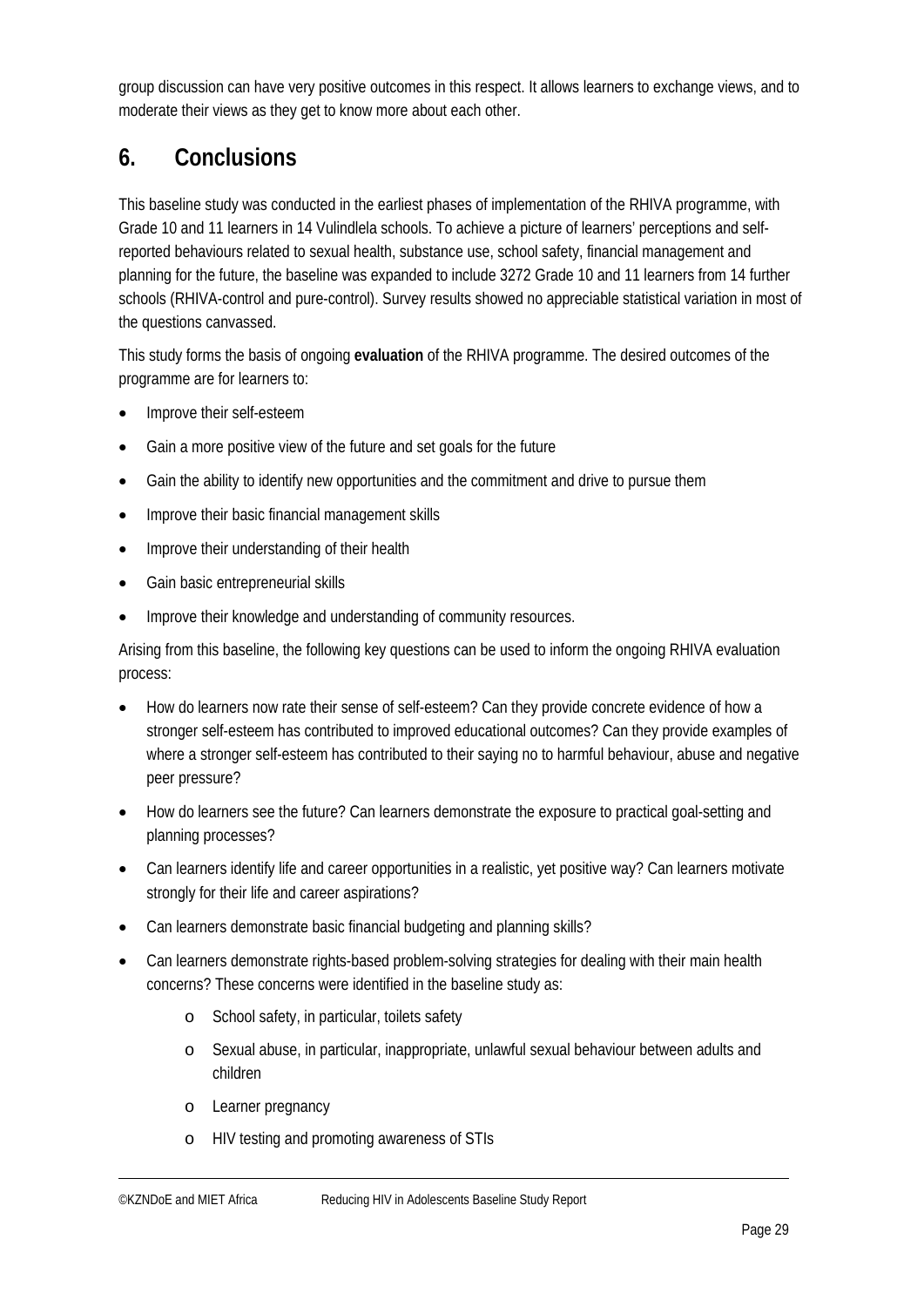- Can learners demonstrate basic entrepreneurial skills through work experience?
- Can learners apply basic principles of social analysis to improve their knowledge and understanding of community resources?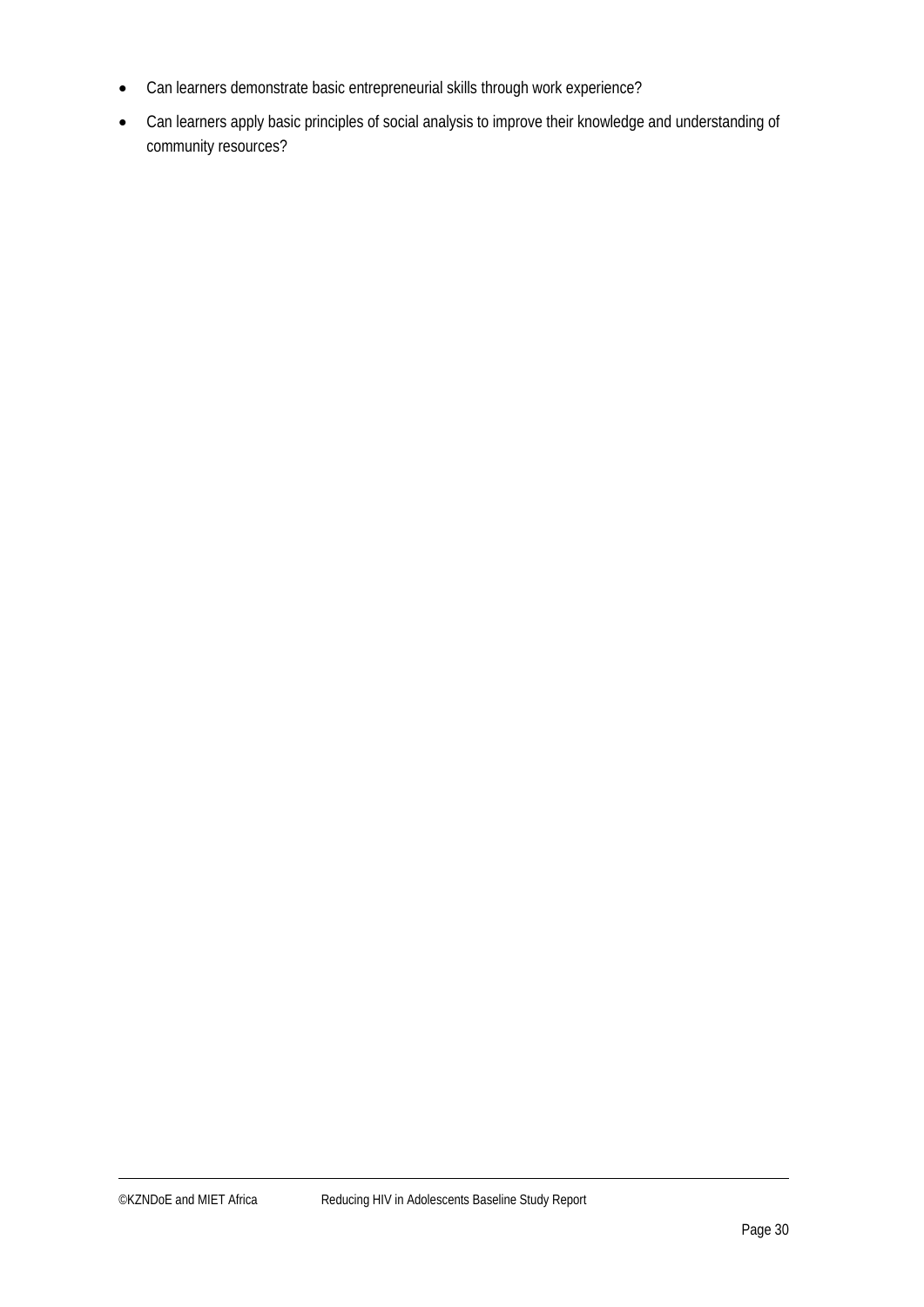# **7. Annexures**

## **7.1 BASELINE SURVEY**

# **Learner Baseline Questionnaire**

#### **0. Introduction**

This baseline questionnaire will help us to improve the RHIVA programme and to determine if it is successful. Filling out this form is voluntary. Please answer honestly. Your answers are confidential; your teachers, families and friends will not know how you answer. Your participation is very important to the success of the programme and we appreciate you taking the time to answer these questions.

#### **1. Biographical Data**

| 1.1 | What grade are you in now? | 9 | 10 <sup>1</sup> |  |
|-----|----------------------------|---|-----------------|--|

| What is your sex?<br>1.2 | Boy | Girl |
|--------------------------|-----|------|
|--------------------------|-----|------|

| What is your age?<br>1.3 | $\sqrt{2}$<br>ے ا | 10<br>ت | 14 | 15 | 16 | 17<br>. . | 18 | 19 | 20 | $\Omega$<br><u>_</u> | Older<br>2 <sup>1</sup><br>than |
|--------------------------|-------------------|---------|----|----|----|-----------|----|----|----|----------------------|---------------------------------|
|--------------------------|-------------------|---------|----|----|----|-----------|----|----|----|----------------------|---------------------------------|

|--|

#### **2. Finance Issues**

#### **2.1** Is there an adult at home who works?

| Yes       |  |
|-----------|--|
| <b>No</b> |  |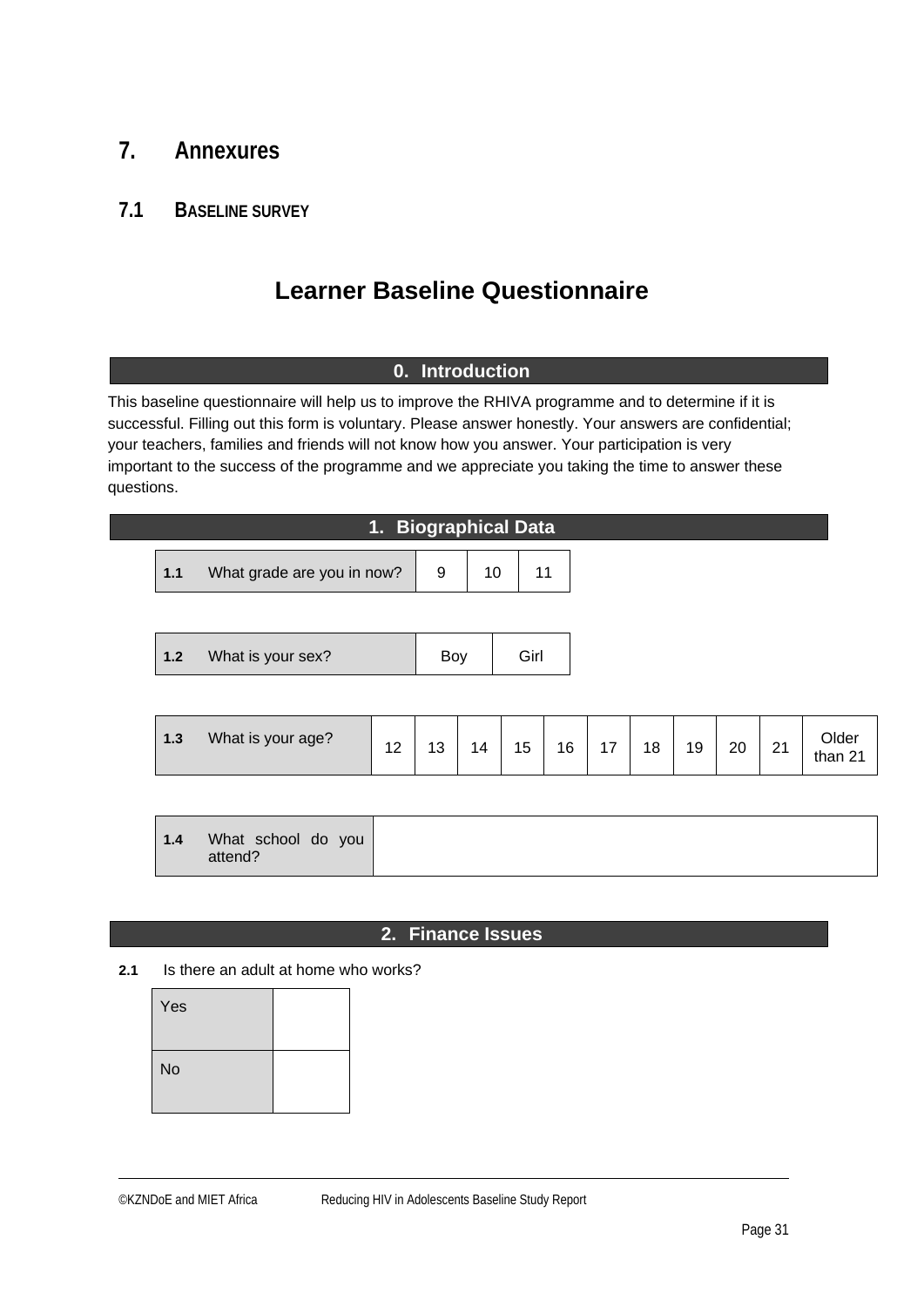#### **2.2** Does someone at home receive a grant?

| Yes          |  |
|--------------|--|
| <b>No</b>    |  |
| I don't know |  |

**2.3** Do you think it's important to save money?

| Yes       |  |
|-----------|--|
| <b>No</b> |  |

**2.4** Do you have any money saved up?

| Yes       |  |
|-----------|--|
| <b>No</b> |  |

#### **2.5** Where do you get money from? Tick all the boxes that apply.

| I don't have money                                |  |
|---------------------------------------------------|--|
| My caregivers/parents give me money               |  |
| Another family gives me money                     |  |
| I have a job                                      |  |
| I sell things (example: chickens, sweets, chips)  |  |
| My boyfriend/girlfriend gives me money            |  |
| A friend gives me money                           |  |
| A church or community organization gives me money |  |
| Other - please explain                            |  |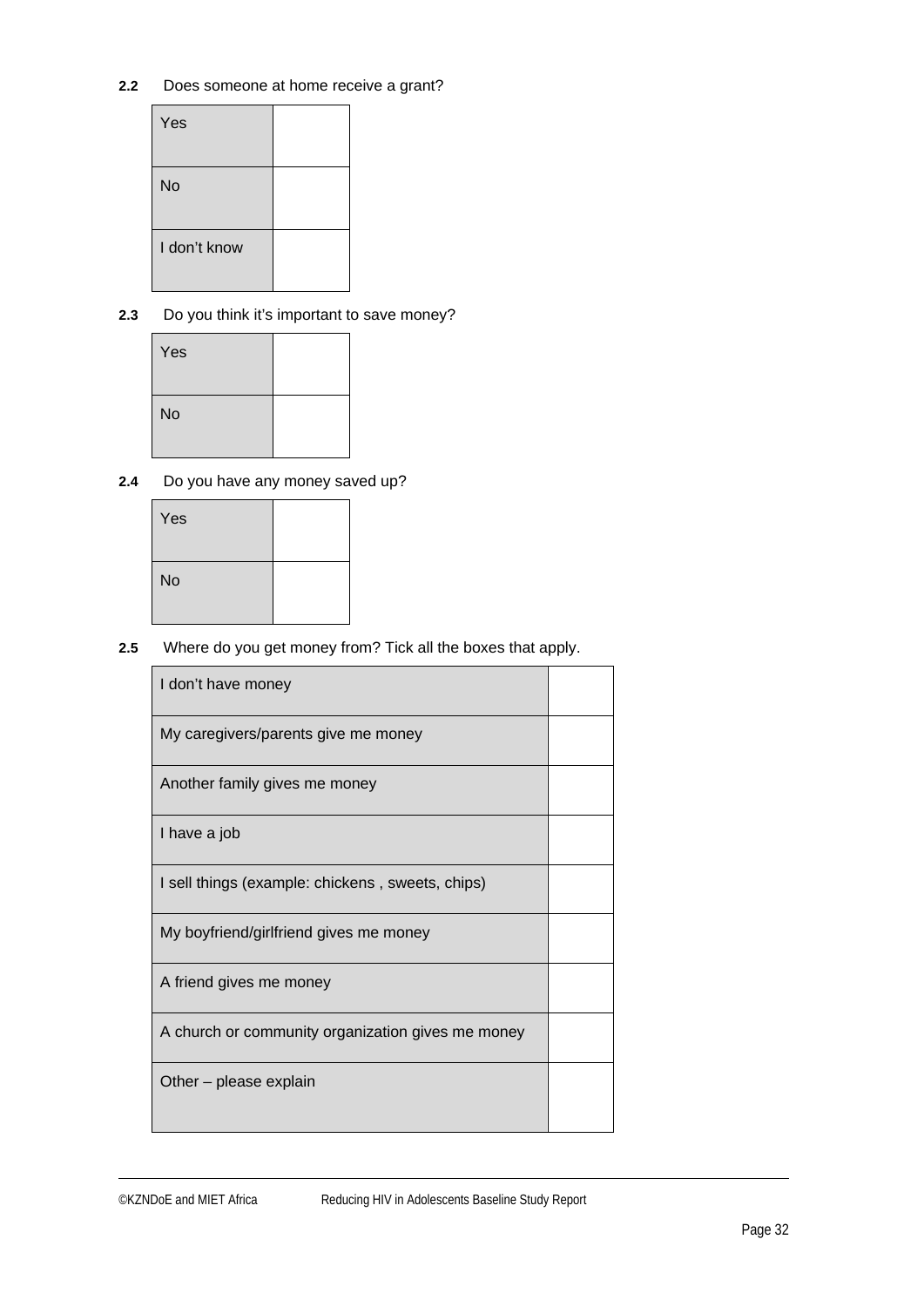**2.6** How do you spend your money? Tick all boxes that apply.

| I don't have money                                                                                   |  |
|------------------------------------------------------------------------------------------------------|--|
| I buy airtime                                                                                        |  |
| I buy food and snacks for myself                                                                     |  |
| I buy food for my family                                                                             |  |
| I give my money to my parents/family/caregiver                                                       |  |
| I buy clothing for myself                                                                            |  |
| I spend money on entertainment (for example I watch<br>a movie at the cinema or go to a soccer game) |  |
| I buy alcohol                                                                                        |  |
| I buy drugs                                                                                          |  |
| I spend money on transport (for example taxi rides)                                                  |  |
| I buy my school uniform, stationery and other school<br>supplies                                     |  |
| I pay my school fees                                                                                 |  |
| Other - please explain                                                                               |  |

**2.7** Are you the main income earner at home?

| Yes       |  |
|-----------|--|
| <b>No</b> |  |

**2.8** Do you often give all your money to your parents/family?

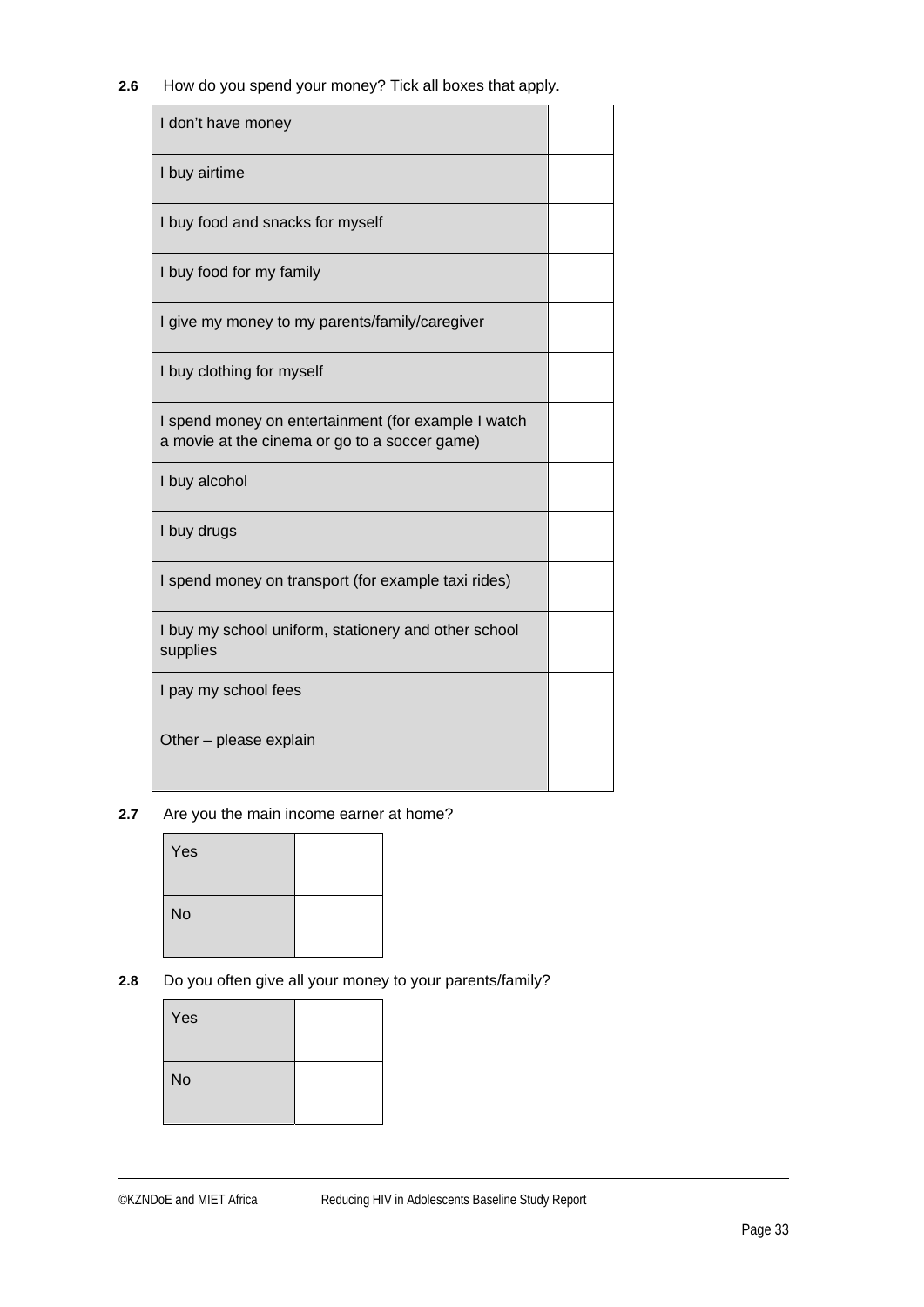| I don't have any |  |
|------------------|--|
| money            |  |

## **3. Future Plans**

#### **3.1** Do you have a plan for your future?

| Yes          |  |
|--------------|--|
|              |  |
| <b>No</b>    |  |
|              |  |
| I'm not sure |  |

#### **3.2** What do you plan to do after you finish school?

| I don't plan on finishing school                                                           |  |
|--------------------------------------------------------------------------------------------|--|
| I will get a job                                                                           |  |
| I will learn a trade (for example hairdresser, plumber,<br>electrician)                    |  |
| I will further my education (for example a diploma or degree, or<br>attend an FET college) |  |
| I will start my own business                                                               |  |
| I will join the army                                                                       |  |
| I don't know                                                                               |  |
| Other - please explain                                                                     |  |

#### **3.3** Do you plan to become an important person in society?

| Yes             |  |
|-----------------|--|
| <b>No</b>       |  |
| I'm not<br>sure |  |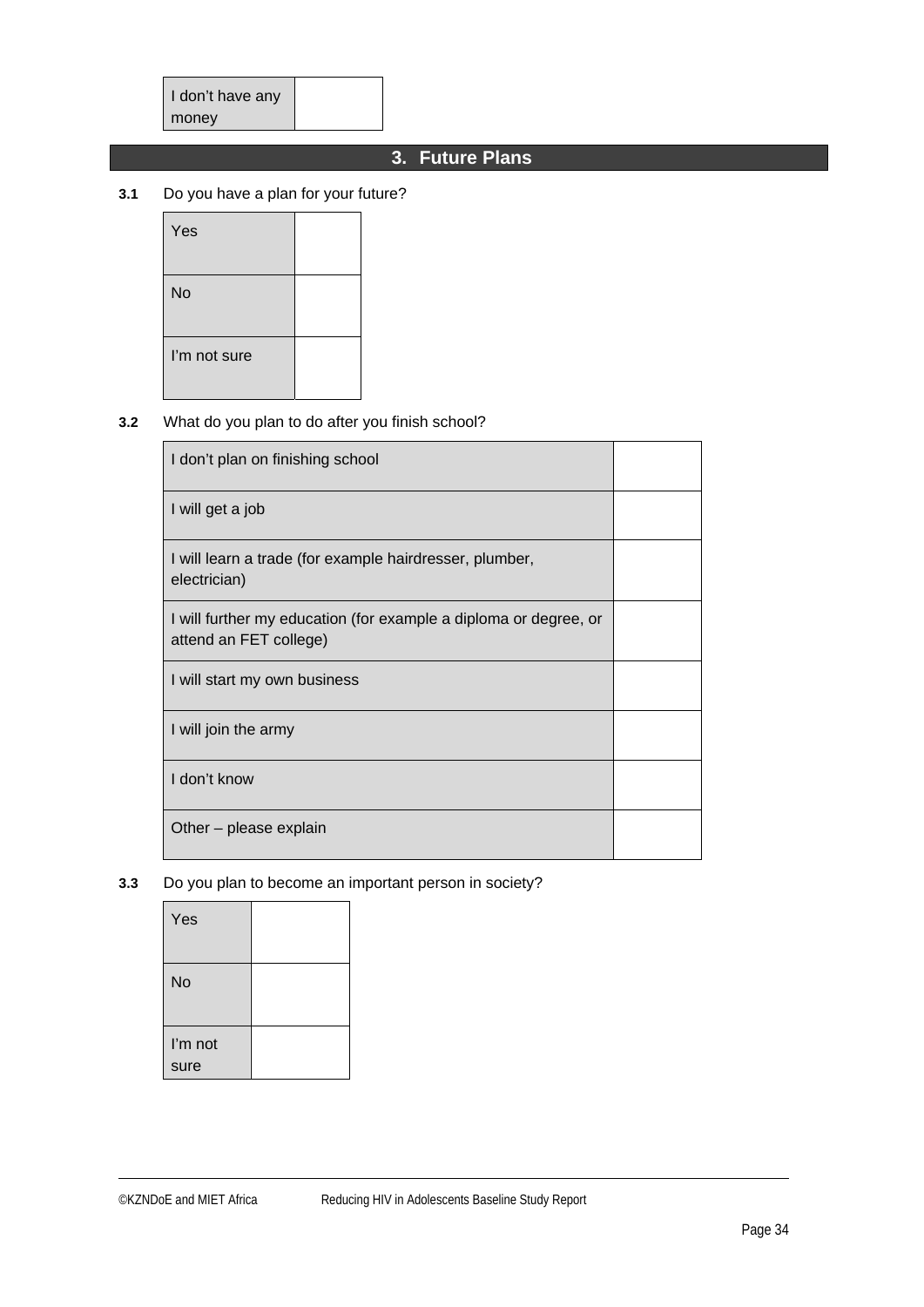**3.4** Is there money at home for you to continue studying after finishing matric?

| Yes             |  |
|-----------------|--|
| <b>No</b>       |  |
| I don't<br>know |  |

**3.5** Do you have to get a job as soon as you finish Matric in order to support your family?

| Yes             |  |
|-----------------|--|
| <b>No</b>       |  |
| I don't<br>know |  |

#### **4. School Context**

**4.1** Do you feel safe at school?

| Yes          |  |
|--------------|--|
| <b>No</b>    |  |
| I'm not sure |  |

**4.2** Do learners use drugs and/or alcohol at your school?

| Yes          |  |
|--------------|--|
| <b>No</b>    |  |
| I don't know |  |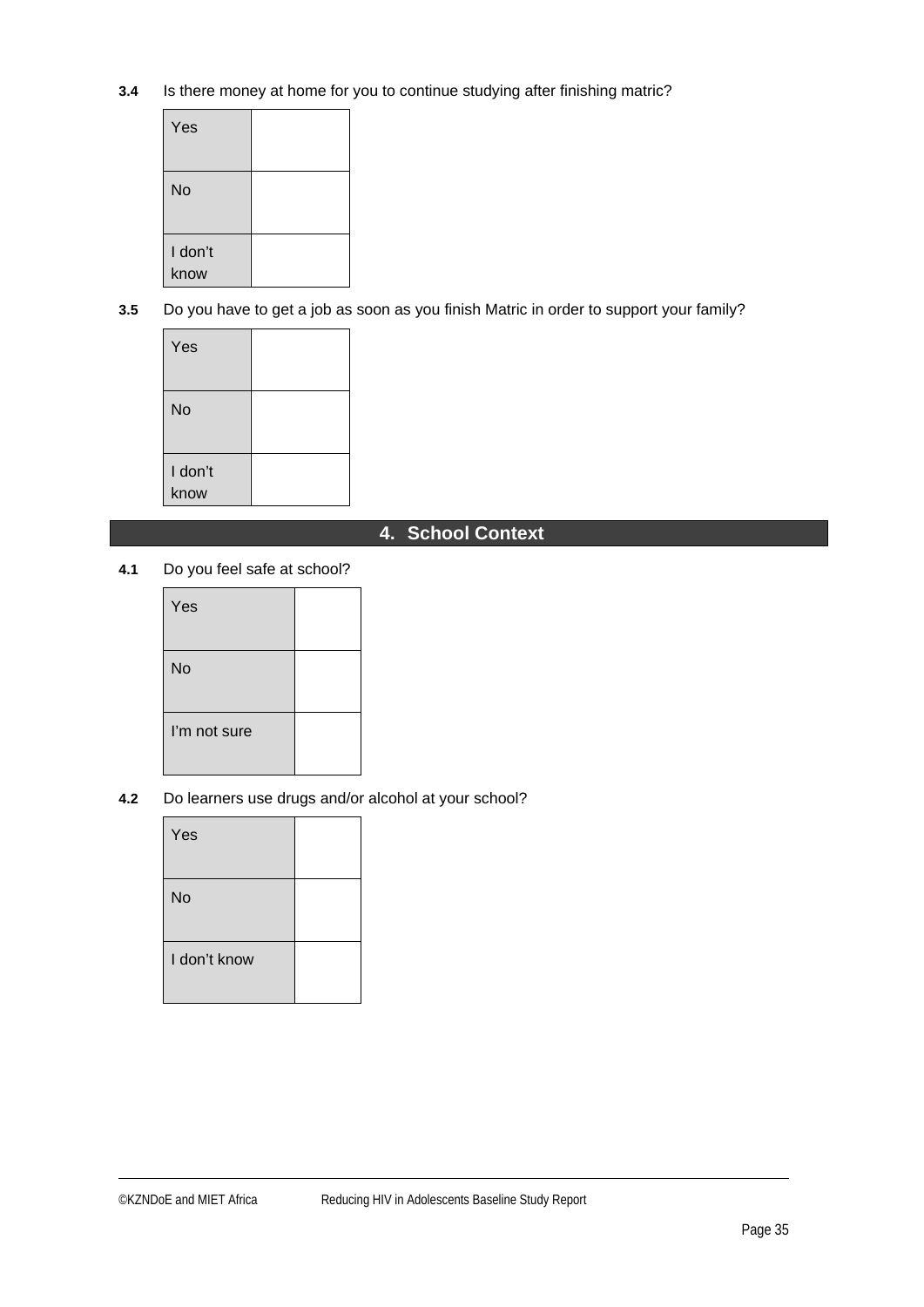**4.3** Do you feel safe using toilets at school?

| Yes          |  |
|--------------|--|
| <b>No</b>    |  |
| I'm not sure |  |

**4.4** Do you know another learner at school who has been pregnant or had a baby during the last 2 years?

| Yes       |  |
|-----------|--|
| <b>No</b> |  |

**4.5** Is teenage pregnancy a problem at your school?

| Yes          |  |
|--------------|--|
| <b>No</b>    |  |
| I'm not sure |  |

**4.6** What is sexual abuse? Please tick all of the boxes that are correct.

| A person touching someone who doesn't<br>want to be touched in that way |  |
|-------------------------------------------------------------------------|--|
| Forcing someone to have sex                                             |  |
| Shaking hands with someone                                              |  |
| A boy forcing a girl to kiss him                                        |  |
| A boy forcing another boy to kiss him                                   |  |
| A girl forcing another girl to kiss her                                 |  |
| A girl forcing a boy to kiss her                                        |  |
| Teasing someone about their body                                        |  |
| Sharing lunch with someone                                              |  |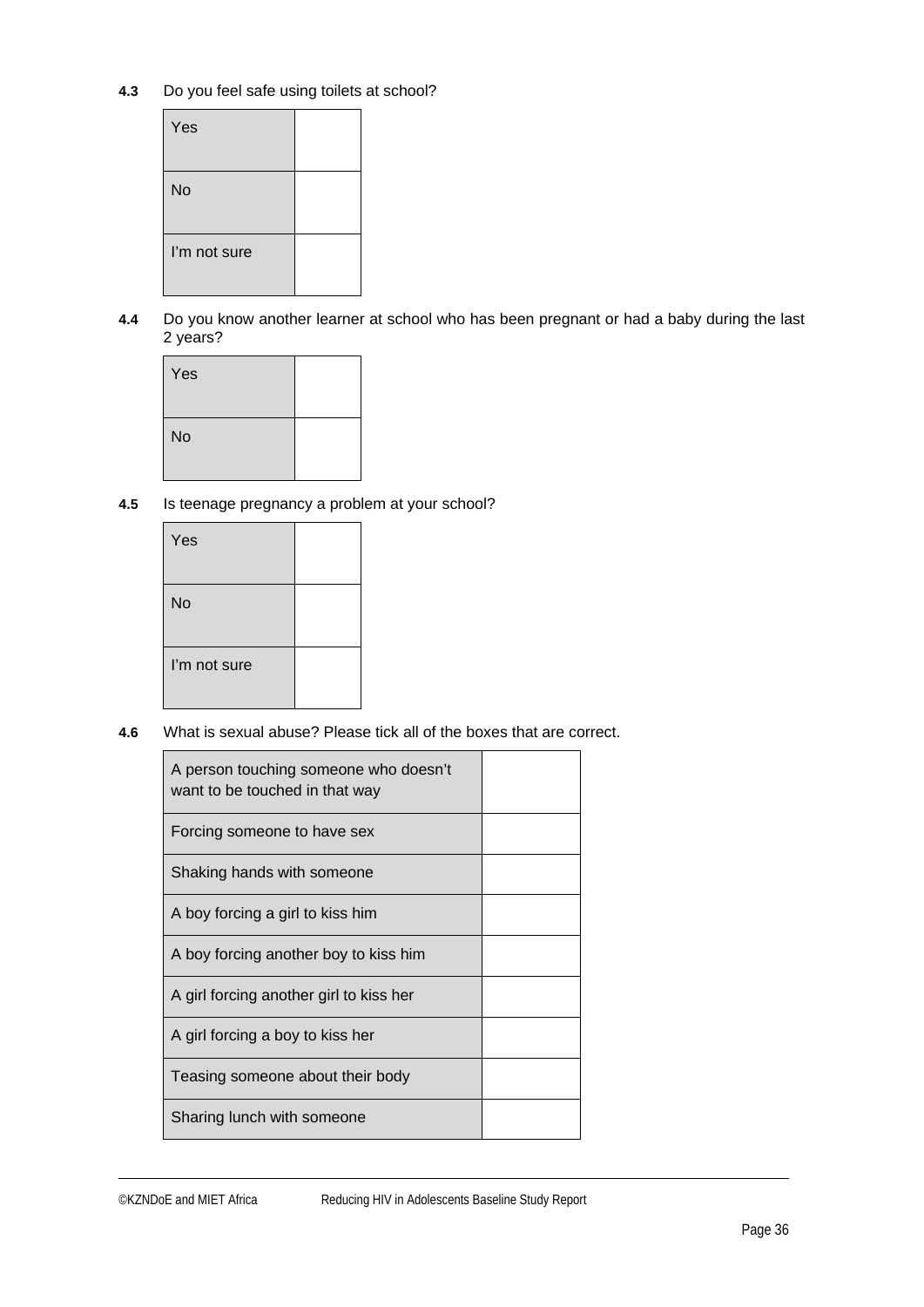| Telling someone a secret                                               |  |
|------------------------------------------------------------------------|--|
| An uncle asking his niece to have sex with<br>him in exchange for food |  |
| Helping at home with chores                                            |  |

#### **4.7** Is there sexual abuse at your school?

| Yes          |  |
|--------------|--|
| <b>No</b>    |  |
| I don't know |  |

## **5. Health Issues**

**5.1** Do you know what a sexually transmitted infection (STI) is?

| Yes          |  |
|--------------|--|
| <b>No</b>    |  |
| I'm not sure |  |

**5.2** How do you get an STI? Only tick one box.

| I don't know                   |  |
|--------------------------------|--|
| Shaking hands                  |  |
| Coughing                       |  |
| Having sex without a<br>condom |  |
| Going outside in the cold      |  |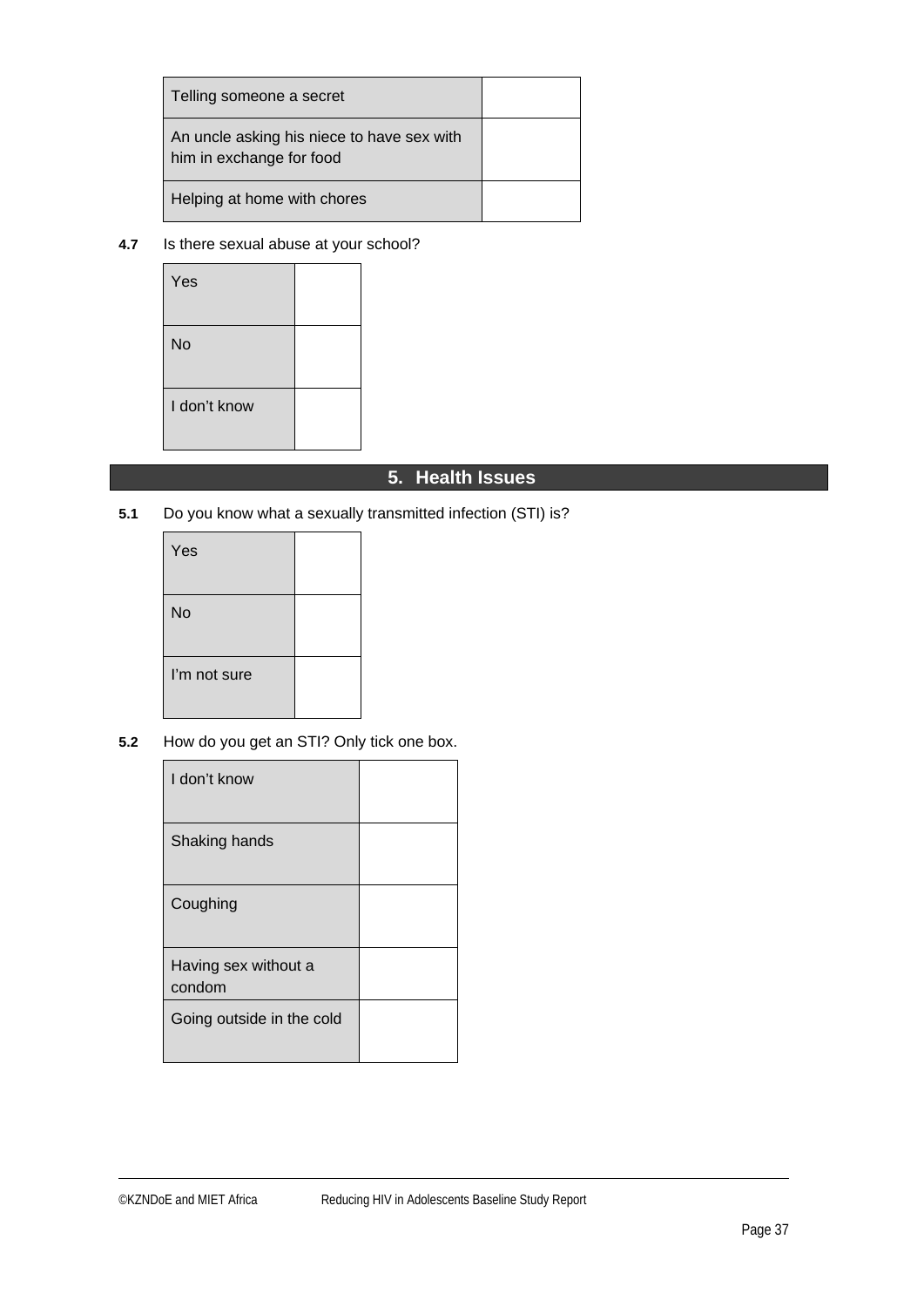**5.3** How many boyfriends/girlfriends do most of your friends have at one time?

| None            |  |
|-----------------|--|
| One             |  |
| Two or three    |  |
| More than three |  |

**5.4** How many of your friends have had sex?

| None of them |  |
|--------------|--|
| Some of them |  |
| Most of them |  |
| All of them  |  |

**5.5** Have you had sex? Tick the most accurate box.

| I never have sex                                   |  |
|----------------------------------------------------|--|
| I had sex once                                     |  |
| I had sex more than once<br>in the last six months |  |

**5.6** How many different people have you had sex with?

| None            |  |
|-----------------|--|
| One             |  |
| Two or three    |  |
| More than three |  |

**5.7** Can you say no to sex if your partner wants sex and you don't?

| Yes              |  |
|------------------|--|
| <b>No</b>        |  |
| I never have sex |  |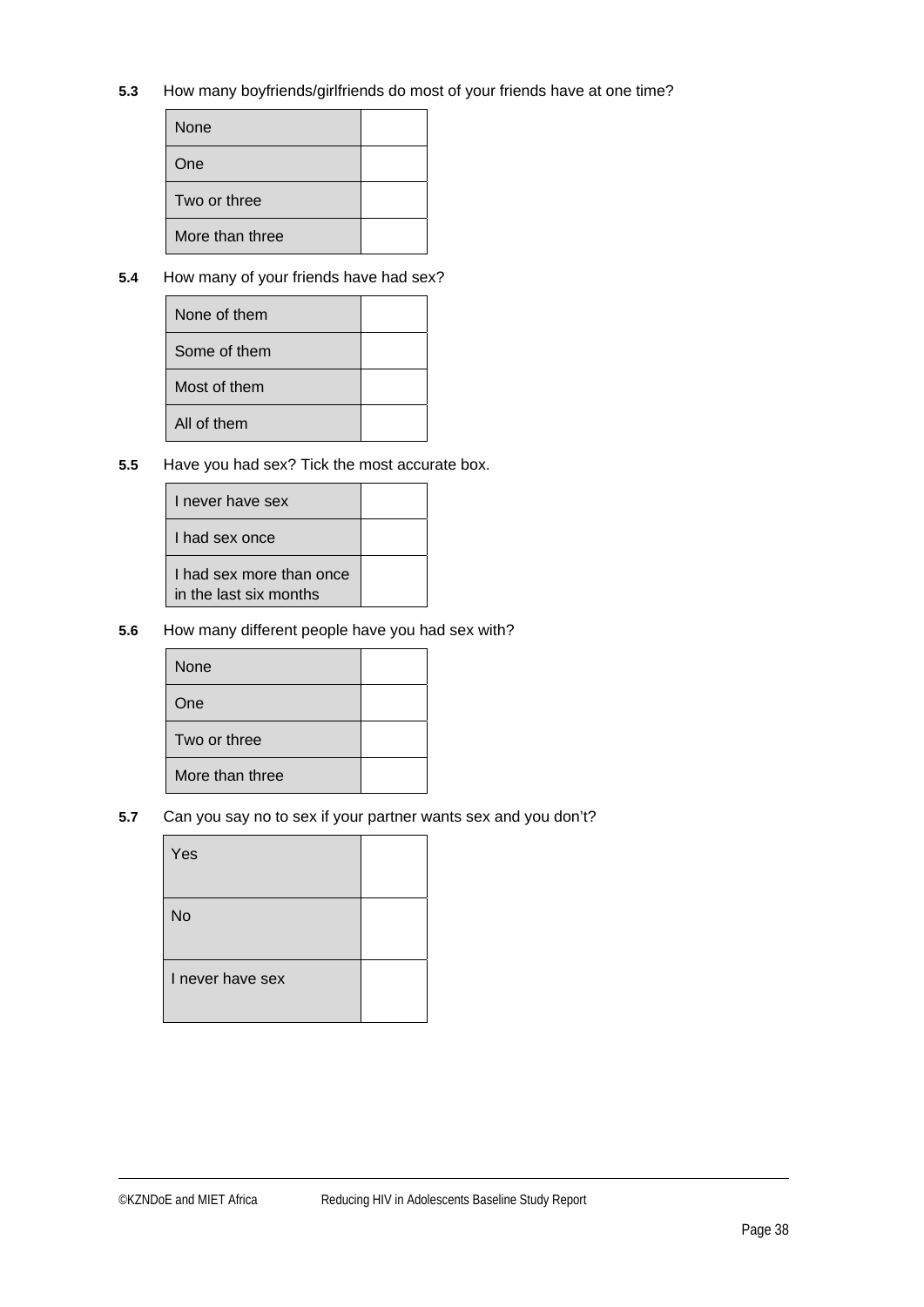**5.8** Do you think most of your friends use condoms when they have sex?

| Yes          |  |
|--------------|--|
| <b>No</b>    |  |
|              |  |
| I'm not sure |  |
|              |  |

**5.9** If you have had sex, how often do you use condoms? Tick only one box.

| <b>Never</b>     |  |
|------------------|--|
| Sometimes        |  |
| Always           |  |
| I never have sex |  |

**5.10** Do you believe that you must have sex to prove your love?

| Yes          |  |
|--------------|--|
| <b>No</b>    |  |
| I'm not sure |  |

**5.11** Do you think it's ok to have sex with a teacher?

| Yes          |  |
|--------------|--|
| <b>No</b>    |  |
| I'm not sure |  |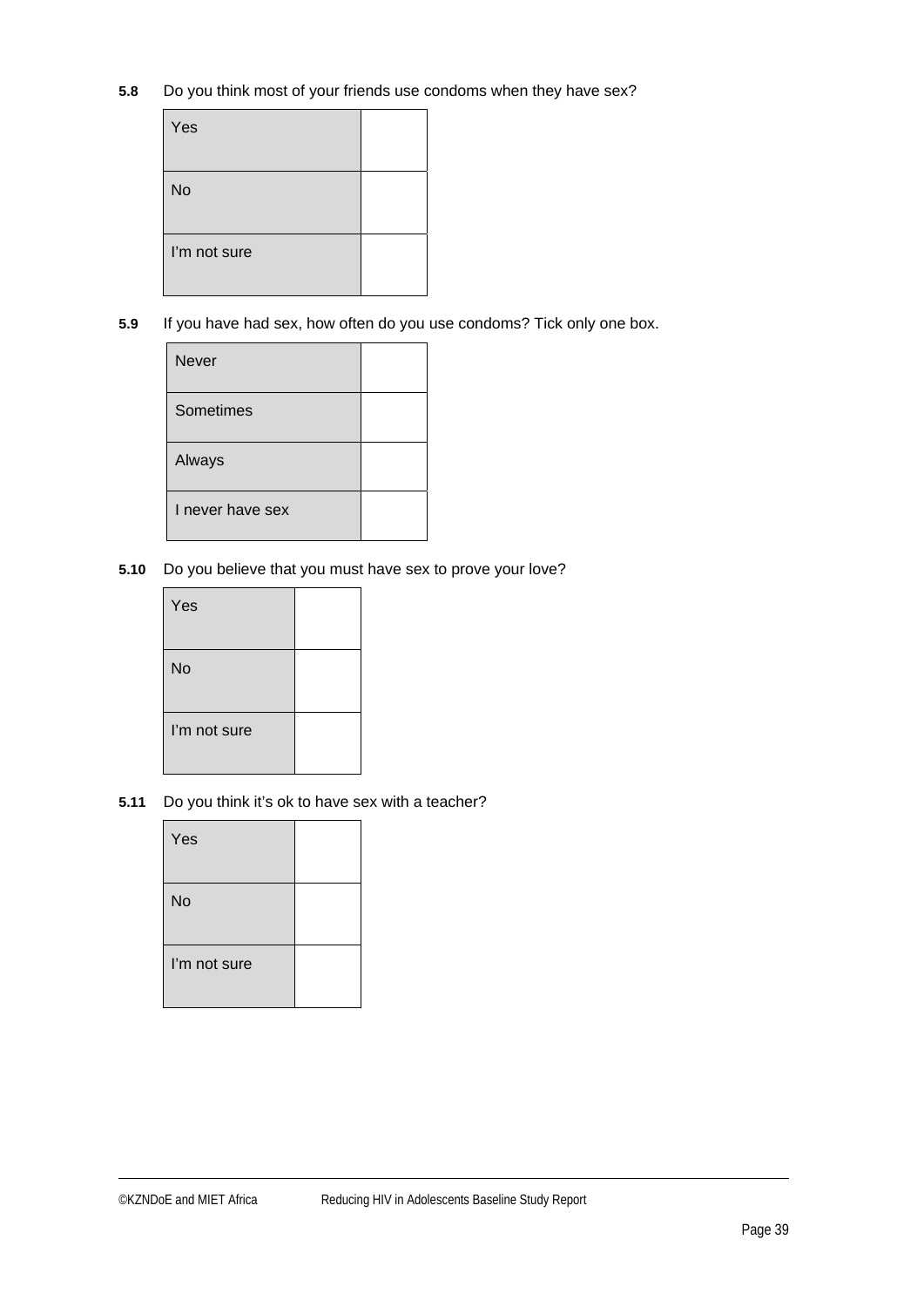**5.12** Do other learners think it's ok to have sex with a teacher?

| Yes          |  |
|--------------|--|
| <b>No</b>    |  |
| I'm not sure |  |

**5.13** Do you think it's ok to have sex with someone who is fifteen years older than you?



**5.14** Do other learners think it's ok to have sex with someone who is fifteen years older than them?

| Yes          |  |
|--------------|--|
| <b>No</b>    |  |
| I'm not sure |  |

**5.15** Do you think it's ok to force someone to have sex with you?

| Yes          |  |
|--------------|--|
| <b>No</b>    |  |
| I'm not sure |  |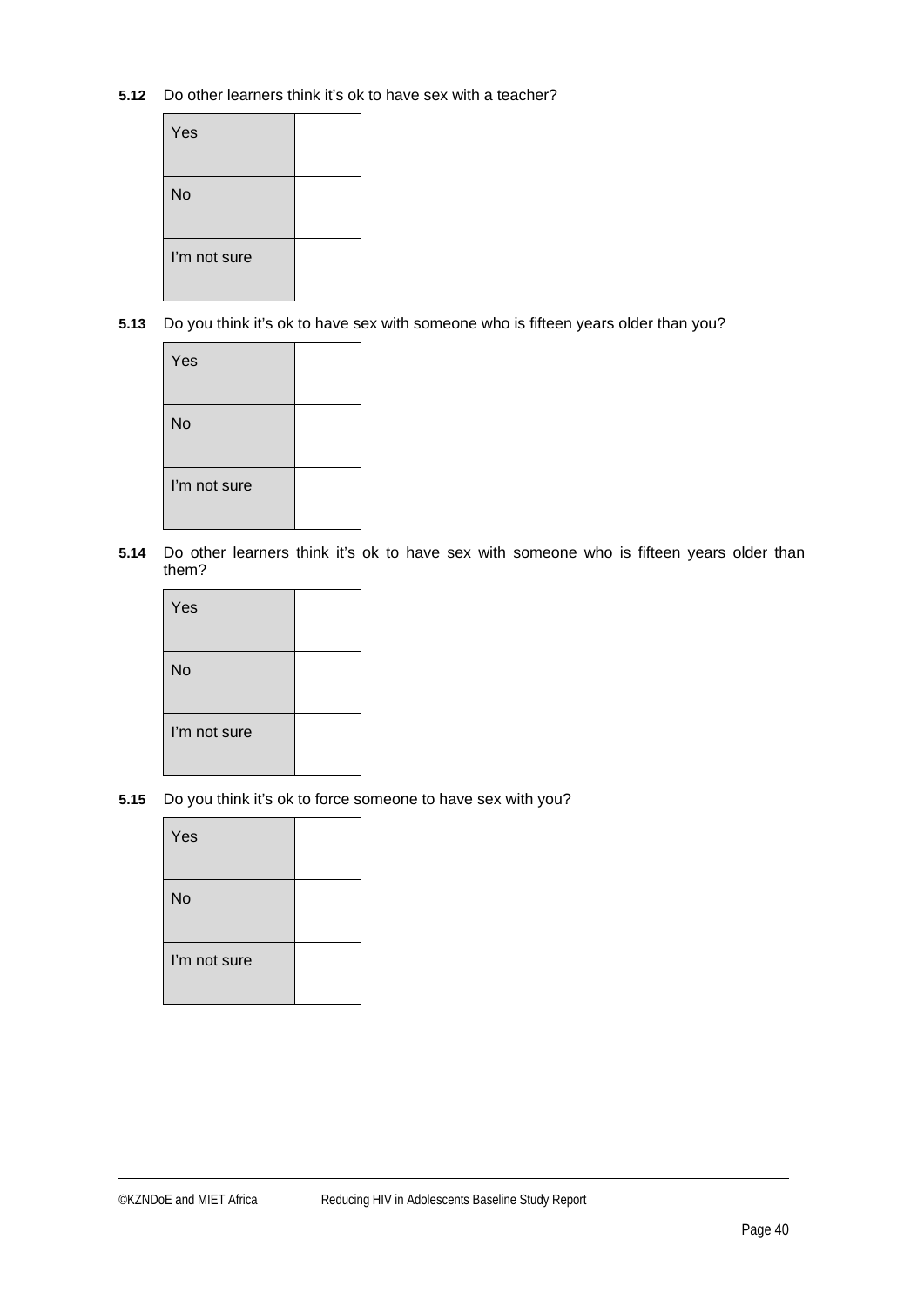#### **5.16** Have you used drugs?

| Yes       |  |
|-----------|--|
| <b>No</b> |  |

#### **5.17** Have you had alcohol?



#### **5.18** Are you able to say no to drugs and alcohol even if your friends are using them?

| Yes          |  |
|--------------|--|
| <b>No</b>    |  |
| I'm not sure |  |

**5.19** How many times have you tested for HIV?

| <b>Never</b>   |  |
|----------------|--|
| Once           |  |
| More than once |  |

**Thank you for your help!** 





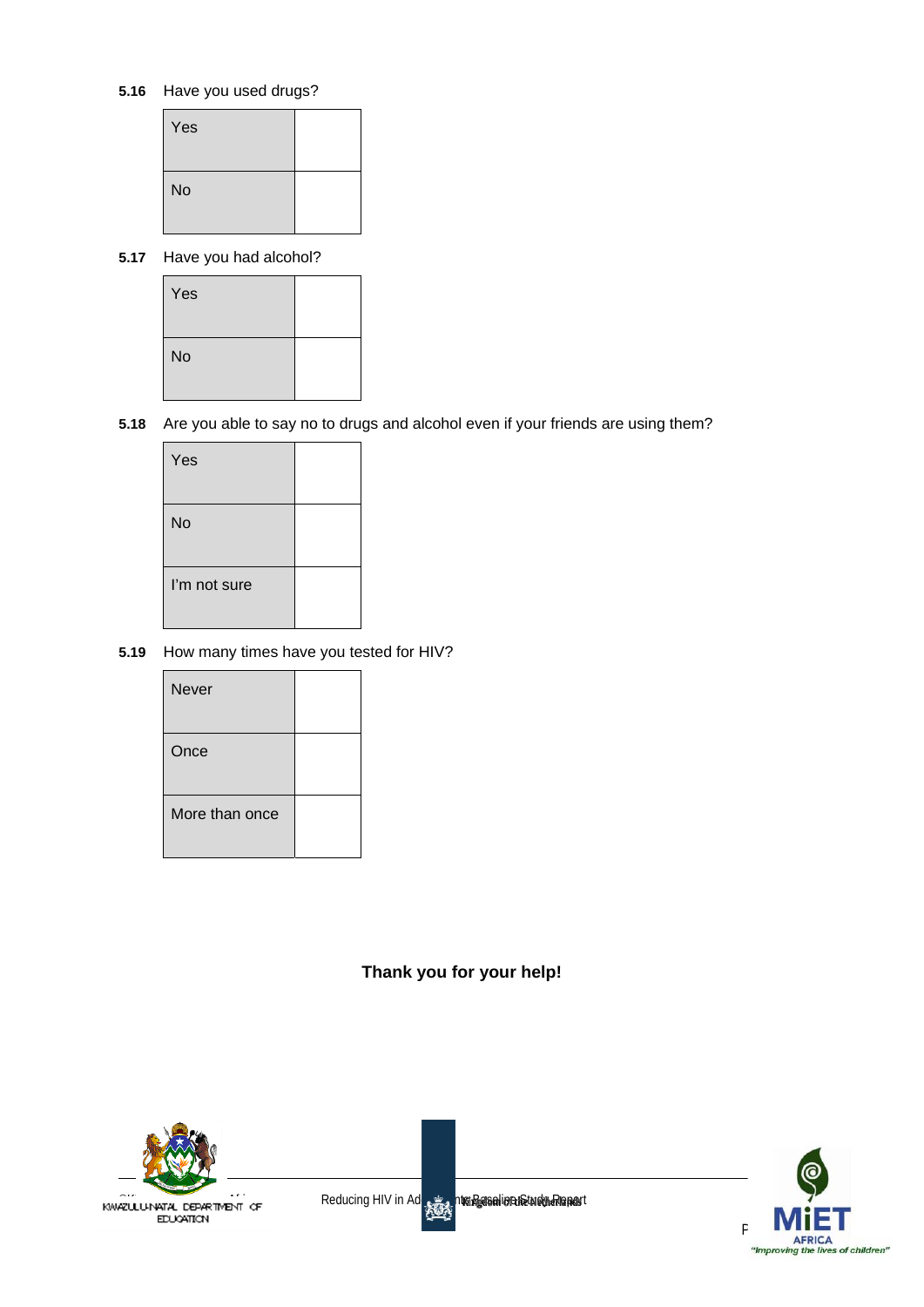## **7.2 FOCUS GROUP DISCUSSION GUIDING QUESTIONS**

# **Focus Group Interview for Learners**

#### **1. Introduction and Context**

*The focus group discussion will be taking place in 4 schools: 2 intervention and 2 control. In each of these schools, there will be two discussion groups: Grade 10s and 11s with even number of females and males. Thus there will be a total of 8 focus group discussions conducted. Each group should contain 10-14 randomly selected learners from both Grade 10 and 11.* 

#### *The process is as follows:*

 $\overline{a}$ 

*Thank the learners for their participation. Introduce yourself and explain your role in the research. Explain the purpose of the conversation. Note that the learners should feel free to raise their own relevant issues if they are not covered in the questions. Note that all information provided will be treated confidentially and anonymity will be respected. Go through the consent form with learners and assist them to fill it in. Ask if you may proceed with the interview; allow the learners to*  leave if they prefer. Please phrase the questions in such a way that they are clearly understood and, where possible, in *the learners' own language(s). Please note that possible probing questions are in italics.*

#### **1.1 Please tell me about your home and social environment.**

*Prompts: Where do you stay? How do you get to schools? Do all your friends/siblings go to school? Is there a lot of crime in the area?* 

#### **2. Financial Issues**

- **2.1 What are the most common sources of income in the households where you come from?**
- **2.2 What are some of the ways in which you obtain money?**

 *Prompts: Provided by parents, other families, working, selling, boyfriend/ girlfriend, other* 

#### **2.3 What is your understanding of the importance of saving money?**

*Prompts: Do most learners save money? How do they do this? Where do they learn to do this? What are some of the barriers to saving that affects most learners in your school?*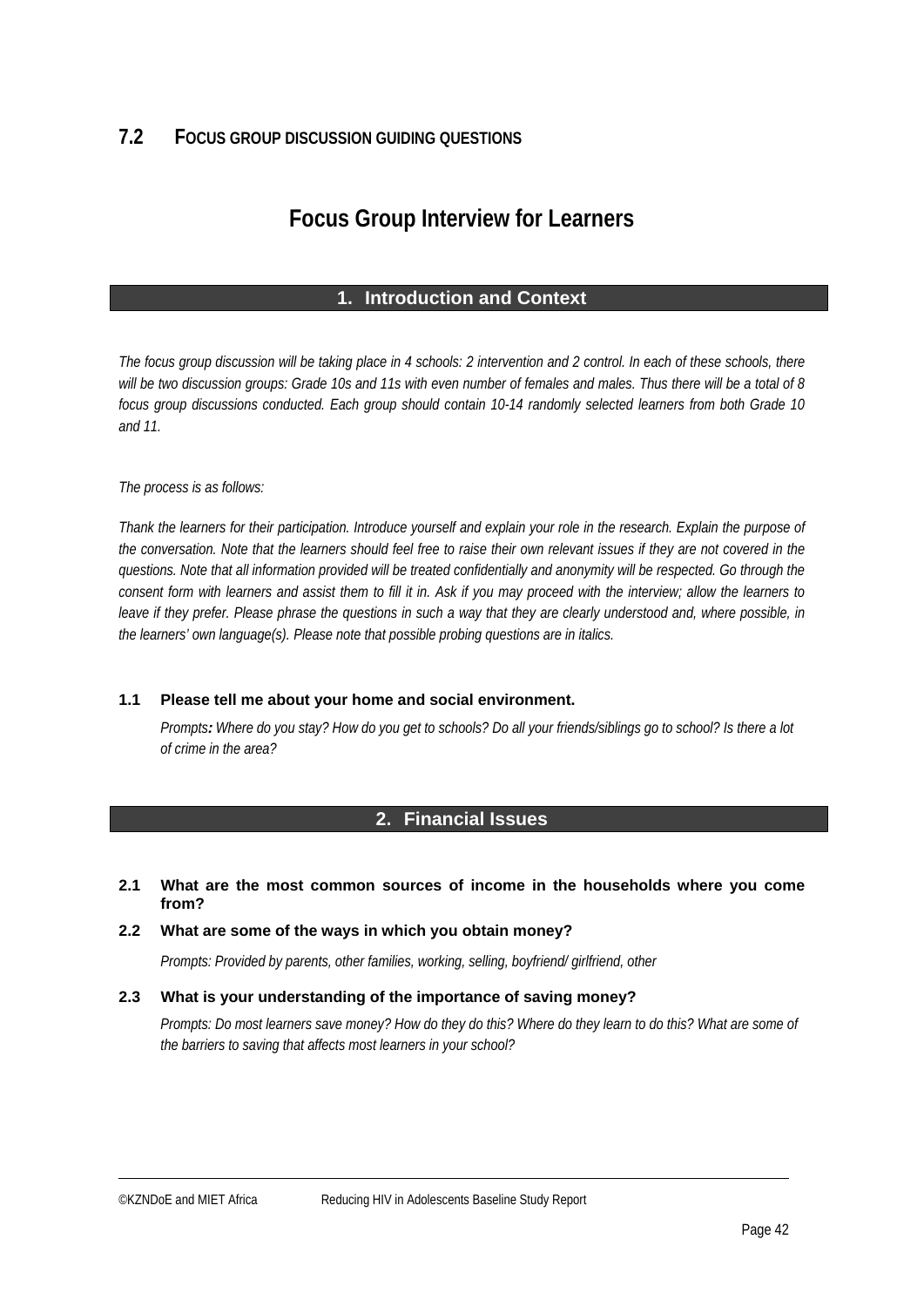#### **3. School Context**

**3.1 Are you motivated to succeed at school? What happens if you do not succeed at school?** 

 *Why? Why not?*

#### **3.2 Where do you feel safe (and unsafe) at school? What makes you feel unsafe?**

*Examples of prompt concepts: Bullying, Sexual harassment, Alcohol and other drugs, Weapons* 

*If you feel it will stimulate discussion, encourage the learners to draw a map of unsafe places in and beyond the school grounds using a flip chart. Please probe to ascertain whether they feel unsafe often, seldom or never.* 

#### **3.3 To what extent are drug and alcohol use a problem at your school?**

*In what ways? Please give examples* 

#### **3.4 Do you feel confident in standing up for yourself**?

*Prompts: What if someone offers you drugs or alcohol but you're not sure about using it? Who is someone you respect that stands up for their rights? In what ways do you think they are standing up for themselves?*

#### **4. Health Issues**

#### **4.1 What are the most significant health concerns at your school?**

*Prompts: Poverty, Crime, Violence, Physical disability, Learning disability, Pregnancy among girl children, HIV/AIDS, OVCs, Child labour, Gender-based discrimination, Nutrition, Health, Mental health, Referral to relevant external services* 

#### **4.2 Do you think your school is a healthy place to learn?**

*Prompts: When you are sick (at school and at home) what happens? Who looks after you? Water, Sanitation, Nutrition, Prevalent diseases (mention HIV/AIDS and probe relevant policies and practices)* 

#### **4.3 Do you consider yourself healthy? How could you improve your health? What are your health concerns?**

#### **4.4 To what extent do learners test for HIV infection? Why or why not?**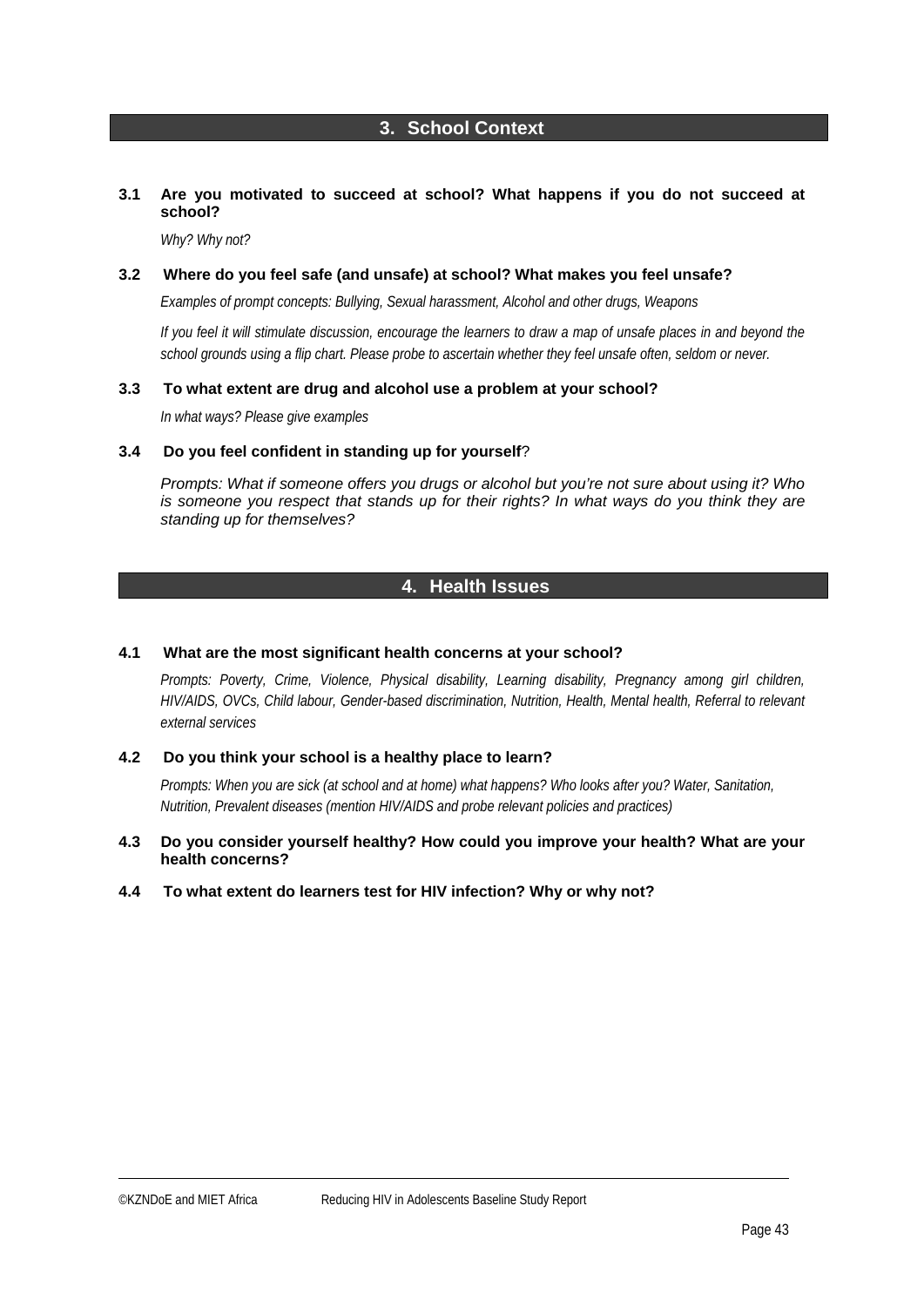#### **5. Sexual Issues**

#### **5.1 How do learners handle sexual relationships?**

*Prompts: Do learners have more than one boyfriend/ girlfriend and sexual partners? Do learners have sexual relationships with older partners? WHY? Create two role plays: one about two learners in a relationship and another one about a learner who is involved in a relationship with an older partner. Then get the participants to articulate what is normative within their school context, and what factors influence learners' decisions on sexual partnering.* 

*How do learners show their partners that they love them? What are different ways that are acceptable to the learners? Is sex a good way to show your love?* 

- **5.2 What is sexual abuse? To what extent are learners concerned about sexual abuse? What are some of the examples of sexual abuse that have been witnessed at your school?**
- **5.3 If someone wants to have sex with you but you're unsure, how would you react?**

*What are different ways of saying no to sex?* 

**5.4 Are you worried about contracting an STI? What can you do to prevent it from happening? What are some of the consequences of getting an STI?** 

#### **6. Future Plans**

- **6.1 What are some of the opportunities available to you in planning for your future?**
- **6.2 What do most learners end up doing after finishing Matric?**

*Prompts: doing nothing, working, learning a trade, at tertiary, etc.* 

**6.3 What are your plans for the future? Describe how you would go about achieving these goals? What are some of the resources you know that are available to assist you?** 

#### **7. General**

#### **7.1 Do you have any additional comments?**

 $\overline{a}$ 

*E.g. what interventions would help your school to become safer, more caring and more child-friendly, and HIVfree?* 

#### **THANK YOU FOR YOUR COOPERATION!**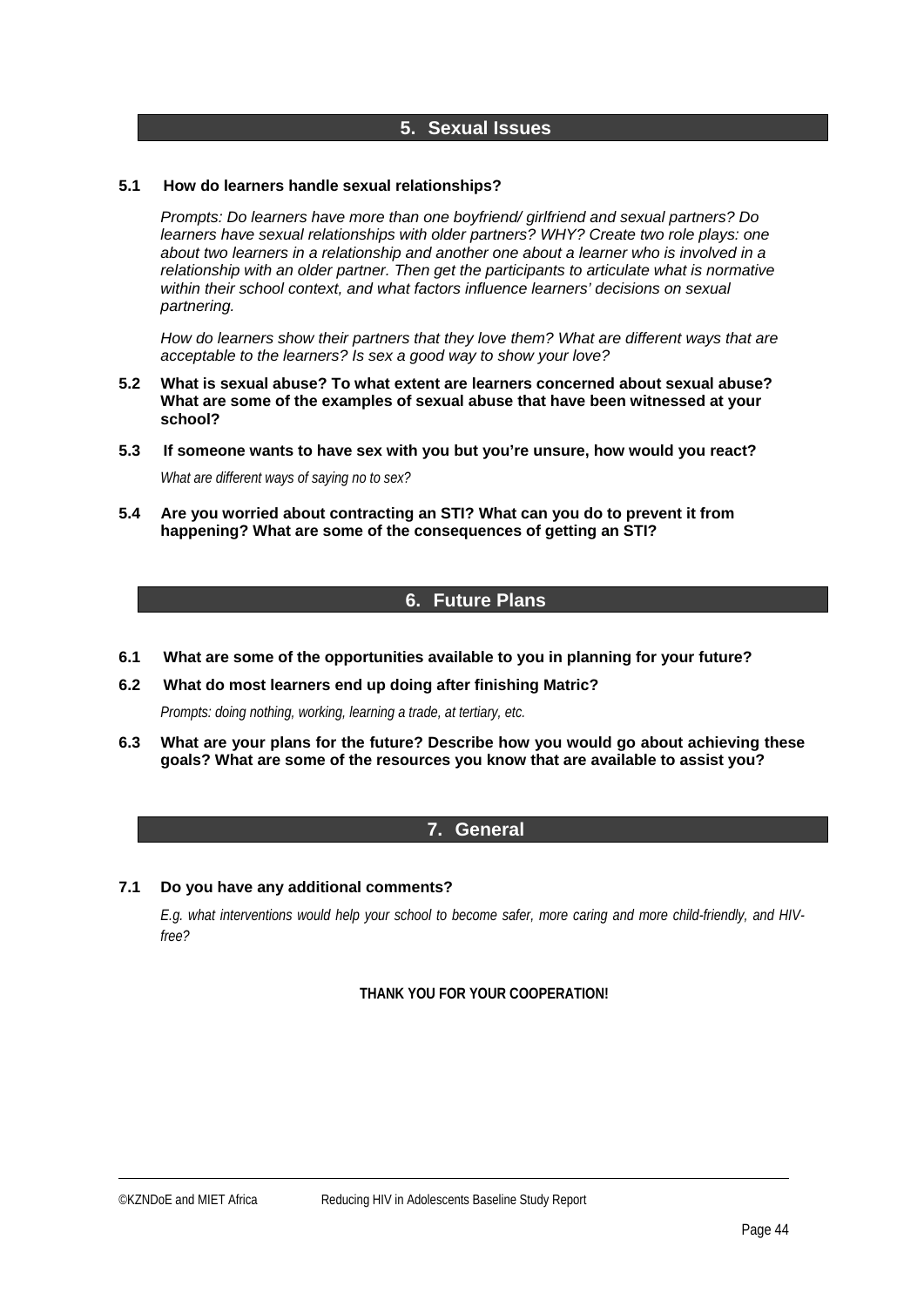# **7.3 FOCUS GROUP FACILITATOR REFLECTION FORM**

# **Focus Group Discussion Reflection Guide**

# **1. Logistics**

| Date:        |  |           |  |  |
|--------------|--|-----------|--|--|
| School:      |  | Grade:    |  |  |
| Facilitator: |  |           |  |  |
| Note-taker:  |  |           |  |  |
| Start time:  |  | End time: |  |  |

| Yes                                                                                                           | <b>No</b> |
|---------------------------------------------------------------------------------------------------------------|-----------|
|                                                                                                               |           |
| If no, please explain. Did the discussion last too long? Or was there not sufficient time to cover all of the |           |
|                                                                                                               |           |
|                                                                                                               |           |
|                                                                                                               |           |

|                                                                        | Male | Female | Total |
|------------------------------------------------------------------------|------|--------|-------|
| How many learners participated in the focus<br>b)<br>group discussion? |      |        |       |
| Was this number appropriate? Was it too many or too few?               |      |        |       |
|                                                                        |      |        |       |
|                                                                        |      |        |       |
|                                                                        |      |        |       |
|                                                                        |      |        |       |
|                                                                        |      |        |       |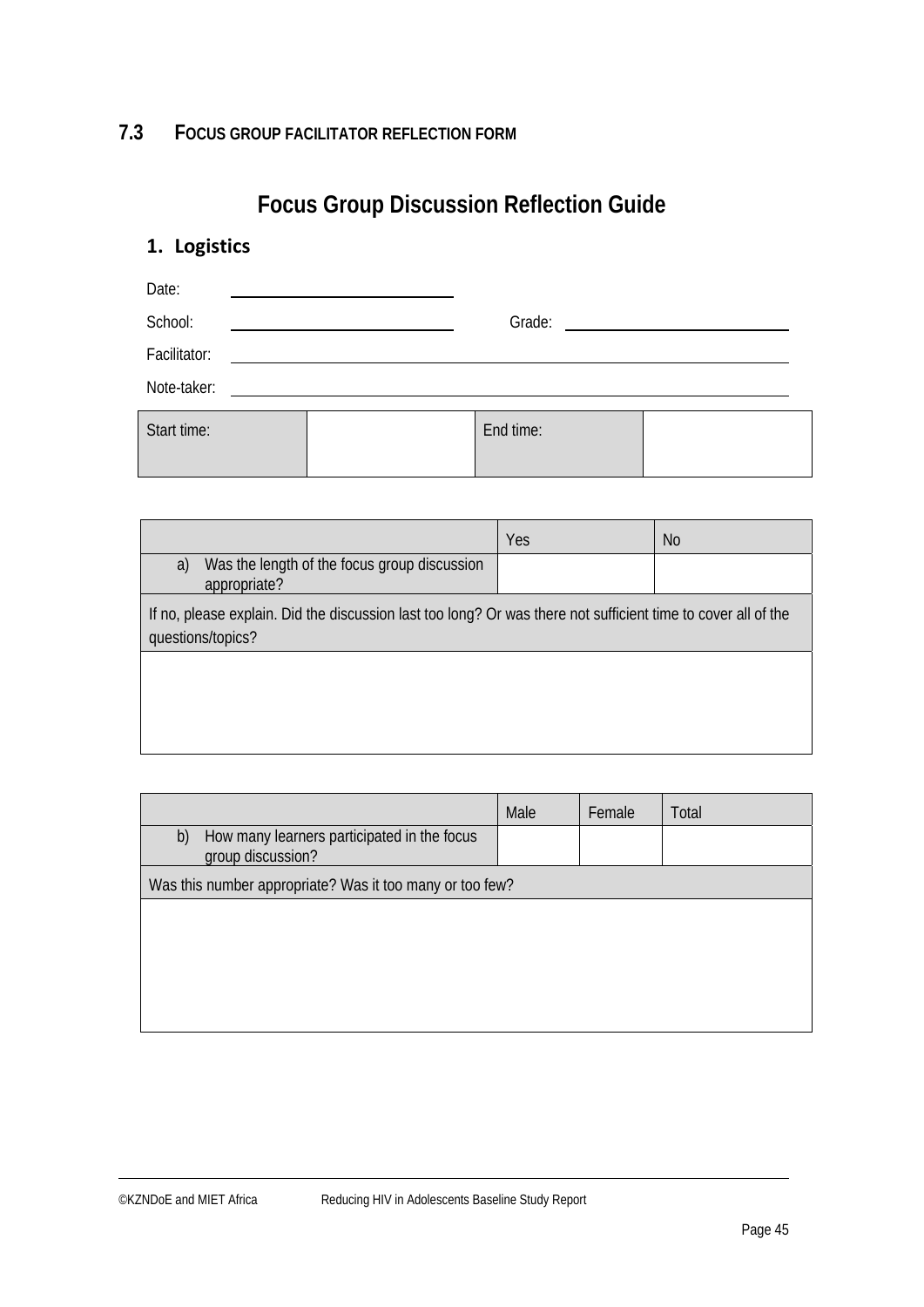| C) | Where did the focus group discussion take<br>place? |     |     |
|----|-----------------------------------------------------|-----|-----|
|    |                                                     | Yes | No. |
| d) | Was the venue used appropriate?                     |     |     |
| e) | Did the venue provide the necessary privacy?        |     |     |
|    | Was the venue comfortable for learners?             |     |     |

g) If necessary, please expand on any of the above answers with regard to the venue:

h) Explain the seating arrangement. Did learners sit in chairs? In what formation? Did learners group in a particular way (i.e. by gender, by age, by the type of responses they gave)?

## **2. Content**

 $\overline{a}$  $\overline{a}$ 

 $\overline{a}$  $\overline{a}$ 

 $\overline{a}$  $\overline{a}$ 

 $\overline{a}$  $\overline{a}$  a) Which topics/questions caused the **most** discussion/animation?

b) Which topics/questions caused the **least** discussion/animation?

c) Which topics/questions led to debate or arguments?

 $\overline{a}$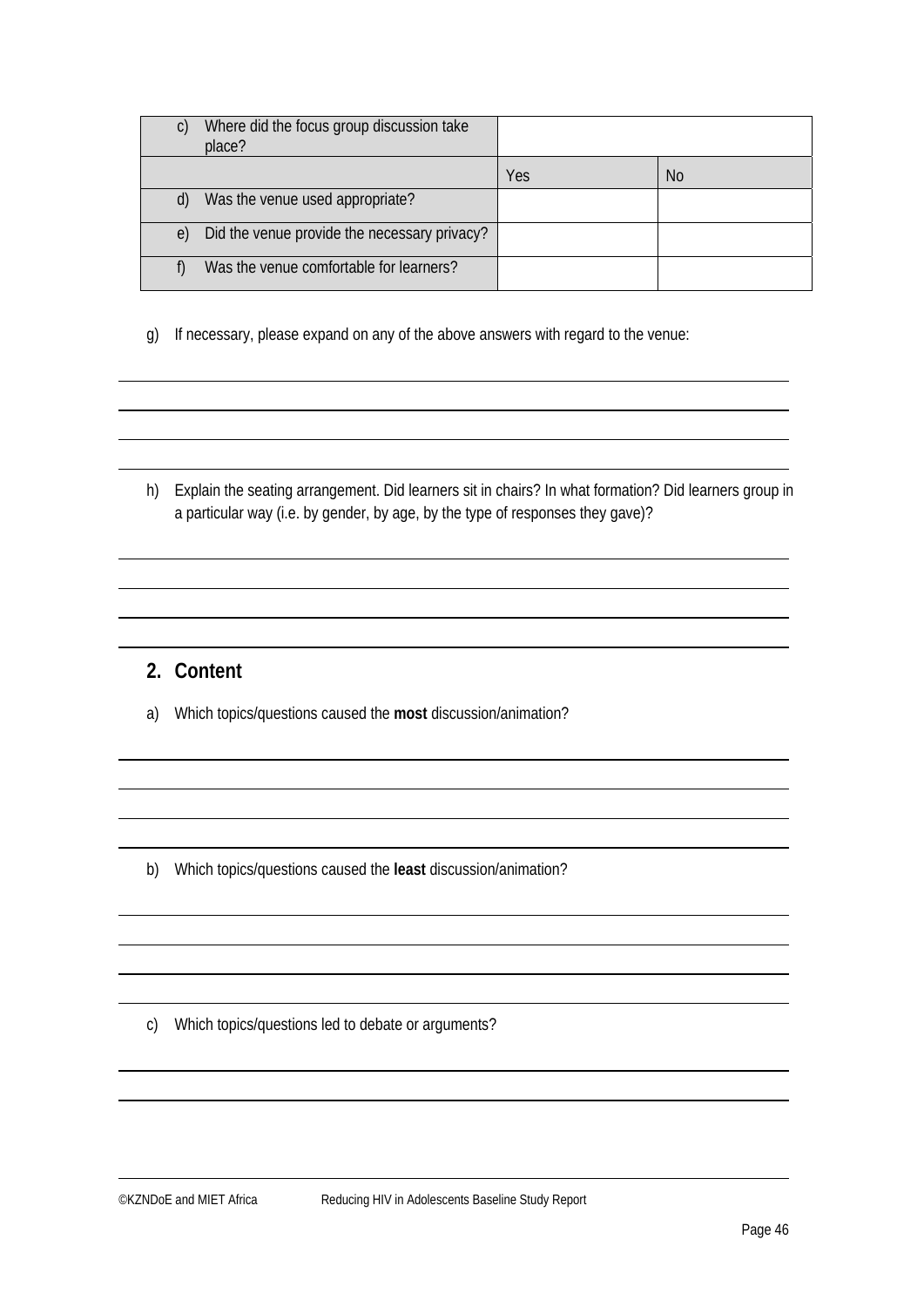$\overline{a}$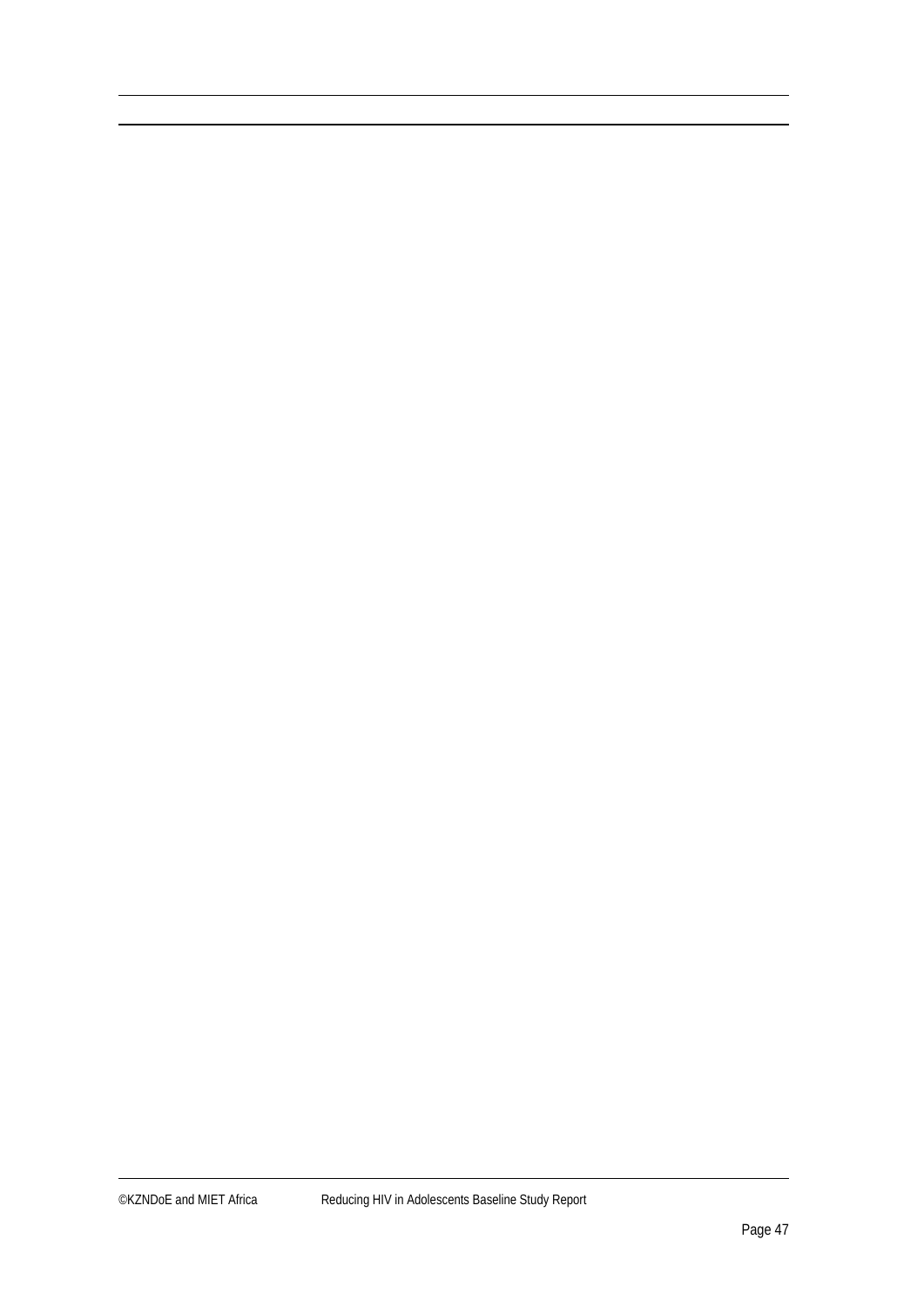d) Were there any topics/questions that made learners feel uncomfortable?

e) Were there any issues that came up which will need to be addressed further with these learners (i.e. instances where learners may need counselling or medical attention?)

## **3. Learner participation**

 $\overline{a}$  $\overline{a}$ 

 $\overline{a}$  $\overline{a}$ 

Please answer on a scale of **0-3** the following questions according to gender, and then also as an overall reflection of the group.

|  |  | $0$ = No, not at all; $1$ = Somewhat; $2$ = Mostly; $3$ = Yes, always; $U$ = Unsure |  |  |  |
|--|--|-------------------------------------------------------------------------------------|--|--|--|
|  |  |                                                                                     |  |  |  |

|    |                                                         | <b>Males</b> | Females | Overall |
|----|---------------------------------------------------------|--------------|---------|---------|
| a) | Did learners seem free to speak<br>openly in the group? |              |         |         |
| b) | Did learners seem to trust you as<br>the facilitator?   |              |         |         |
| C) | Did learners seem to trust each<br>other?               |              |         |         |
| d) | Did learners seem interested in<br>the discussion?      |              |         |         |
| e) | Did learners actively engage in<br>the discussion?      |              |         |         |

f) Were there many contradictory opinions? Or was there general agreement on most topics?

g) When learners did disagree, were opinions usually divided by gender? By age? In another pattern?

 $\overline{a}$ 

 $\overline{a}$  $\overline{a}$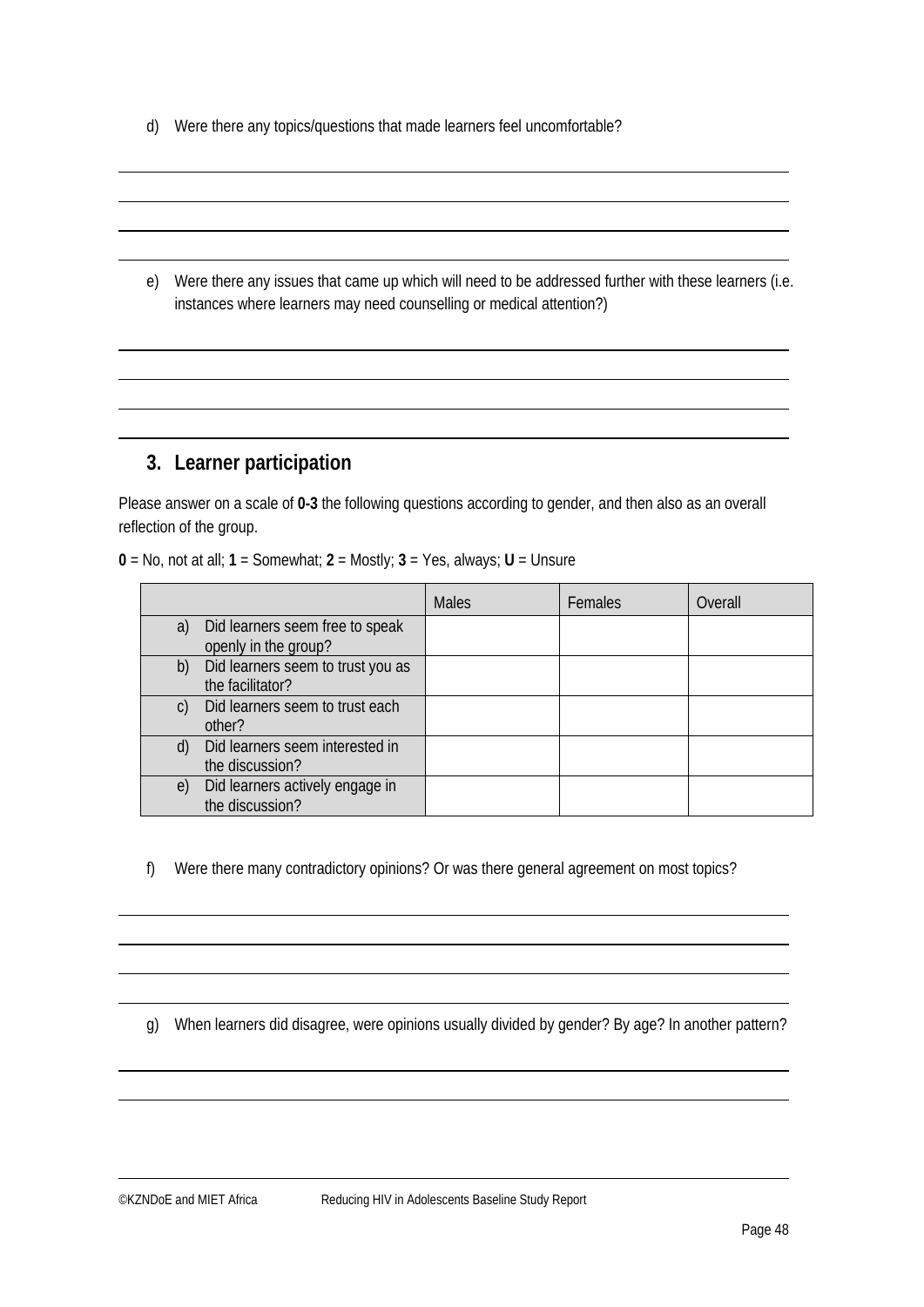$\overline{a}$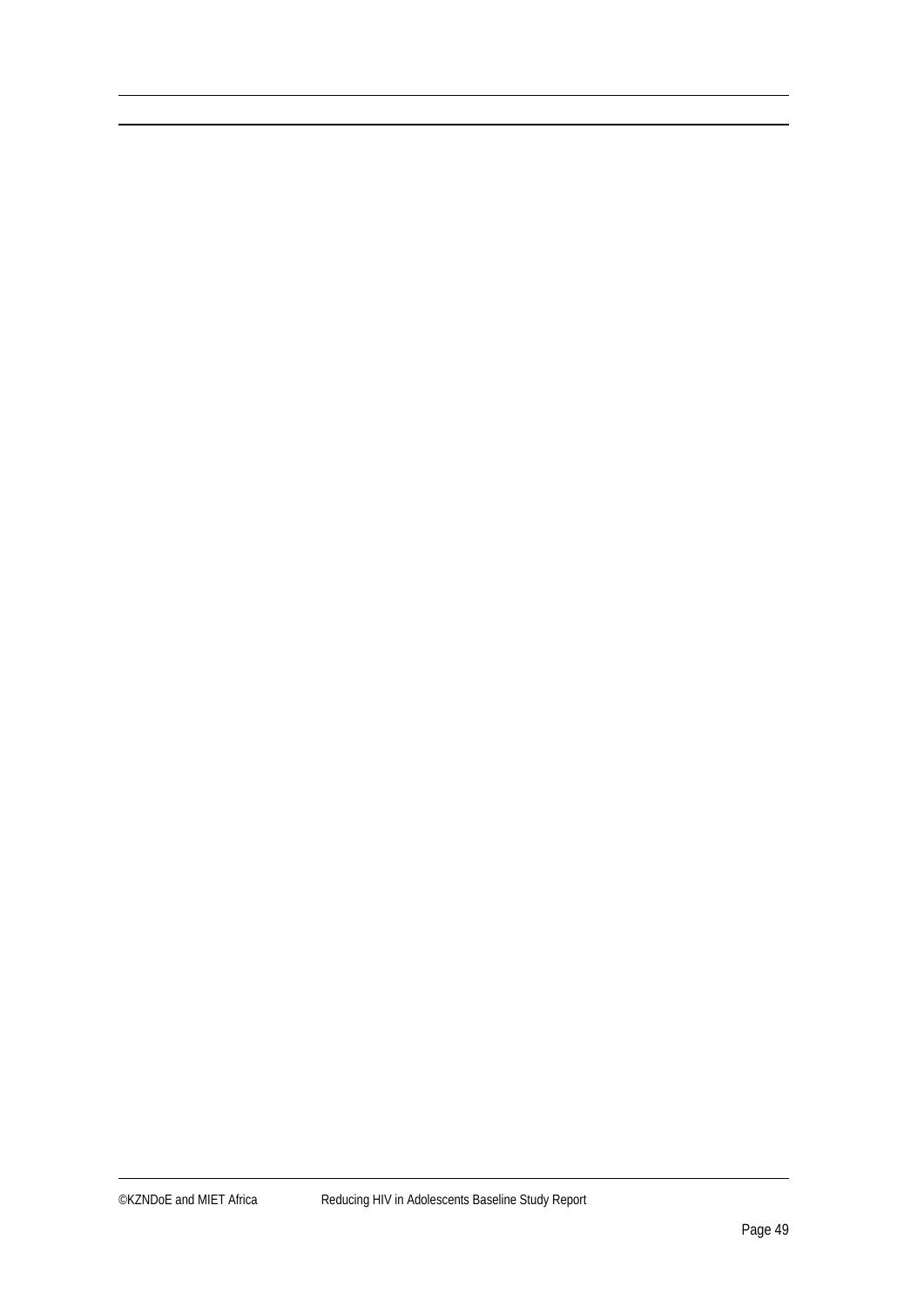# **4. General comments/reflections**

a) Were there any surprises?

 $\overline{a}$  $\overline{a}$ 

 $\overline{a}$  $\overline{a}$ 

 $\overline{a}$  $\overline{a}$ 

 $\overline{a}$  $\overline{a}$ 

 $\overline{a}$ 

b) Were there any patterns or trends that you noticed in this group?

c) Were there any patterns or trends that you noticed about this group in comparison to other groups?

Other comments?





Kingdom of the Netherlands

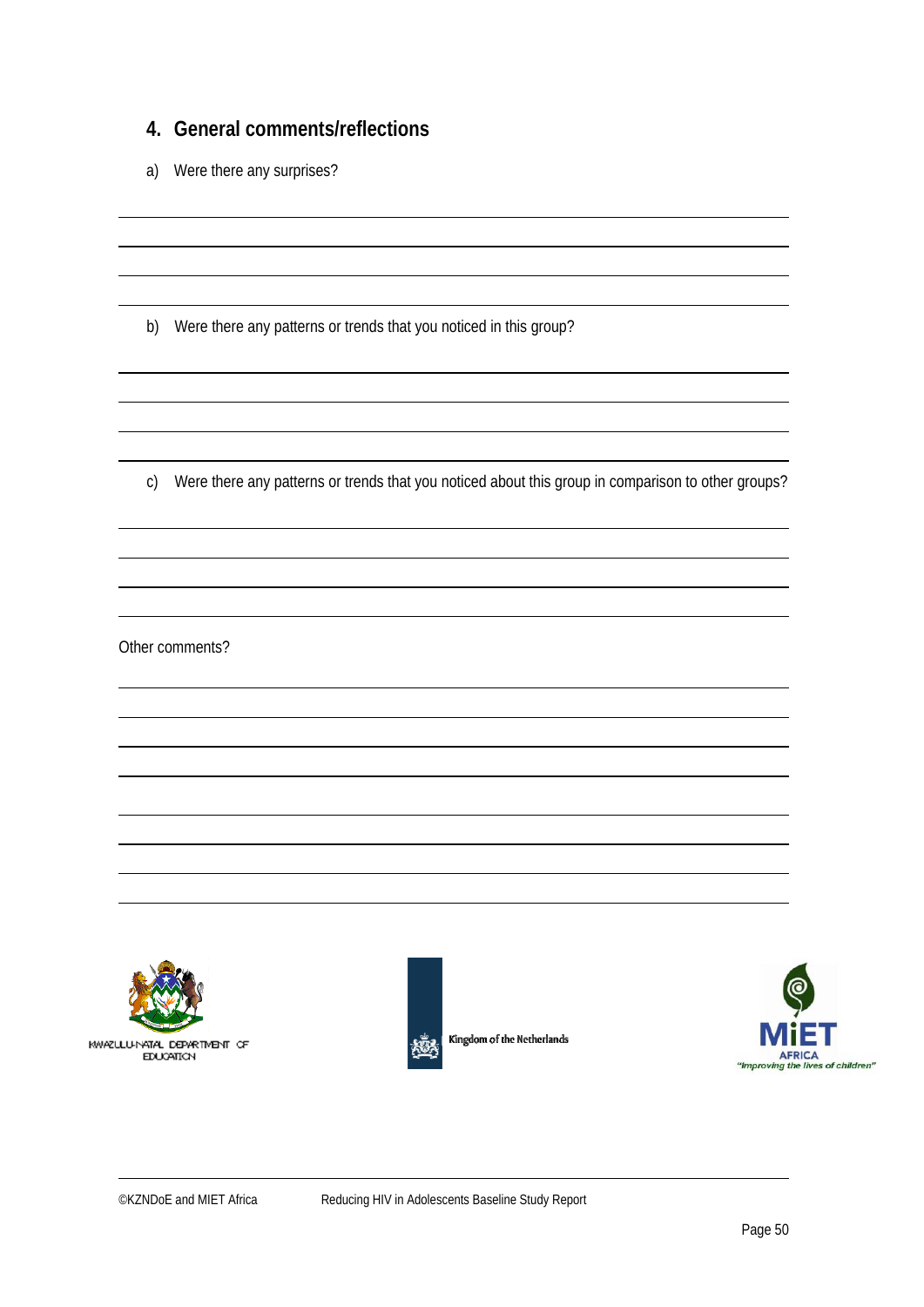# **7.4 BASELINE CONSENT FORM**

# **Information Sheet for Baseline Participants**

#### **Study title**

Reducing HIV in Adolescents (RHIVA) Baseline Study

#### **Invitation to participate in a study**

You are invited to participate in a research study. Ask us if there is anything that is not clear or if you would like more information.

#### **What is the purpose of the study?**

This baseline study will give us a better understanding of learner behaviour and perceptions related to financial management, future planning and health decisions. It will also help us measure the effects of RHIVA at the end of programme implementation.

#### **Do I have to take part?**

No, you do not have to participate in this study. It is voluntary.

#### **What will happen to me if I take part?**

You will be asked to fill out a questionnaire.

#### **Will anyone know what I answer?**

Your answers will be confidential and anonymous. Your name will not be written on the questionnaire and no one will know how you individually answered. The questionnaires will be stored in a safe place and destroyed after they have been analysed.

#### **What will happen to the results of the study?**

From the baseline questionnaire, we will write a report on learner behaviour and self-perceptions. In the future we will write a report on the effects of the RHIVA programme.

#### **Who do I contact for further information?**

You may contact the following people for further information about the study:

- Jaime Mchunu at 078 368 3197 or 031 273 2300
- Sandile Mbokazi at 083 531 4216

#### **Thank you for taking part in the study.**

 $\overline{a}$ 

**You will be given a copy of this Information Sheet and asked to sign a consent form after reading it.**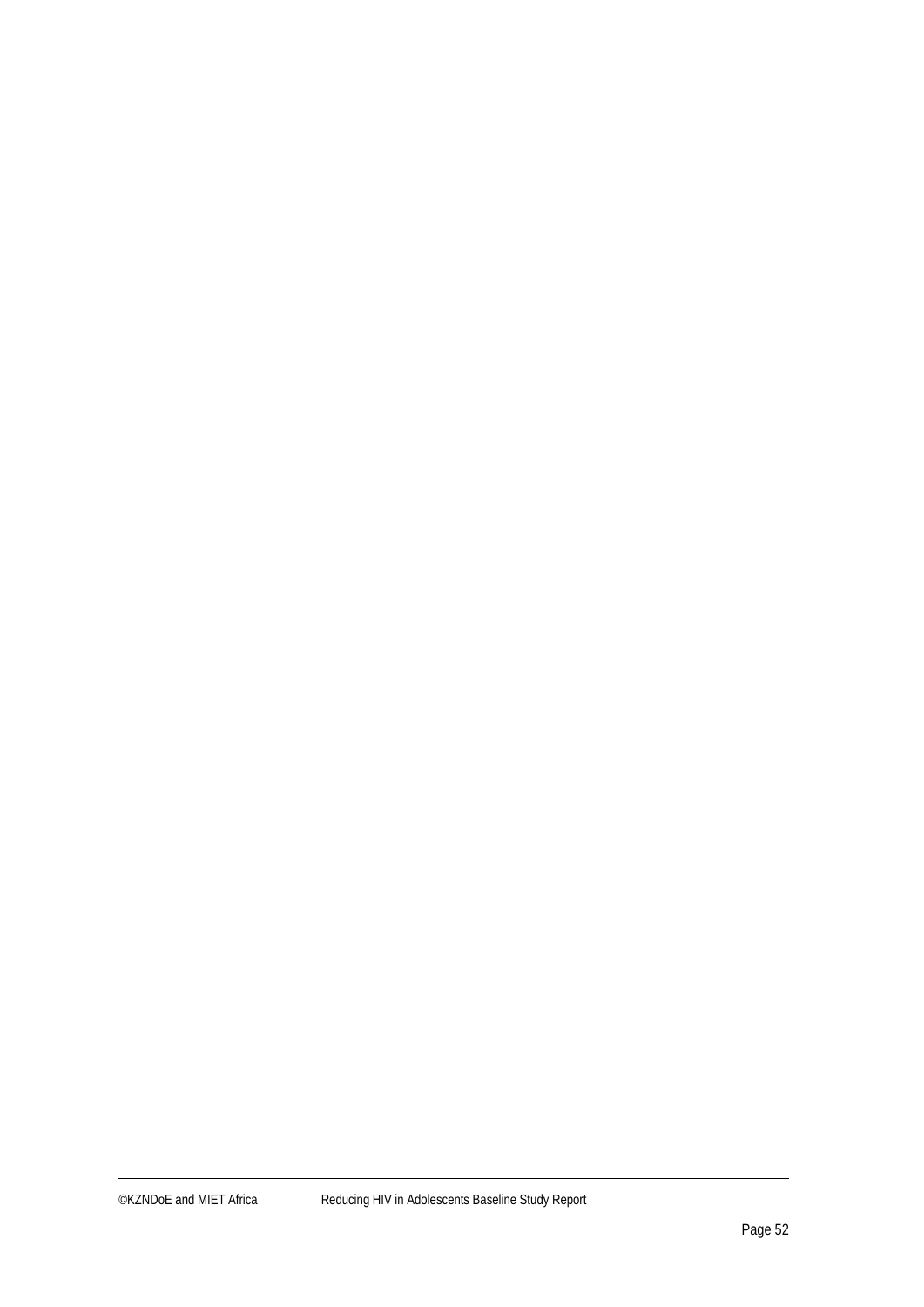# **RHIVA Baseline Consent Form**

**The participant should complete the whole of this sheet him/herself or with the help of an interviewer where appropriate.** 

|                                                                                       | Please circle: |    |
|---------------------------------------------------------------------------------------|----------------|----|
| Have you read the information sheet?                                                  | Yes            | No |
| Have you had the opportunity to ask questions?                                        | Yes            | No |
| Have you received answers to your questions?                                          | Yes            | No |
| Do you understand that filling in the questionnaire is voluntary?                     | Yes            | No |
| Do you understand that you are free to stop filling in the questionnaire at any time? | Yes            | No |
| Do you understand that a report may be written based on the findings of this study?   | Yes            | No |
| Do you agree to fill in this questionnaire?                                           | Yes            | No |

Print your name:

Sign your name:

Date:

**~~~~~~~~~~~~~~~~~~~~~~~~~~~~~~~~~~~~~~~~~~~~~~~~~~~~~~~~~~~~~~~~~~~~~** 

*Name of person obtaining consent:* \_\_\_\_\_\_\_\_\_\_\_\_\_\_\_\_\_\_\_\_\_\_\_\_\_\_\_\_\_\_\_\_\_\_\_\_\_\_\_\_

*Signature of person obtaining consent:* \_\_\_\_\_\_\_\_\_\_\_\_\_\_\_\_\_\_\_\_\_\_\_\_\_\_\_\_\_\_\_\_\_\_\_\_\_\_\_\_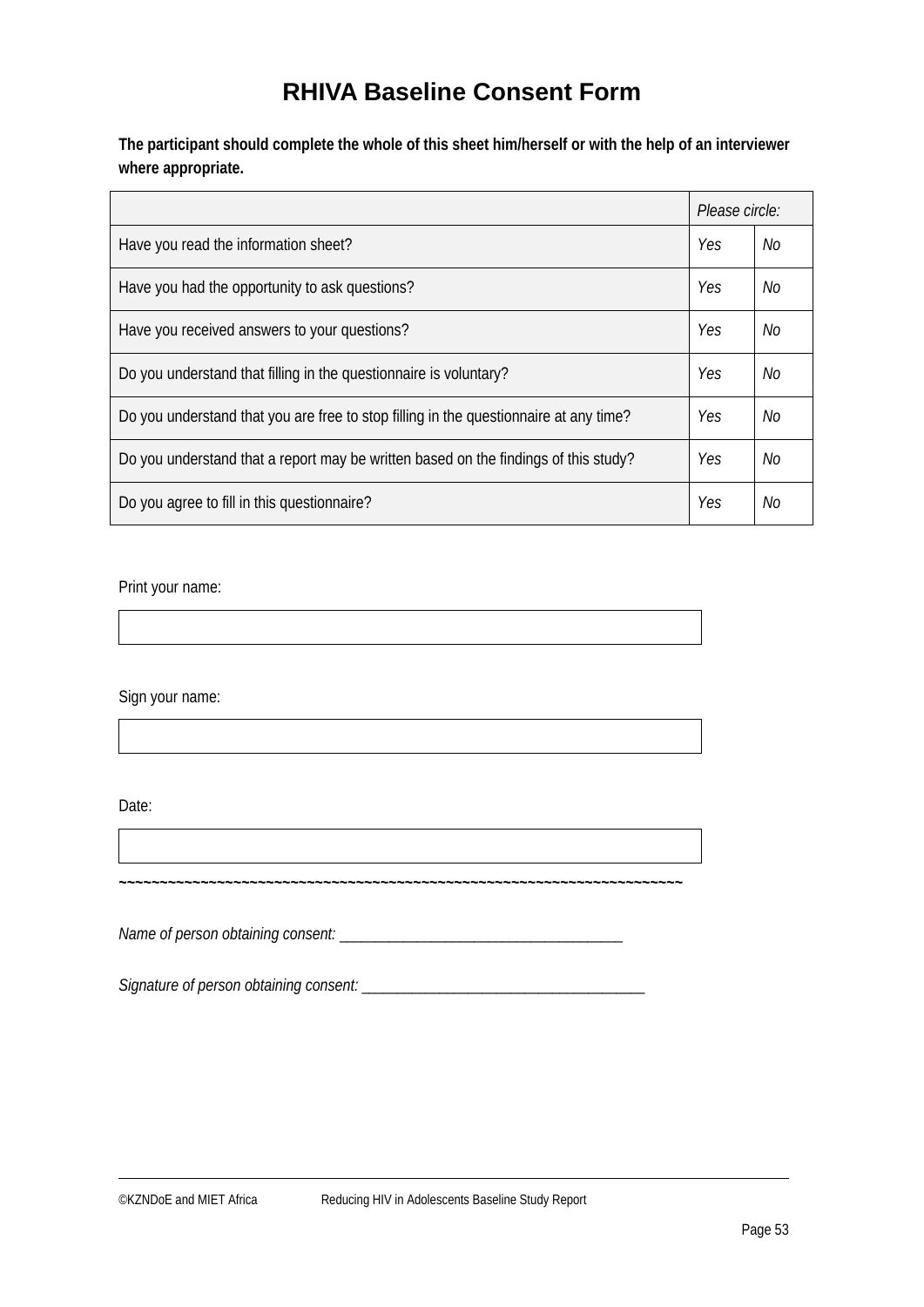# **7.5 FOCUS GROUP CONSENT FORM**

# **Information Sheet for Focus Group Participants**

#### **Study title**

Reducing HIV in Adolescents (RHIVA) Baseline Study

#### **Invitation to participate in a study**

You are invited to participate in a research study. Ask us if there is anything that is not clear or if you would like more information.

#### **What is the purpose of the study?**

This baseline study will give us a better understanding of learner behaviour and perceptions related to financial management, future planning and health decisions. It will also help us measure the effects of RHIVA at the end of programme implementation.

#### **Do I have to take part?**

No, you do not have to participate in this study. It is voluntary.

#### **What will happen to me if I take part?**

You will be asked to take part in a group discussion with 10–14 of your classmates. The discussion will be led by a fieldworker from MIET Africa. The discussion is around financial management, planning for the future and health decisions. It should last about an hour. You are asked to be honest and open in contributing to the conversation.

#### **Will anyone know what I answer?**

Your discussion will be confidential and anonymous. Although we are recording the discussion, your name will not be recorded and no one will know how you individually answered. The recording will be stored in a safe place and destroyed after it has been analysed.

#### **What will happen to the results of the study?**

From the baseline questionnaire, we will write a report on learner behaviour and self-perceptions. In the future we will write a report on the effects of the RHIVA programme

#### **Who do I contact for further information?**

You may contact the following people for further information about the study:

- Jaime Mchunu at 078 368 3197 or 031 273 2300
- Sandile Mbokazi at 083 531 4216

 $\overline{a}$ 

One of the MIET Africa trainers who visit your school